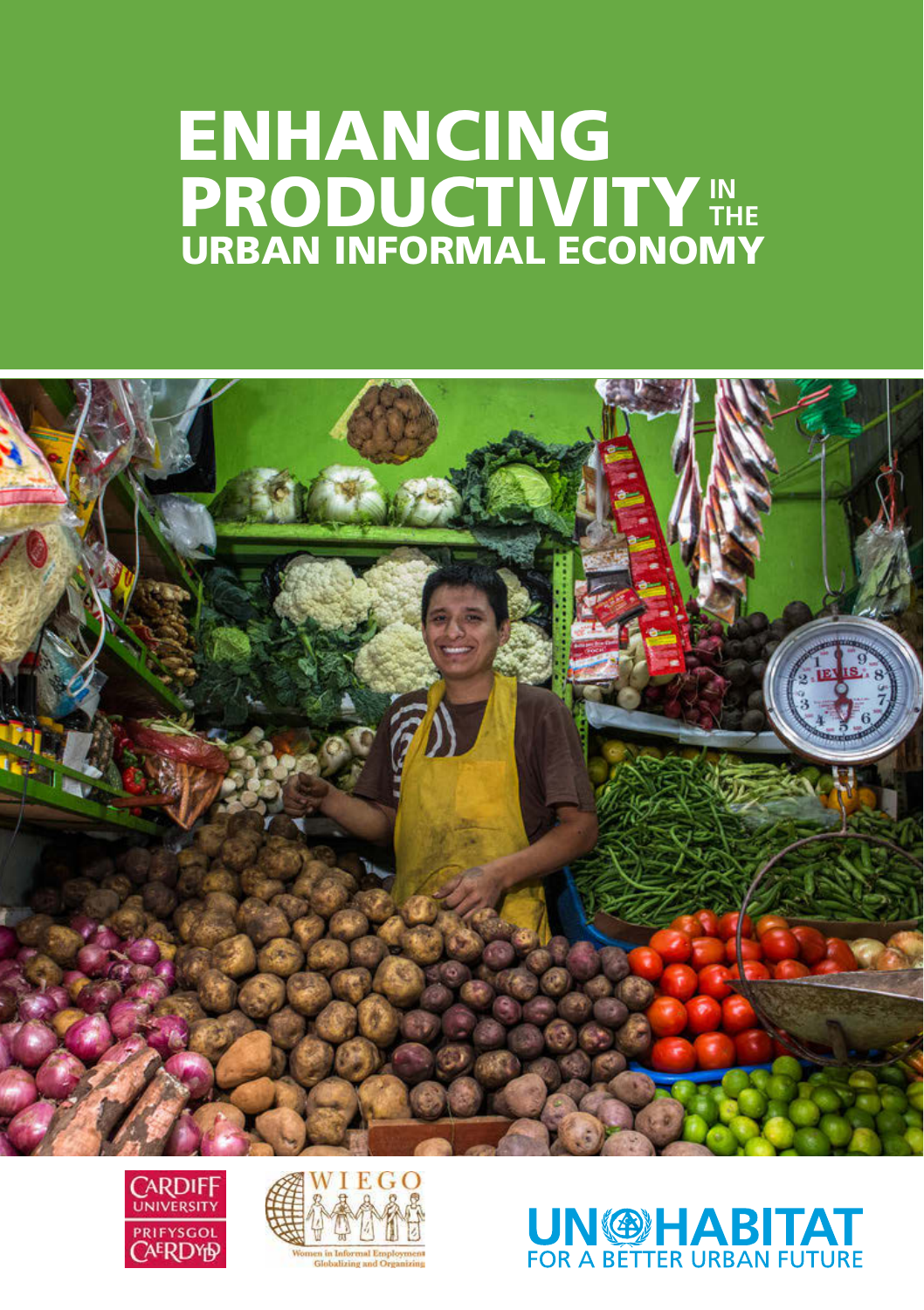### **Enhancing Productivity in the Urban Informal Economy**

Copyright © United Nations Human Settlements Programme (UN-Habitat), 2016 All rights reserved

United Nations Human Settlements Programme (UN-Habitat) P.O. Box 30030, GPO 00100 Nairobi, Kenya. Tel: + (254 20) 76 23120 (Central Office) Website: http://www.unhabitat.org

HS Number: HS/063/16E

### **Disclaimer**

The designation employed and the presentation of the material in this publication do not imply the expression of any opinion whatsoever on the part of the Secretariat of the United Nations concerning the legal status of any country, territory, city or area, or of its authorities, or concerning delimitation of its frontiers or boundaries, or regarding its economic system or degree of development. The analysis, conclusions and recommendations of the report do not necessarily reflect the views of the United Nations Human Settlements Programme (UN-Habitat), the Governing Council of UN-Habitat or its Member States.

Excerpts from this publication may be reproduced without authorisation, on condition that the source is indicated.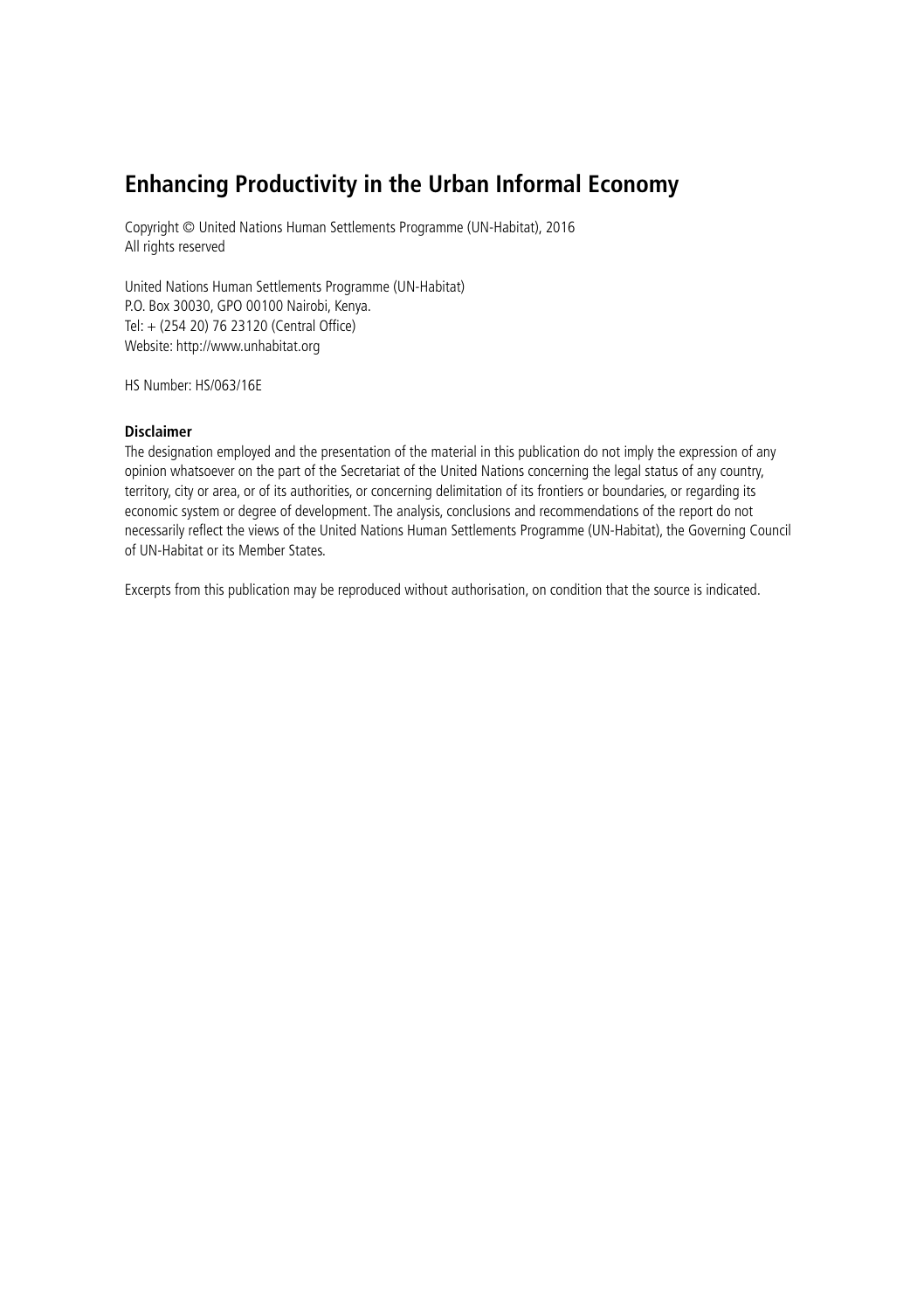### **IN** PRODUCTIVITY<sup>IN</sup> ENHANCING URBAN INFORMAL ECONOMY





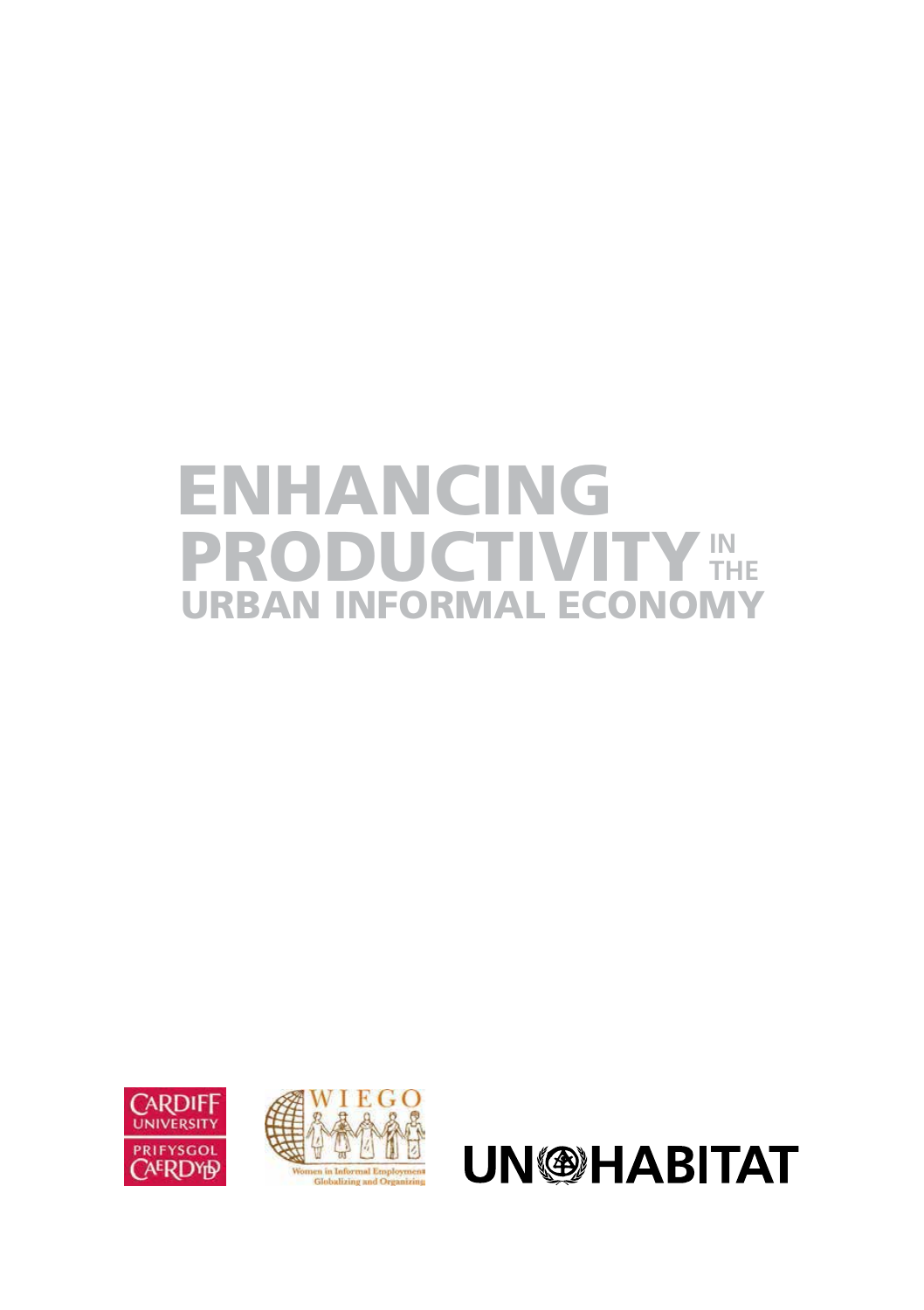### **Acknowledgements**

### **Contributing Authors**

Alison Brown Informal Economy Research Observatory, School of Geography & Planning, Cardiff University

Sally Roever Urban Policies Programme Director, WIEGO, Women in Informal Employment: Globalizing & Organizing

### **Experts: UN-Habitat Urban Economy Branch**

Ananda Weliwita; Marco Kamiya

### **Financial Support**

Cardiff University, Economic & Social Science Research Council Original grant: DFID-ESRC Joint Fund for Poverty Alleviation Research, RES-167-25-059 Making Space for the Poor: Law, Rights, Regulation and Street-Trade in the 21st Century

Expert Group Meeting: Surabaya, 28 July 2016 Alliance of Indian Waste Pickers, Bangalore, India Asiye eTafuleni, Durban, South Africa Cardiff University CEPT University, Ahmedabad, India Gestores Ambientales de Districto Metropolitano de Quito, Ecuador Federación de Recicladores de Ecuador Habitat for Humanity Habitat Indonesia HomeNet Indonesia HomeNet Thailand Informal Hawkers and Vendors' Association, Accra, Ghana International Labour Organization Ministry of Public Works, Surabaya Red Nacional de Trabajadoras y Trabajadores Autoempleados, RENATTA, Peru New School, New York Self-Employed Women's Association, India UN-Habitat, Urban Economy Branch UN-Habitat, Urban Planning Branch United Cities and Local Governments Wellesley College WIEGO, Women in Informal Employment: Globalizing and Organizing Women and Youth Development Institute of Indonesia

Cover Photo: Eduardo Vila is a food vendor at the Mercado San José in Lima, Peru. He is a member of an organization affiliated to the National Federation of Market Workers (Federación Nacional de Trabajadores de Mercado, FENATM). © Juan Arredondo/Getty Images Reportage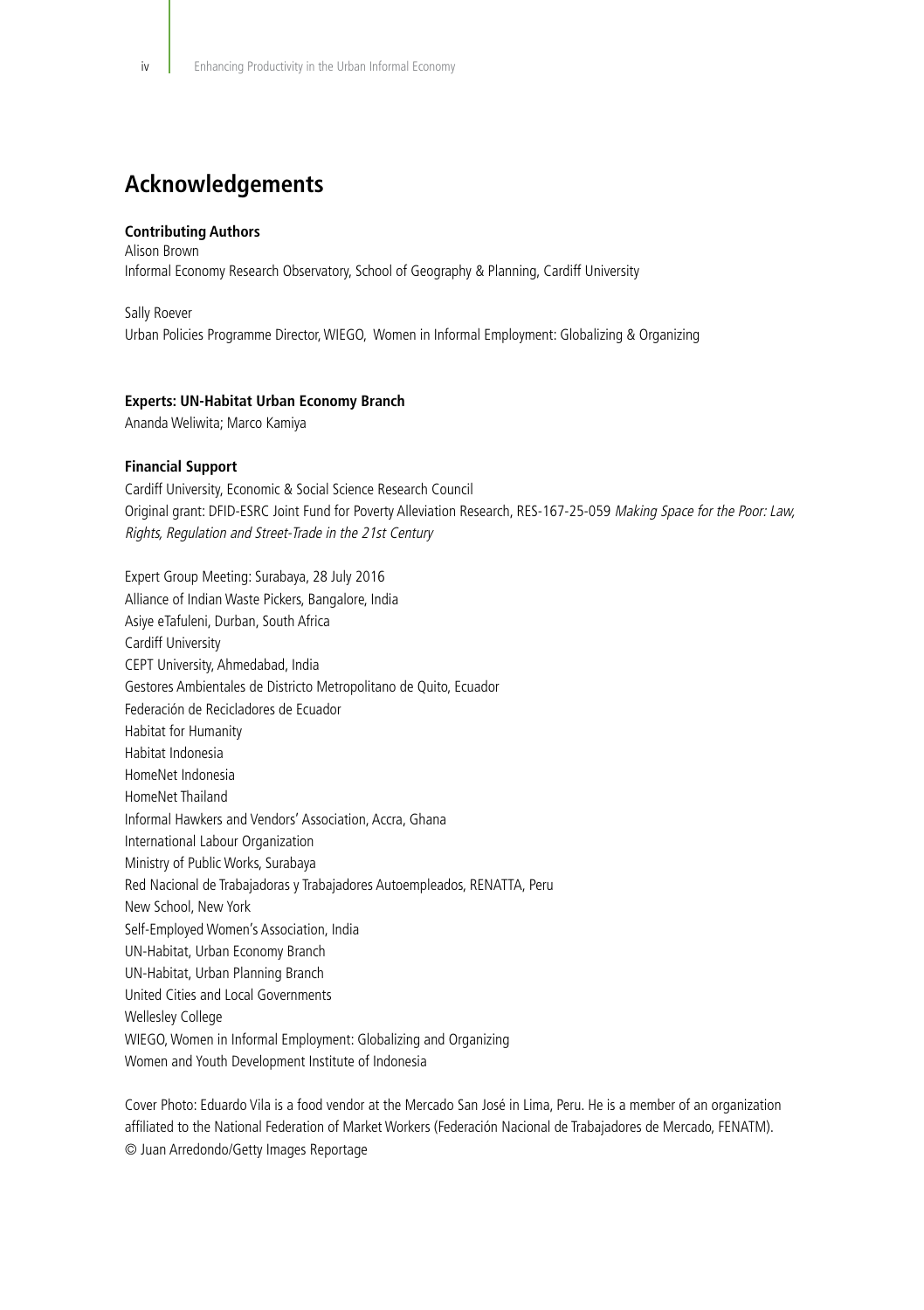### **FOREWORD**



Urbanisation is one of the  $21^{st}$  century's most transformative trends. In parallel the urban informal economy has assumed increased prominence, providing jobs for millions of urban residents and contributing to the economies of fast growing cities. Yet policy and practice has been slow to catch up in harnessing the potential and energy of informal economy enterprises and workers. This report demonstrates how urban informal workers make a key contribution to the vision of urban equity and economic prosperity for all.

The launch of *Enhancing Productivity in the Urban Informal Economy* at *Habitat III,*  the United Nations Conference on Housing and Sustainable Urban Development, in October 2016, is thus timely. *Habitat III* and its outcome document, the *New Urban Agenda,* set out a new vision of urban futures, anchored in the concept of cities for all, where all inhabitants, present and future, can inhabit and produce just, safe, healthy, accessible, resilient and sustainable cities and human settlements. *Habitat III* is convened in accordance with UN Resolution 666/207 to reinvigorate the global commitment to sustainable urbanisation, building on the *Habitat Agenda* of Istanbul in 1996, and the *2030 Agenda for Sustainable Development,* to explore new ways to implement the urban vision.

This report proposes a fresh approach to support economic inclusion and pathways out of poverty for informal workers, making a major contribution to the UN-Habitat and ILO agendas of full and productive employment and decent work for all, with special focus on the needs of women, young people and disadvantaged groups. The report demonstrates how recognition of the contribution of informal workers can lead to innovations in urban planning and design, and the creation of a legal and policy framework that supports the working poor. The report breaks new ground in providing examples of partnership and good practice where local governments and informal workers have worked in partnership to implement a shared vision of economic inclusion for all. The report makes a welcome contribution to innovative urban practice.

### **Dr. Joan Clos**

Executive Director of UN-Habitat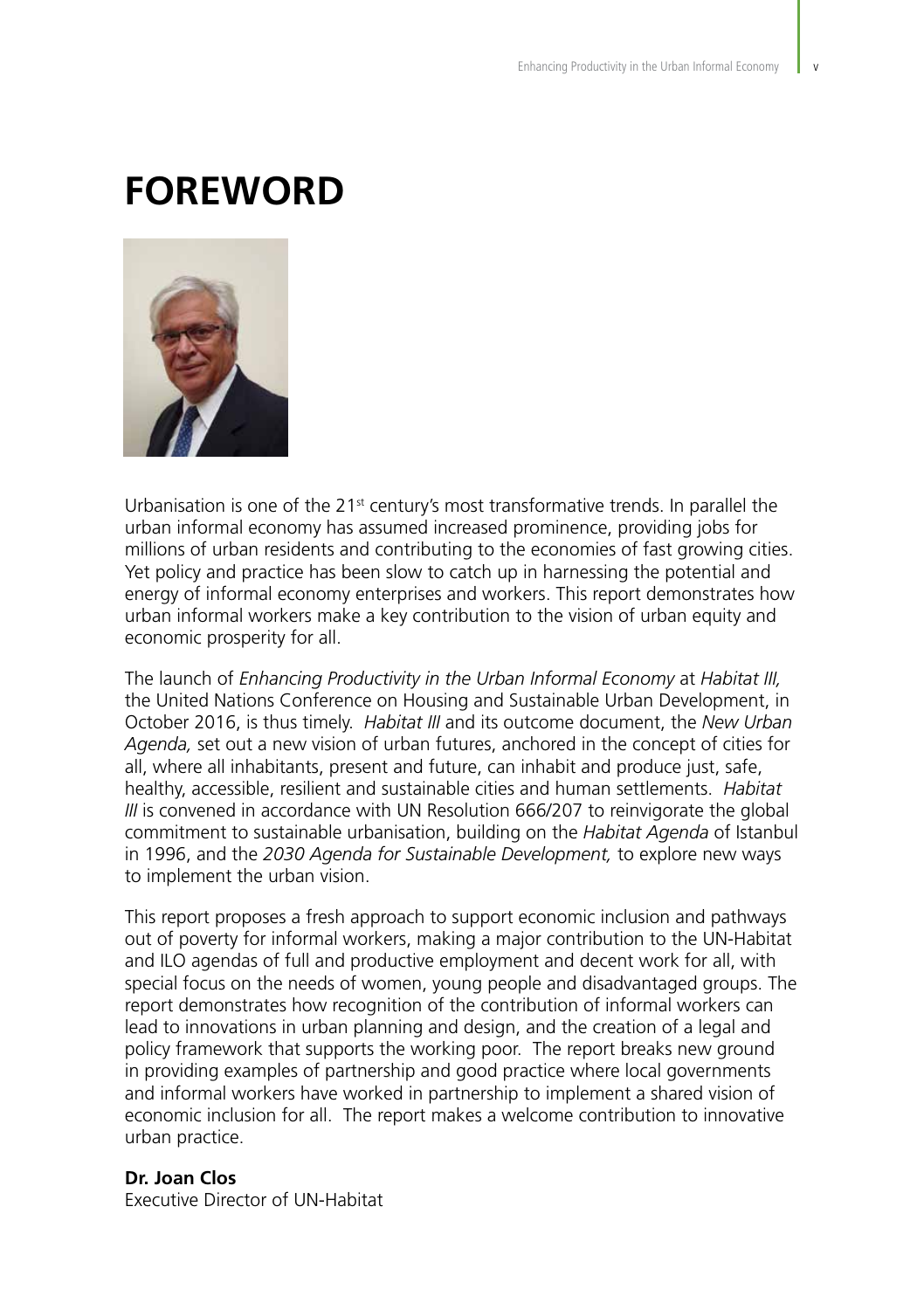### vi **Enhancing Productivity in the Urban Informal Economy**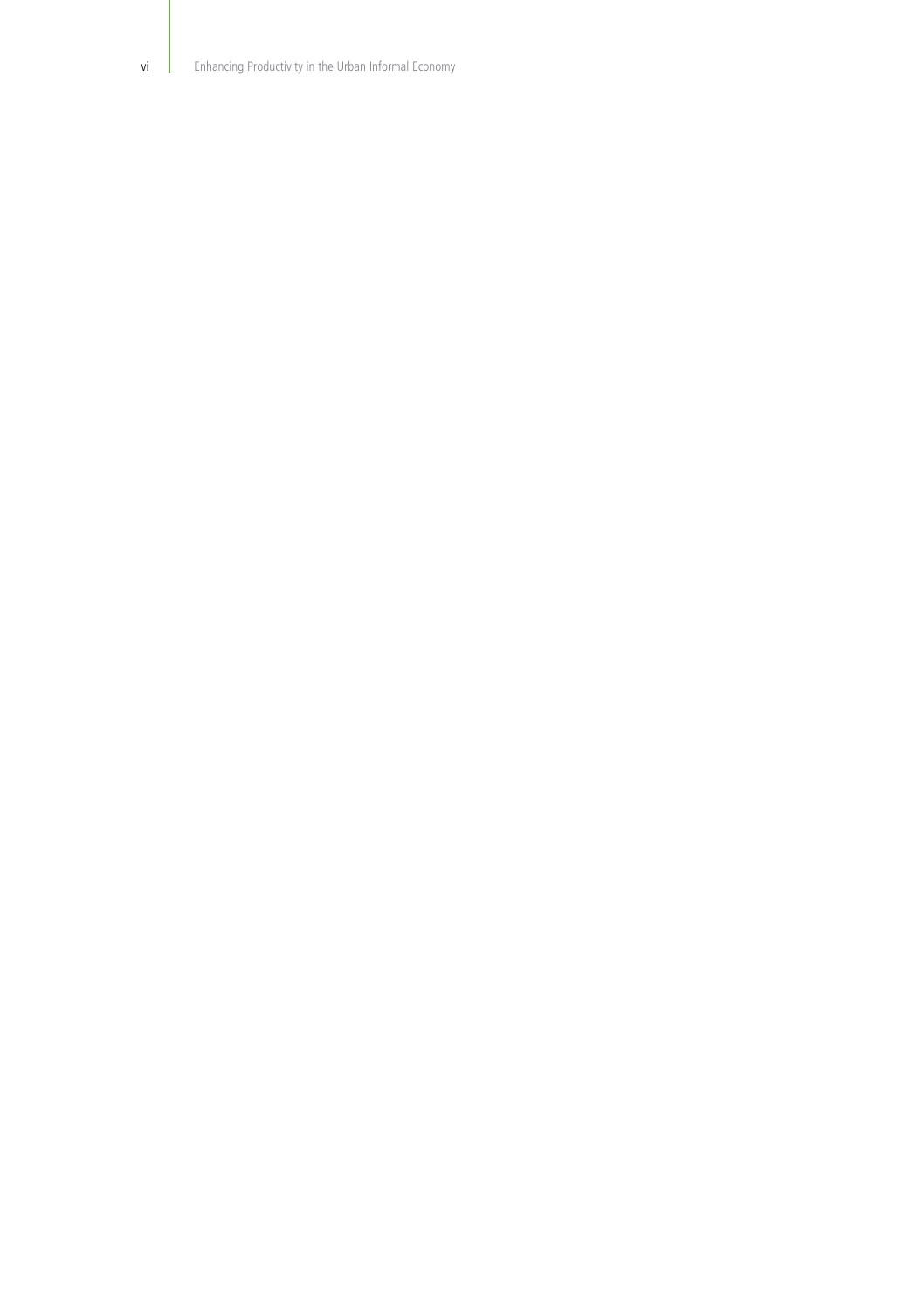| Foreword                                                                                                                                                                                                                                                                                                                                                                   | v                                            |  |  |  |
|----------------------------------------------------------------------------------------------------------------------------------------------------------------------------------------------------------------------------------------------------------------------------------------------------------------------------------------------------------------------------|----------------------------------------------|--|--|--|
| 1. Introduction                                                                                                                                                                                                                                                                                                                                                            | 1                                            |  |  |  |
| 2. Governance and the Informal Economy<br>2.1. Size, Composition and Contributions of Urban Informal Employment<br>2.2. Local Economic Development<br>2.3. Urban Governance<br>2A. Case Study: Establishing Street Vending Legislation in India<br>2B. Case Study: Trader Organizations Negotiating Space, Dakar, Sénégal                                                  | 3<br>$\overline{4}$<br>7<br>8<br>9<br>11     |  |  |  |
| 3. Urban Planning and Design<br>3.1 Mapping the Informal Economy<br>3.2 Public Space as a Place of Work<br>3.3 The Home as a Place of Work<br>3.4 Informal Settlements and Livelihoods<br>3.5 Infrastructure and Urban Livelihoods<br>3A. Case Study: Participatory Urban Design in Durban, South Africa<br>3B. Case Study: Innovative Housing Solutions, Ahmedabad, India | 13<br>14<br>15<br>16<br>17<br>18<br>19<br>20 |  |  |  |
| 4. Urban Law<br>4.1 Regulatory Frameworks Affecting Informal Workers<br>4.2 Sector-specific Issues<br>4A. Case Study: Inclusive Policy for Solid Waste Management, Brazil<br>4B. Case Study: Pro-Poor Street Vending Ordinance in Lima, Peru<br>4C. Case Study: Street Trading and the Law in Dar es Salaam, Tanzania                                                      | 22<br>24<br>26<br>27<br>28<br>30             |  |  |  |
| 5. Rights and Representation<br>5A. Case Study: Enhancing Market Safety in Accra, Ghana<br>5B. Case Study: Policy Dialogue for Urban Transport in Bangkok, Thailand<br>5C. Case Study: Gender, Representation and Waste, Belo Horizonte, Brazil                                                                                                                            | 32<br>35<br>36<br>37                         |  |  |  |
| 6. Formal-informal linkages<br>6A. Case Study: Waste Pickers' Integration in Pune, India<br>6B. Case Study: Livelihoods and Global Supply Chains, New Delhi, India<br>6C. Case Study: Accessing the Ghana National Health Insurance System                                                                                                                                 | 39<br>41<br>42<br>43                         |  |  |  |
| <b>Key Messages</b>                                                                                                                                                                                                                                                                                                                                                        | 45                                           |  |  |  |
| Urban Planning and Design                                                                                                                                                                                                                                                                                                                                                  |                                              |  |  |  |
| Legal and Regulatory Framework                                                                                                                                                                                                                                                                                                                                             |                                              |  |  |  |
| Rights and Representation                                                                                                                                                                                                                                                                                                                                                  |                                              |  |  |  |
| Formal-informal Linkages                                                                                                                                                                                                                                                                                                                                                   |                                              |  |  |  |
| References                                                                                                                                                                                                                                                                                                                                                                 |                                              |  |  |  |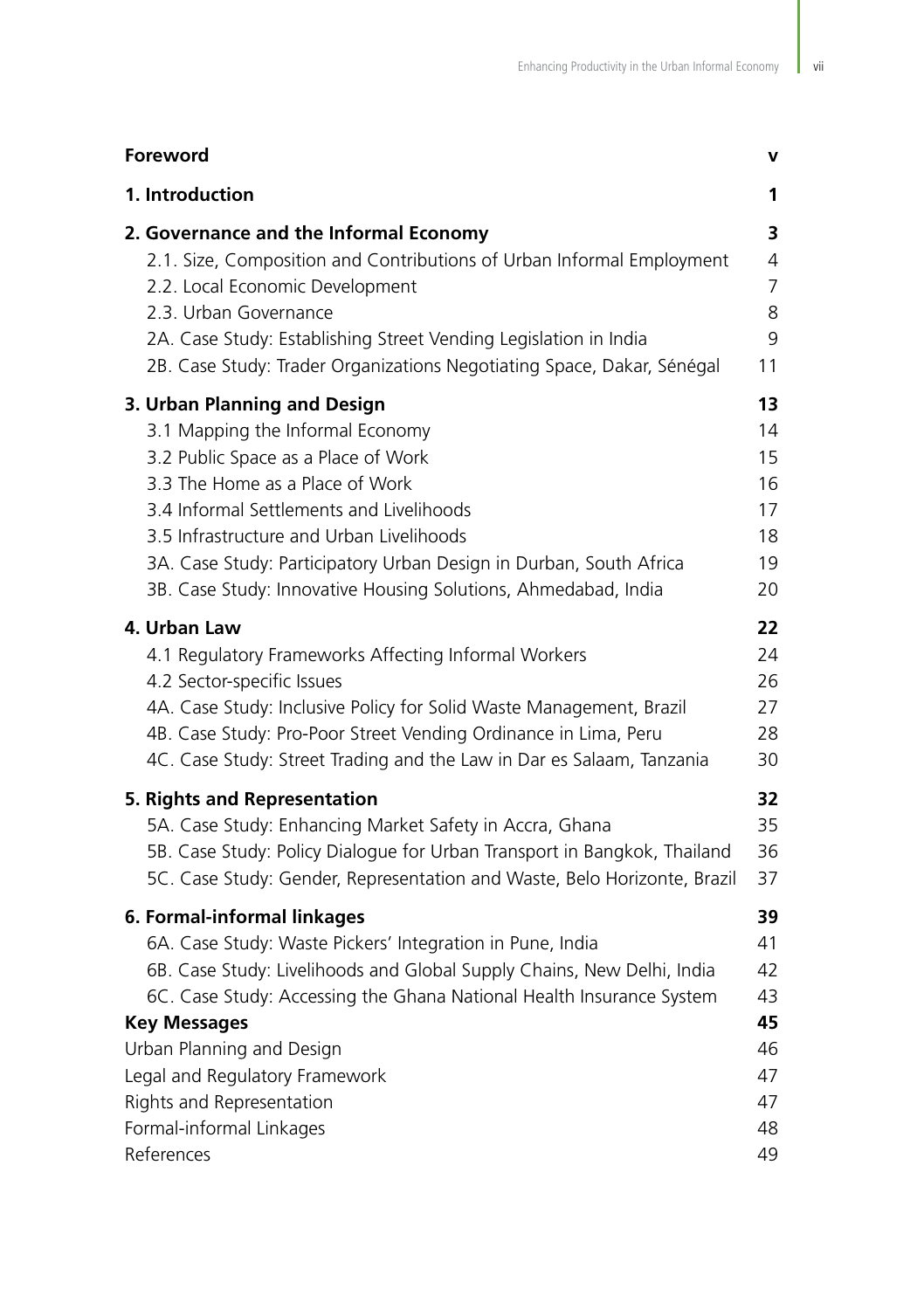### **viii** Enhancing Productivity in the Urban Informal Economy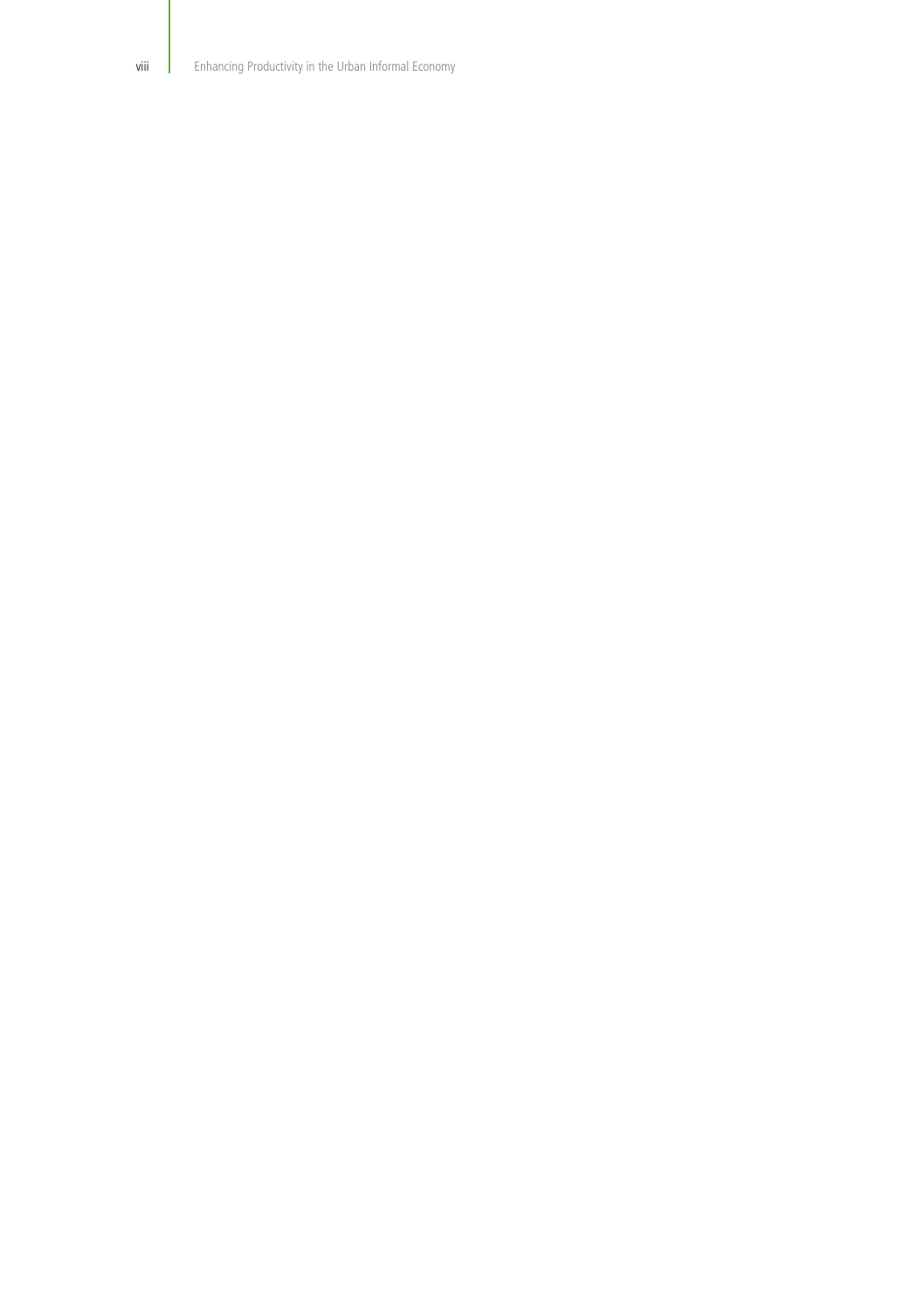# **1**<br>INTRODUCTION

The informal economy is the lifeblood of many cities today. It provides jobs for many, in some cities the majority of urban workers, provides flexible services to many urban residents, and makes significant contributions to urban economies. The informal economy demonstrates vibrancy, flexibility and entrepreneurship, and supports local supply chains and global exchange. However, diversity makes the informal economy hard to capture in conventional urban policy processes.

This report argues for a radical and new policy paradigm, to promote inclusion of informal workers in urban dialogues, and mainstream the informal economy in urban policies and strategies. Over the last 20 years knowledge has grown – of the potential of informal employment to provide households with pathways out of poverty, communities with accessible and affordable goods and services, and cities with vibrant sites of economic and social exchange – and of the ways in which cities can help make informal employment more secure.

The document distills the hard-won insights of informal workers, without whom innovative, sustainable and inclusive urban development is impossible, on how to encourage recognition of their economic, environmental, and social contributions; to promote the inclusion of informal workers in urban policy and planning; and to protect and enhance their livelihoods. The case studies demonstrate vividly how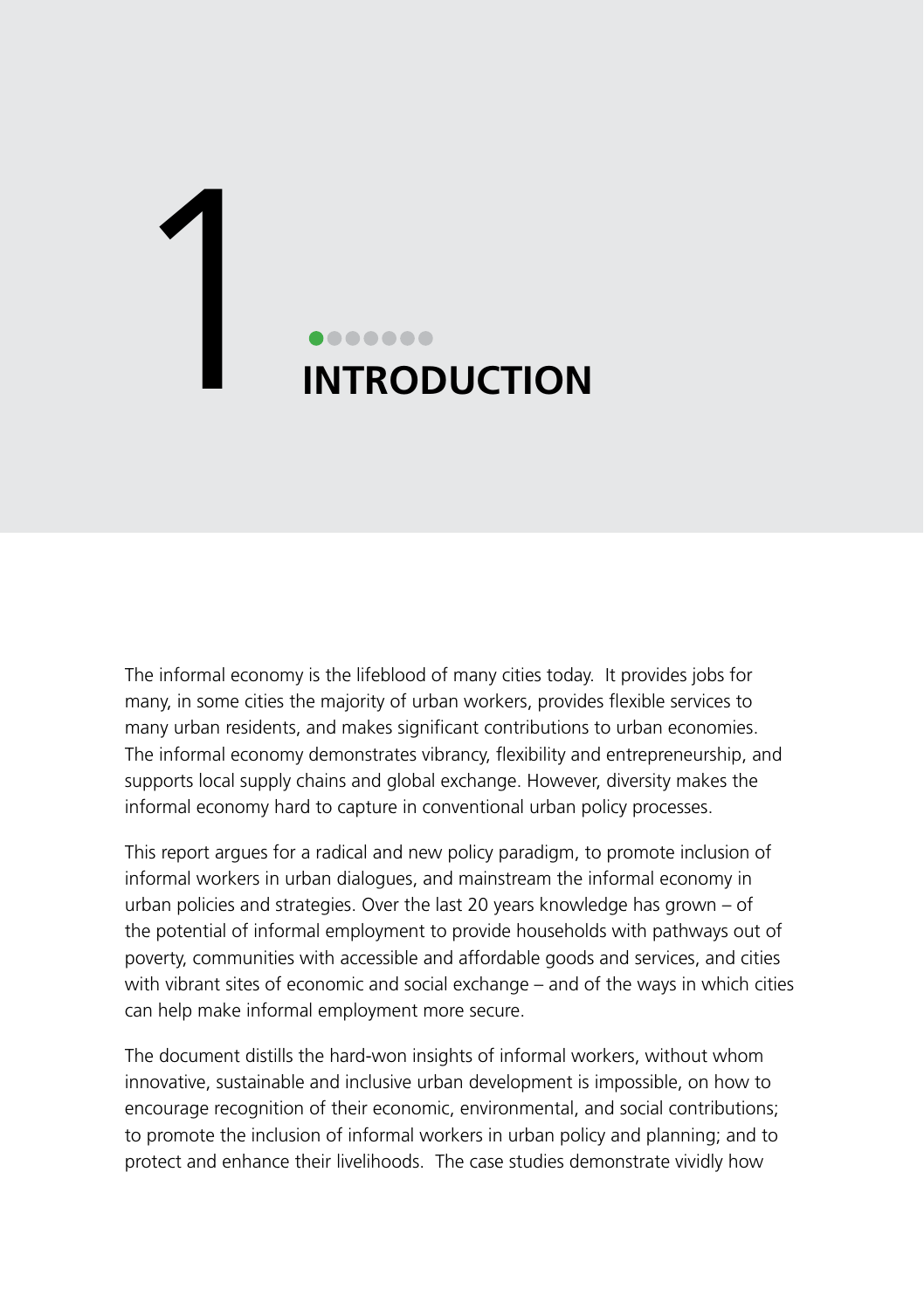micro-innovations transform working lives and create significant 'urban practices' that are central to living and thriving in the city.

The report is designed for all urban stakeholders, particularly local and central governments, urban professionals, and worker organisations, and demonstrates ways in which innovative urban management and social inclusion objectives have enhanced the economic contribution of informal workers while reducing their vulnerability. While formalisation efforts that aim to reduce vulnerability are welcome, the ubiquity of the informal economy suggests that it will persist in cities for many years, making policy inclusion an urgent imperative.

The report stems from UN-Habitat's Governing Council Resolution 24/11 that seeks to strengthen the United Nations Human Settlements Programme's knowledge base by documenting and disseminating good practices and tools on urban smallscale and informal economies. The document draws on 20 years of advocacy and grassroots-led research by WIEGO (Women in Informal Employment: Globalizing and Organizing), and more than a decade of academic and policy research by the Informal Economy Research Observatory at Cardiff University. The findings were refined through an Expert Group Meeting in Surabaya, Indonesia, in July 2016. Our thanks to all those who have contributed ideas and vision to this document.

The report is structured around five key themes:

- i. Governance and the informal economy;
- ii. Urban planning and design;
- iii. Legal regulatory frameworks:
- iv. Rights and representation; and
- v. Formal-informal linkages.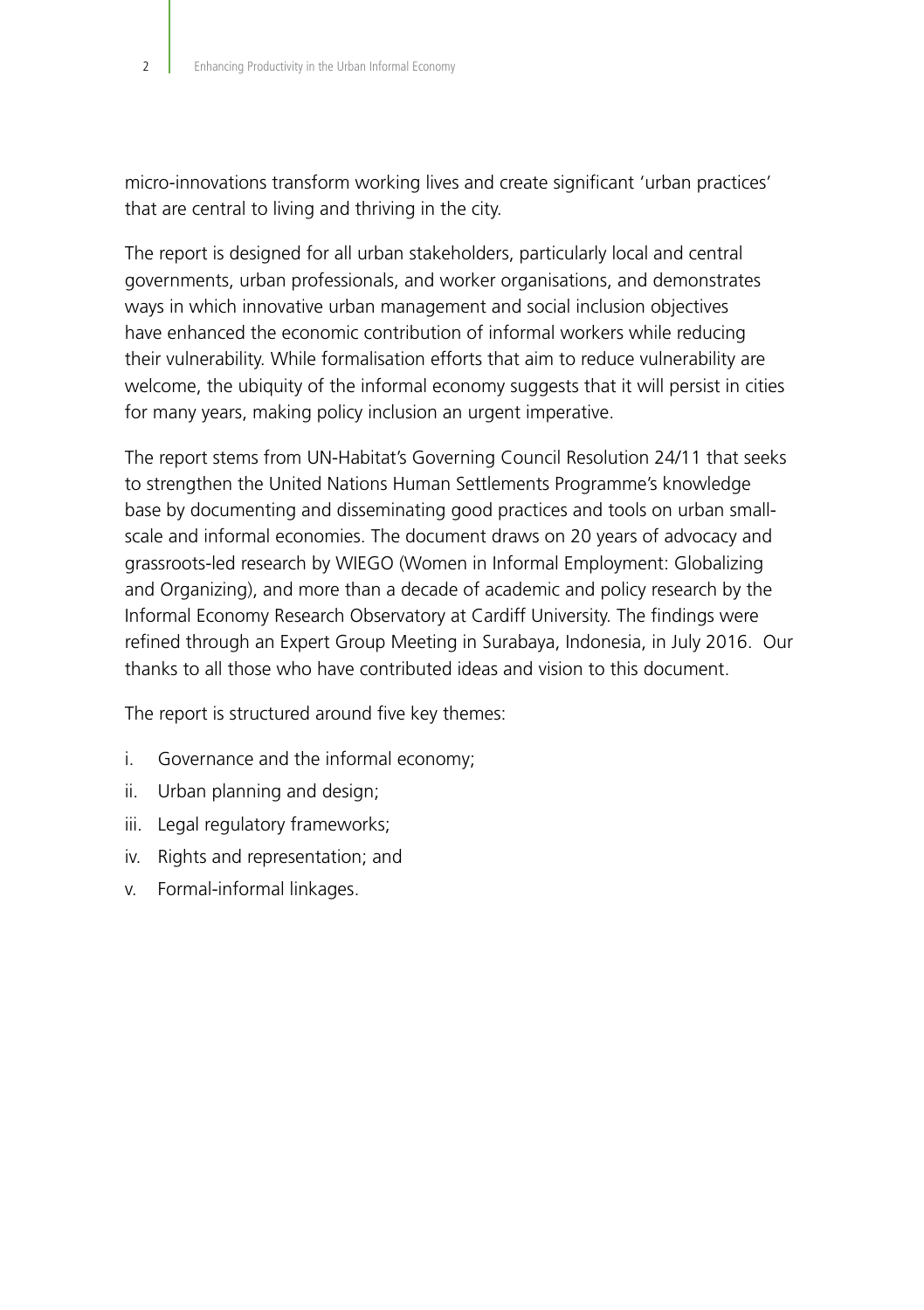

*Choral Mauladia sells vegetables in the streets of Ahmedabad, India. She is a member of the Self Employed Women's Association (SEWA), a trade union that works to secure the rights of informal workers. © Juan Arredondo/Getty Images Reportage*



**THE INFORMAL ECONOMY**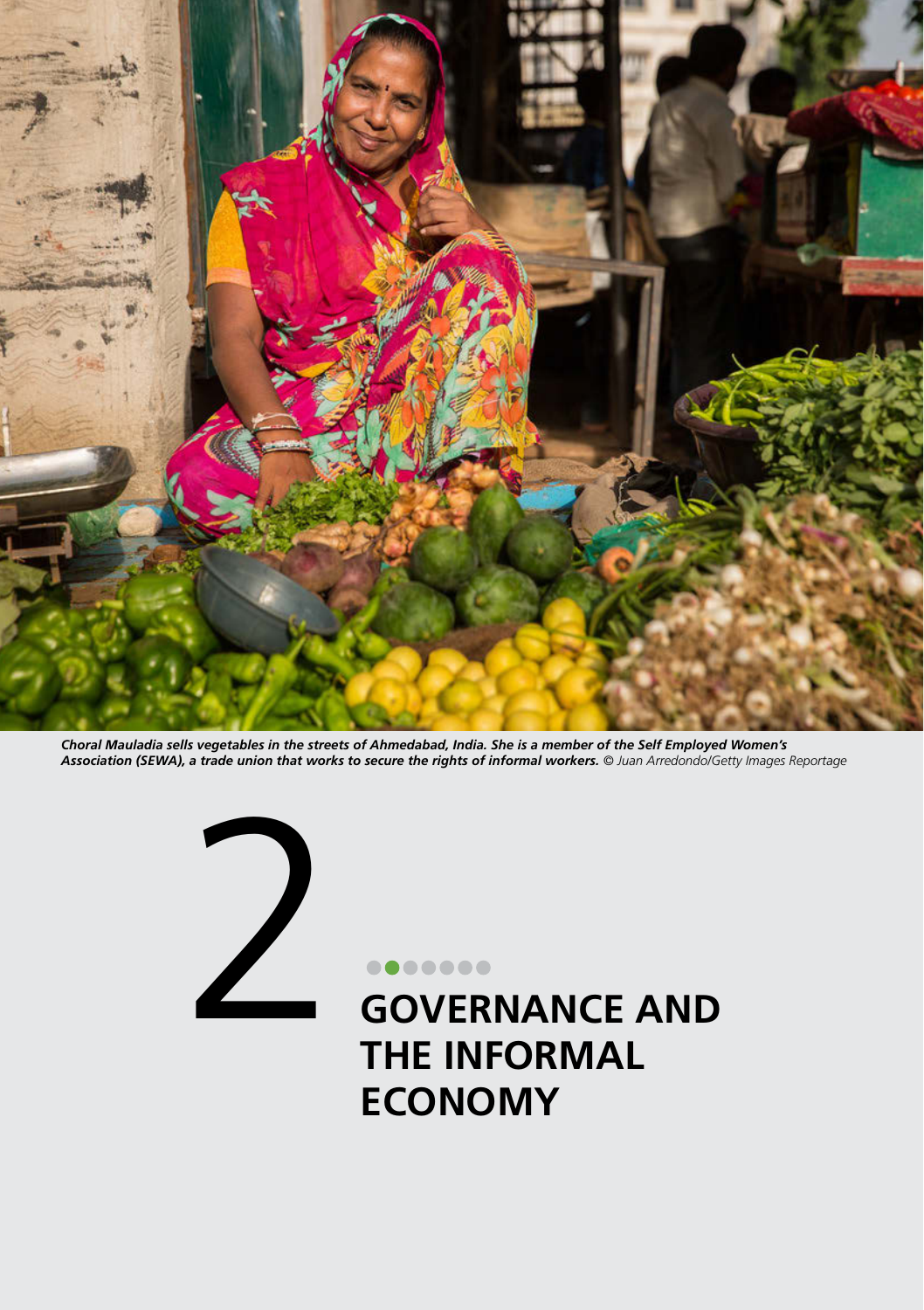In many cities across the world, the informal economy is the backbone of city economies, and represents the majority of urban jobs. Thus, city governments face an urgent challenge: to create the conditions under which more and better employment can offer greater economic inclusion to create pathways out of poverty. A central component of that challenge is to make informal livelihoods more secure and productive. As the International Labour Organization (ILO, 2013:1) notes, *"informal activities, enterprises and jobs have not only persisted, but have also emerged in new guises and unexpected places".*

Chapter 2 briefly examines definitions of the informal economy and emerging knowledge on its size and economic contribution, before considering its potential in local economic development, and urban governance issues, with case studies in India and Sénégal.

### **2.1. Size, Composition and Contributions of Urban Informal Employment**

Although there is no universally accepted definition of the *informal economy*, the international statistical community has made great strides in the past two decades in establishing a common conceptual framework that is now widely used in many regions. This framework consists of three interrelated terms:

- § The *informal sector* refers to employment and production that takes place in unincorporated, unregistered or small enterprises.
- § *Informal employment* refers to employment without social protection, and is defined as: own-account workers and employers employed in their own informal sector enterprises; all contributing family workers; employees holding informal jobs, i.e. not covered by legal protection or social security; members of informal producers' cooperatives; and own-account workers producing goods exclusively for own final use by their household (ILO 2013: 42).
- § The *informal economy* refers to all units, activities and workers so defined and the output from them.

Although the earnings of informal workers are on average low, their activities contribute substantially to national Gross Domestic Product (GDP). Table 1 presents estimates of the contribution of informal sector enterprises (rather than informal employment) showing these activities are a central, not marginal, part of the economy in many countries.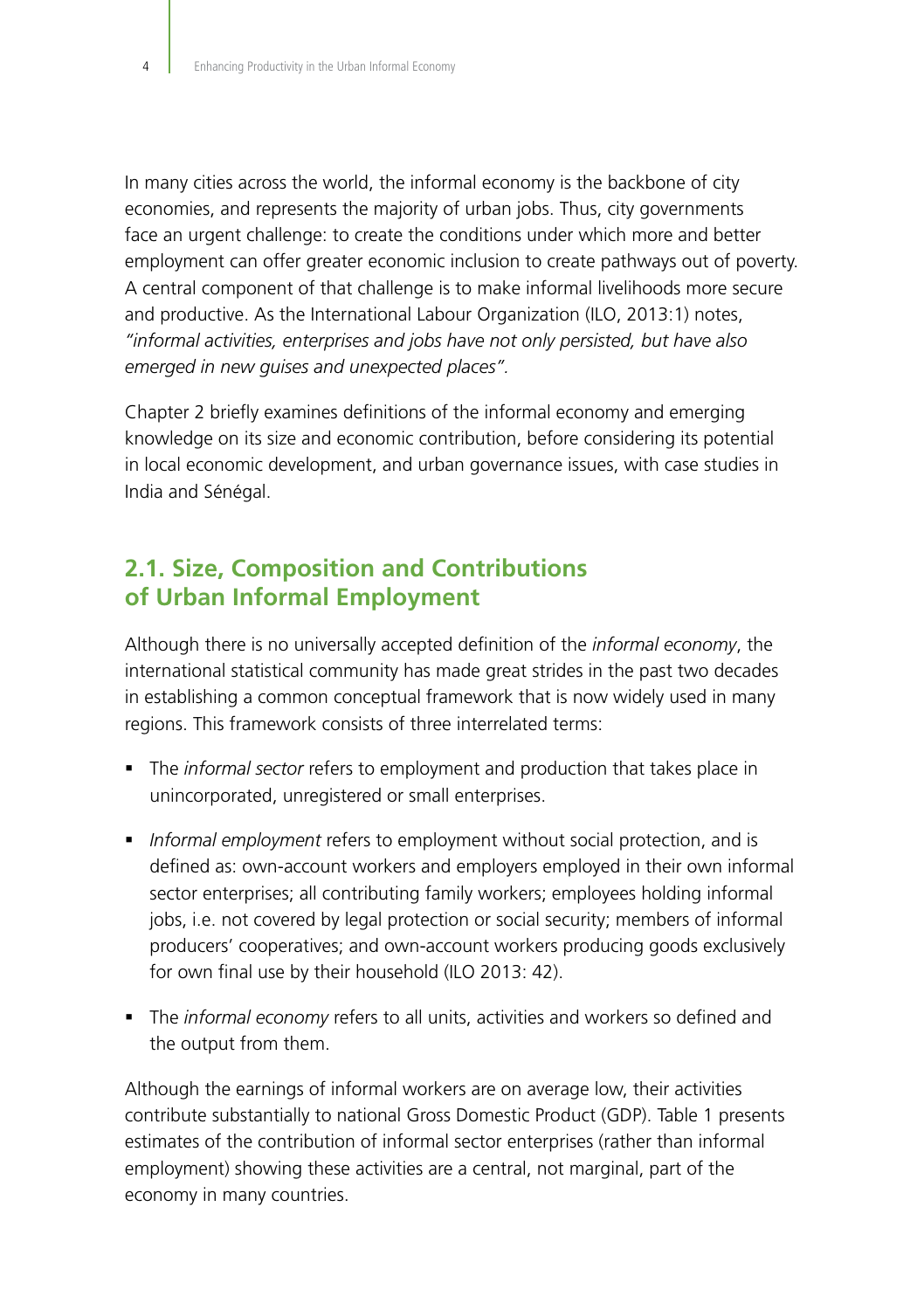| <b>Sub-Saharan Africa</b> |       | <b>Middle East and</b><br><b>North Africa</b> |       | Asia                 |       |
|---------------------------|-------|-----------------------------------------------|-------|----------------------|-------|
| Benin (2000)              | 61.8% | Algeria (2003)                                | 30.4% | India                | 46.3% |
| Burkina Faso (2000)       | 36.2% | Eqypt (2008)                                  | 16.9% | <b>Latin America</b> |       |
| Cameroon (2003)           | 46.3% | Iran (2007)                                   | 31.1% | Colombia (2006)      | 32.2% |
| Niger (2009)              | 51.5% | Tunisia (2004)                                | 34.1% | Guatemala (2006)     | 34.0% |
| Senegal (2000)            | 48.8% | Palestine (2007                               | 33.4% | Honduras (2006)      | 18.1% |
| Togo (2000)               | 56.4% |                                               |       | Venezuela (2006)     | 16.3% |

### **Table 1. Contribution of the Informal Sector (excluding agriculture) to GDP in Select Developing Countries**

*Source: Adapted from ILO, 2013a:22*

**National estimates:** National statistics demonstrate the significant contribution of informal employment to total non-agricultural employment. The most recently available national official labour force statistics show that informal employment (as defined above) comprises more than half of non-agricultural employment in most regions of the developing world: 82 per cent in South Asia, 66 per cent in Sub-Sahara Africa, 65 per cent in East and Southeast Asia and 51 per cent in Latin America. In the Middle East and North Africa informal employment is 45 per cent of non-agricultural employment. Estimates for six cities in China show that 33 per cent of non-agricultural employment is informal. However, the regional estimates hide great diversity within regions: for example, informal employment ranges from 33 to 82 per cent among Sub-Saharan African countries, and from 42 to 73 per cent among East and Southeast Asian countries (Vanek *et al*. 2014).

Informal employment is a key source of jobs for women (Box 1) and for young people in most developing countries. Based on averages across ten countries, as many as eight out of ten young workers are employed informally. In many urban areas, the majority of new jobs available to young people are in the informal economy (ILO 2013a). It should also be recognised that the lives of many informal workers straddle urban and rural areas, because of social links between cities and their hinterlands, inward commuting or peri-urban development.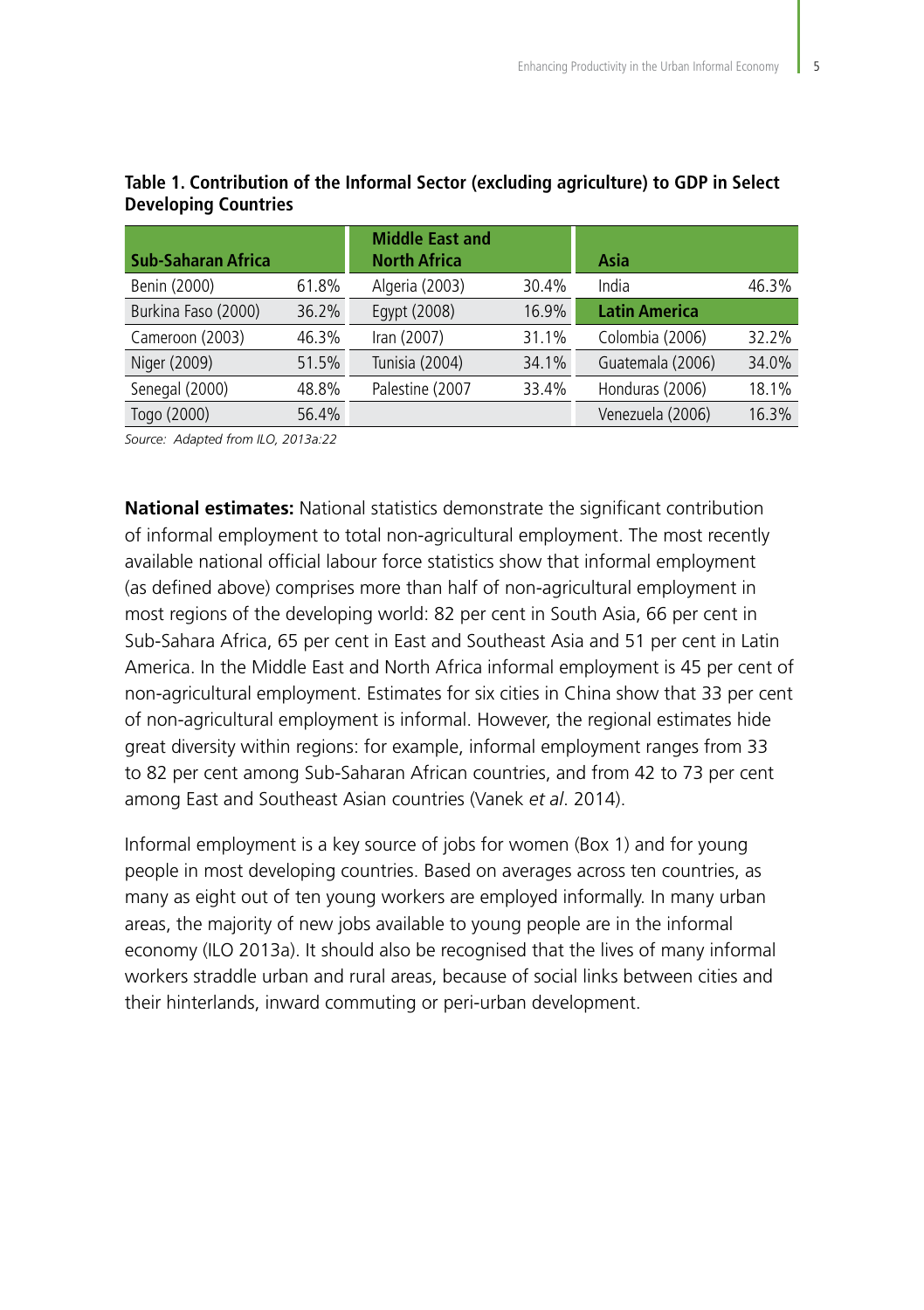### **BOX 1: Informal employment – a key source of jobs for women**

In three out of six regions, informal employment is a greater source of nonagricultural employment for women than for men: South Asia – 83 per cent of women workers and 82 per cent of men workers; Sub-Saharan Africa – 74 per cent and 61 per cent; Latin America and the Caribbean – 54 per cent and 48 per cent; plus urban China – 36 per cent and 30 per cent. In East and Southeast Asia (excluding China) the percentage is roughly the same (64 per cent of women workers and 65 per cent of men workers). Only in the Middle East and North Africa is informal employment a greater source of employment for men than for women (47 per cent of men workers and 35 per cent of women workers) (Vanek et al. 2014). However, because labour force participation rates are higher among men than women in most countries, the absolute number of men in informal employment generally exceeds the number of women.

Also important for the urban employment agenda is the prevalence of selfemployment relative to wage employment in the Global South. In all five regions with data plus urban China, self-employment outweighs wage employment as a source of non-agricultural informal employment. Self-employment is particularly dominant in sub-Saharan Africa (Vanek *et al*. 2014). In sum, the present-day reality is that most existing jobs are now informal, and most of those are in selfemployment.

Self-employment is comprised of employers, own account workers, and contributing family workers. Across the regions, own account workers are by far the largest category of non-agricultural informal employment, comprising from 53 per cent of informal employment in Sub-Saharan Africa to 33 per cent in East and Southeast Asia (excluding China). The second largest category is contributing family workers, who comprise from 5 per cent in Central Asia to 12 per cent in South Asia. Very few informal workers are employers, only 2 per cent in Sub-Saharan Africa and South Asia and 9 per cent in East and Southeast Asia (excluding China) (Vanek *et al.* 2014).

Informal employment is a substantial source of employment and output in developed as well as developing countries. Direct comparisons between developed and developing countries using official data are not possible because the statistical concepts used are slightly different. In developed countries, non-standard employment usually includes own-account self-employment, temporary or fixedterm employment, on-call workers, and some part-time workers. Own-account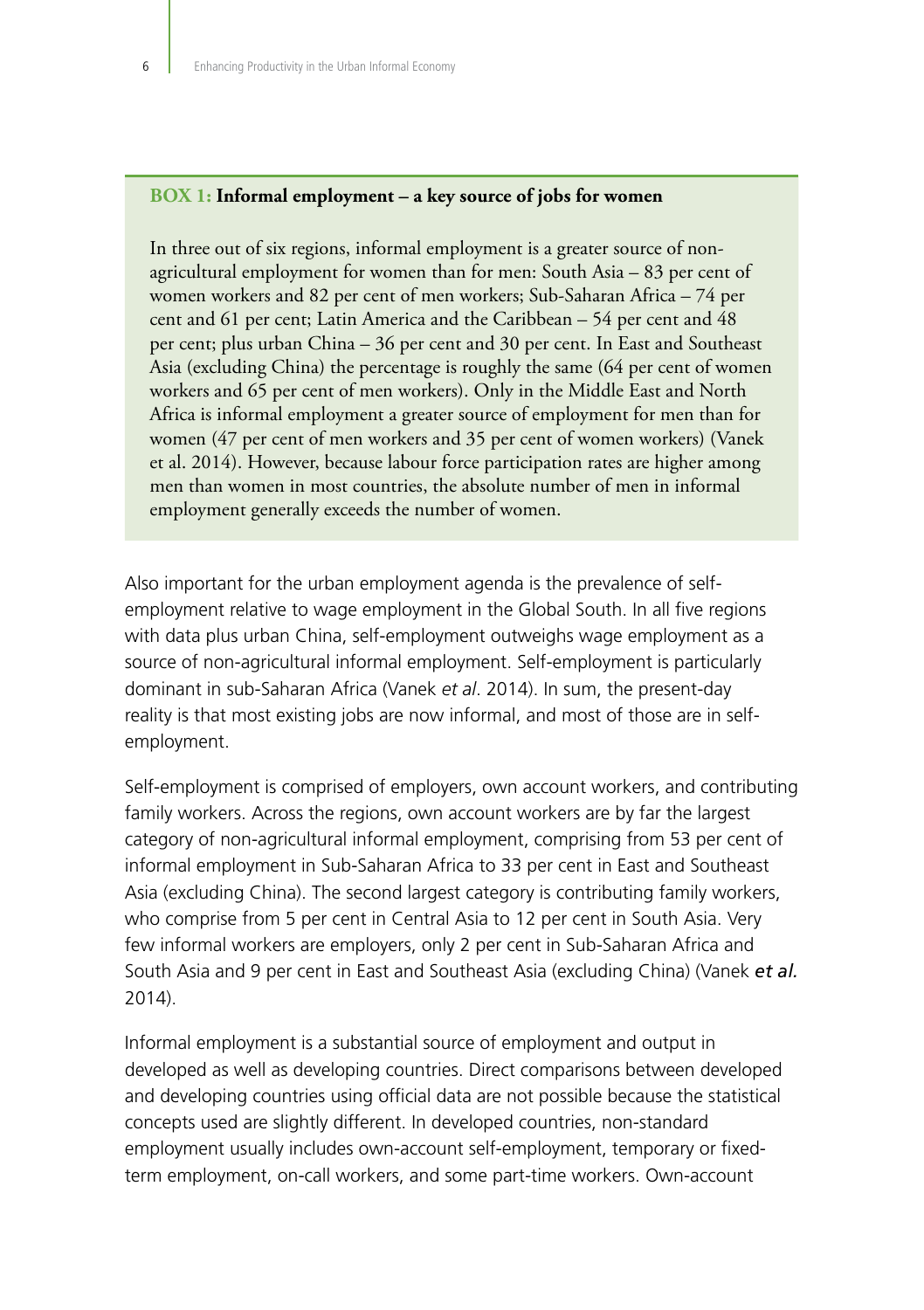self-employment as a share of total employment has been estimated at 20 per cent (Greece and Tukey); temporary work at 27 per cent of wage and salary employment (Poland); and part-time employment at 37 per cent in the Netherlands (ILO 2013b: 23-24).

**City estimates:** At city level, estimates are hard to come by, but are important to underpin economic inclusion**.** The French institute DIAL produced estimates for 11 cities using 1-2-3 survey methods (Herrera *et al.* 2012). The 1-2-3 Survey is specially designed to study the informal sector, involving three sequential surveys: a light labour force survey using standard ILO indicators; interviews with a sample of informal enterprises; and an expenditure survey.

WIEGO has commissioned estimates for six cities in India, based on the *2011-12 Survey of Employment and Unemployment* conducted by the National Sample Survey Office of India and on the International Conference of Labour Statisticians definitions of informal employment and employment in the informal sector. Due to the relatively small sample size, the city level data was weighted by national averages. Informal employment as a per cent of total employment varied from 56 per cent in Pune to 85 per cent in Ahmedabad.

However, reliable city-level estimates are usually hard to acquire because the sample sizes produced through labour force surveys in individual cities are too small. Where they do exist, they do not indicate the spatial distribution of informal workers across city territory.

In the absence of official labour force statistics at city and sub-city level, of course, some local governments (and some worker organisations) undertake their own census or enumeration projects. Street trader censuses, for example, may be undertaken in specific areas, but must be done very carefully and in consultation with traders and their organisations in order to produce defensible results (Roever 2011). The approach of Shack/Slum Dwellers International (SDI) to informal settlement profiling and community enumeration holds useful lessons for mapping informal livelihoods (Patel *et al.* 2012).

### **2.2. Local Economic Development**

Local governments give high priority to Local Economic Development in order to enhance city economies, provide jobs for growing city populations, and augment municipal budgets. With a large segment of the urban population living in informal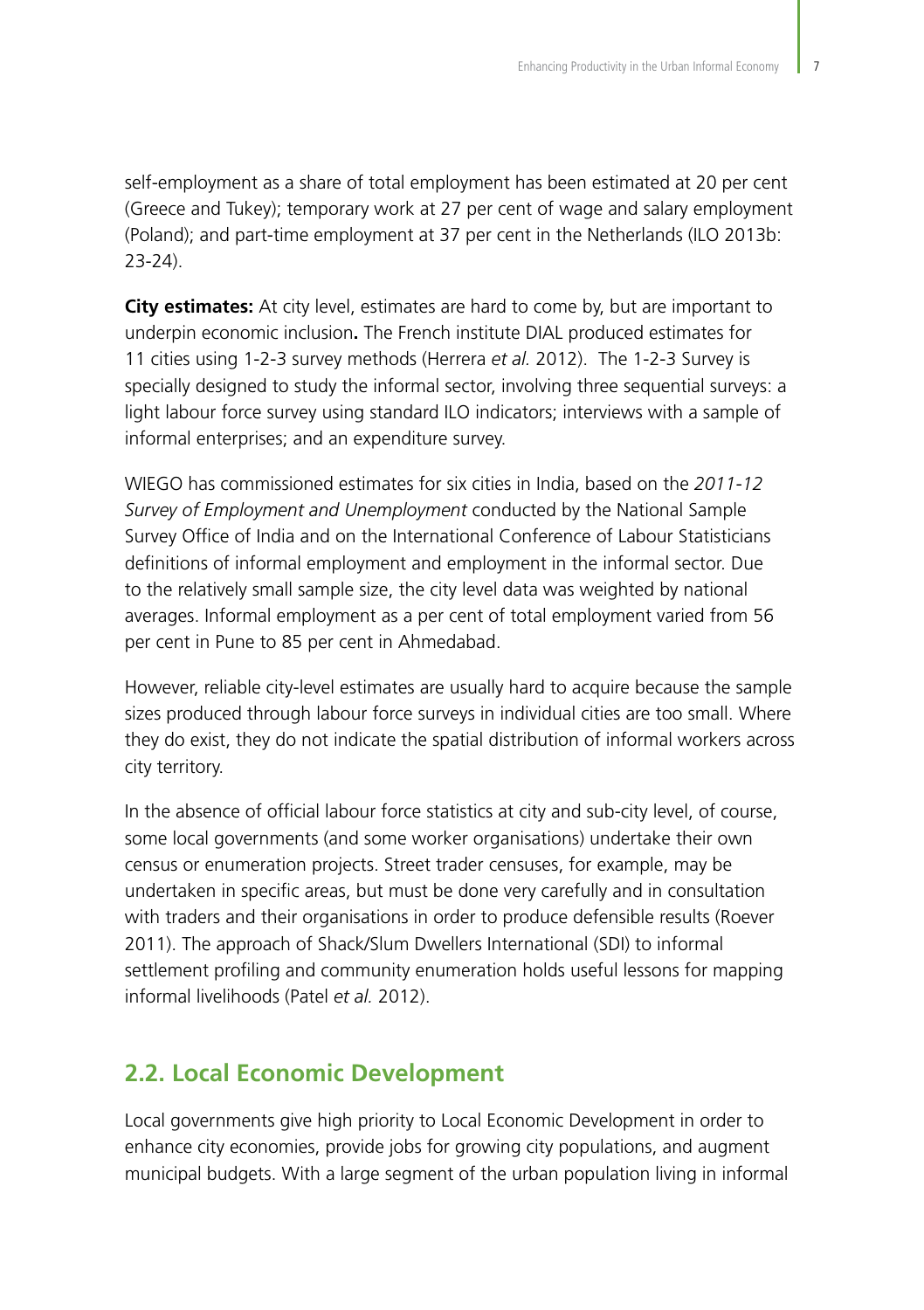settlements and working in informal employment, local governments need ways to strengthen the productive capacity of all inhabitants by integrating urban planning with measures that provide greater security for a wider cross-section of the population. It is thus essential for local governments to understand the potential of informal employment to contribute to wider development objectives. To do so, they need more and better data on working conditions and sources of insecurity and risk in the informal economy.

Within informal employment, there is considerable diversity in terms of occupational groups and activities. The urban informal workforce is comprised primarily of construction workers, domestic workers, home-based producers, street vendors, transport workers, waste pickers, and informal employees, some of whom work in sweatshops or other hazardous work environments. Those workers have in common a lack of adequate labour protections and access to social protection schemes. Earnings are, on average, low and unstable. Many also live in informal settlements with inadequate basic services, so their exposure to risk is high.

Cities must both encourage the creation of new jobs, and support the livelihoods that already exist. A critical problem is how to eliminate key constraints to security and productivity, for example to enable informal enterprises to get recognition, secure licenses, obtain secure trading space, and improve working conditions.

Recent research has begun to build a picture of the role of local government in shaping working conditions for the informally employed, for example in avoiding displacement of livelihoods, recognising how public space and its regulation affects different economic groups, and understanding the needs of informal workers for urban infrastructure and good access to urban transport.

### **2.3. Urban Governance**

Although there is growing recognition of the potential of participatory practices in urban governance, there is little documentation of efforts to institutionalise representation of the urban working poor from below. Yet examples of good practice in institutionalising participatory governance are now starting to emerge, for example India's 2014 street vendors' law, which requires cities to establish Town Vending Committees to regulate street vending, with at least 40 per cent representation of vendors on the committee (Case Study 2A).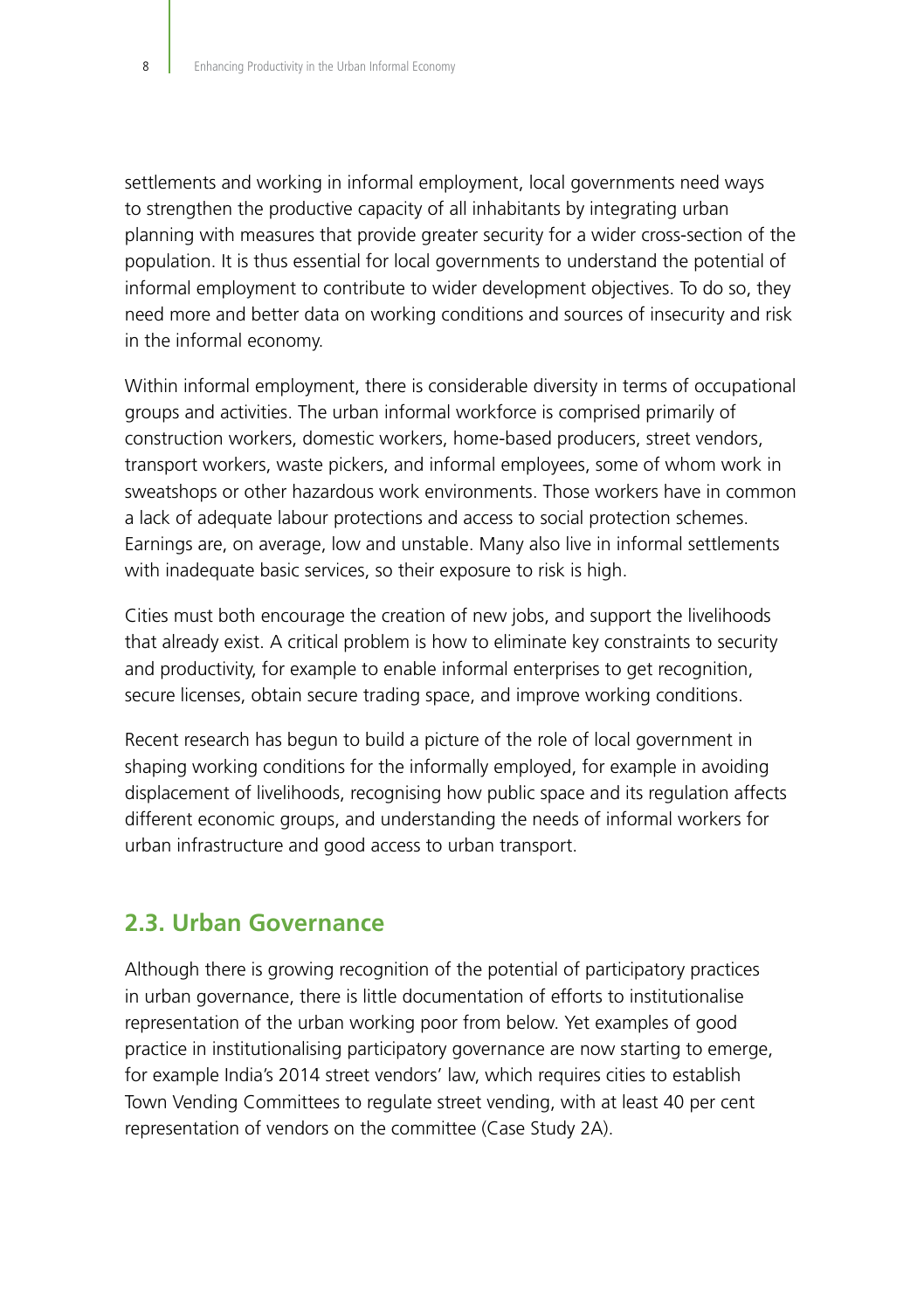In the absence of data and appropriate policies, city governments tend to approach the informal economy with a mix of regulation, relocation, and sometimes outright repression. Efforts by the urban poor to influence urban governance through protests, mobilisations, and various forms of resistance are now widely documented (e.g., Bromley 2000, Brown 2006, Bhowmik 2010, Scheinberg 2012, Samson 2010, Sudarshan and Sinha 2011).

Several factors contribute to the prevalence of urban governance approaches that have negative impacts on informal livelihoods. One is the role of the corporate private sector, including property developers, formal retailers, and waste management companies, among others, whose relative power grants them access to decision-makers and whose interests are served by commercial property development and approaches that exclude the urban poor (Harvey 2012). Another is the "World Class Cities" discourse, which encourages city officials to compete for domestic and foreign investment and world class city status, such that *"substantial limitations on imagining or planning the futures of cities"* are created (Robinson 2002). Third, the urban planning discipline is poorly equipped to incorporate everyday survival activities (Roy 2009, Kamete 2012).

Where dialogue is established, negotiated outcomes can create space and improved management in city environments, as the case study in Dakar demonstrates (Case Study 2B).



### **2A. Establishing Street Vending Legislation in India**

**Background:** Following a decades-long campaign by street vendors' associations, including the National Association of Street Vendors of India (NASVI) and the Self-Employed Women's Association (SEWA), India's Parliament passed the *Street Vendors (Protection of Livelihood and Regulation of Street Vending) Act, 2014* (GoI 2014). The act aims to protect the rights of street vendors and to set up a mechanism for regulating street vending in which vendors can take part.

India is one of the few countries to have developed a national framework for street vending. The legislation follows four decades of struggle at national and local level. The total number of street vendors in India is estimated at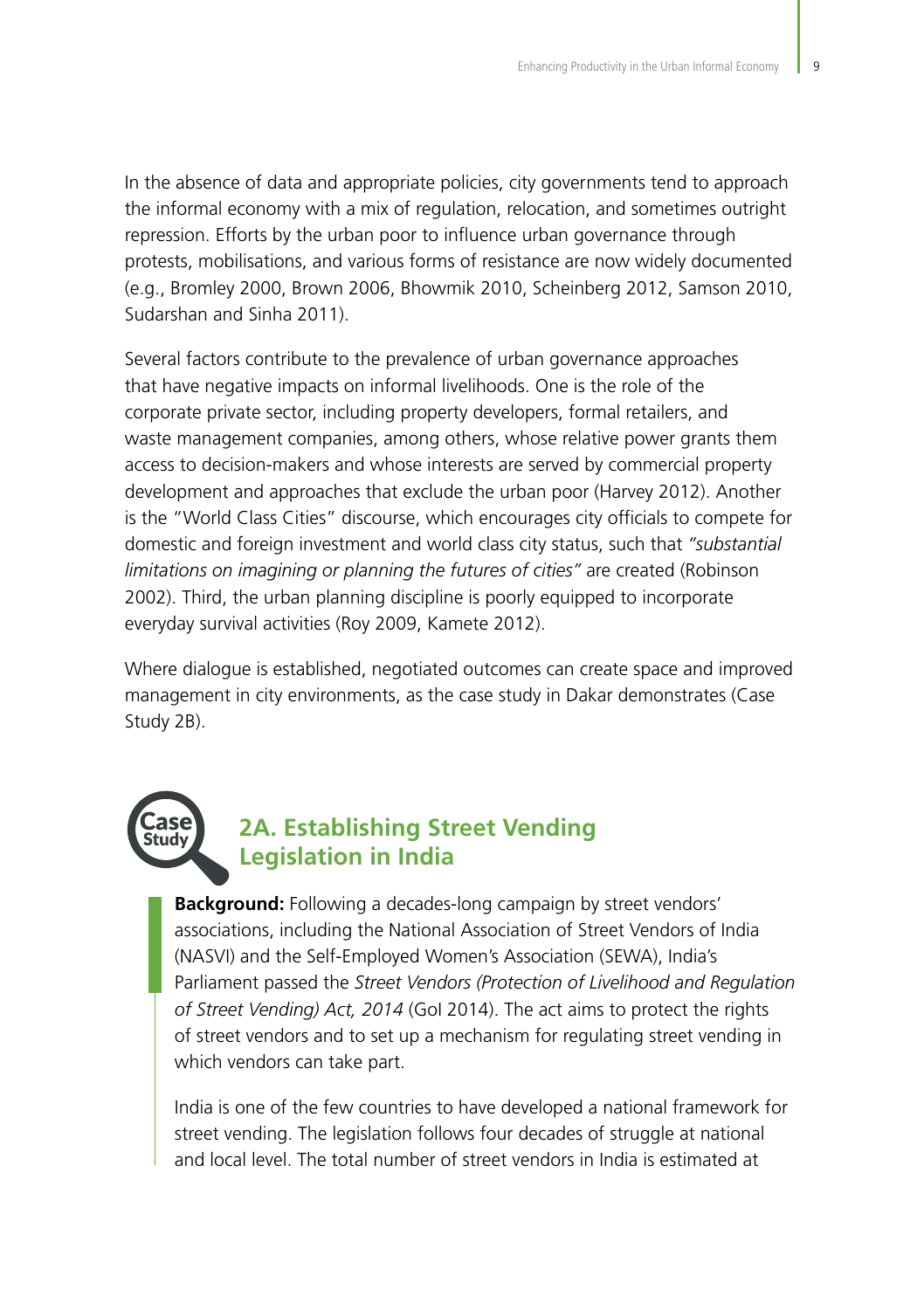around 10 million. Some studies estimate that street vendors constitute around 2 per cent of the population of a city – Mumbai has around 250,000 street vendors and Kolkata has around 200,000. Street vending in India is a long-established profession, with businesses often inherited over generations. However, street vendors have poor social protection and their working conditions are insecure.

**The Response:** The *National Policy on Urban Street Vendors,* published by the Ministry of Housing and Urban Poverty Alleviation (MoHUPA) in 2004 and updated in 2009, was developed in response to campaigns by NASVI and SEWA. NASVI was founded in 2003 to articulate street vendors' issues and demands at national level, and has a membership of 540 street vendor organisations, representing around 3.5 million vendors. However, many states did not adopt the guidelines. In *Gainda Ram v. MCD,* a case brought by a hawker in October 2010, the Supreme Court affirmed that street hawking is a fundamental right under the Indian Constitution and mandated Parliament enact national legislation to ensure that right no later than June 30, 2011.

**Results:** The legislation is exceptional in its enabling approach, as it seeks to support livelihoods and establish mechanisms to resolve the conflicts that street vending creates. The 2014 Act sets out procedures for regulating street vending, including establishing a survey and issuing a certificate of vending to existing vendors in each city, establishing the rights and obligations of street vendors, drawing up a plan for street vending, and setting up a Town Vending Committee including the Municipal Commissioner or Chief Executive Officer as chair, officials and at least 40 per cent representation from street vendors. Although local governments have limited resources for enumerating street vendors, as required in the legislation, a critical platform for dialogue has been created.

**What made it work:** Critical to the achievement of the 2014 Act, was the sustained organisation of street vendors over more than four decades, the support of representative organisations, such as NASVI and SEWA, and the advice of *pro bono* advocates. Street vendors from Delhi have used the law to defend their rights; for example vendors now get 30 days' notice of relocation, and have successfully negotiated with city officials to save a 20 year old book bazaar.

*Sources: Mahadevia et al. (2012); WIEGO (2015); GoI (2014); Supreme Court of India (2010)*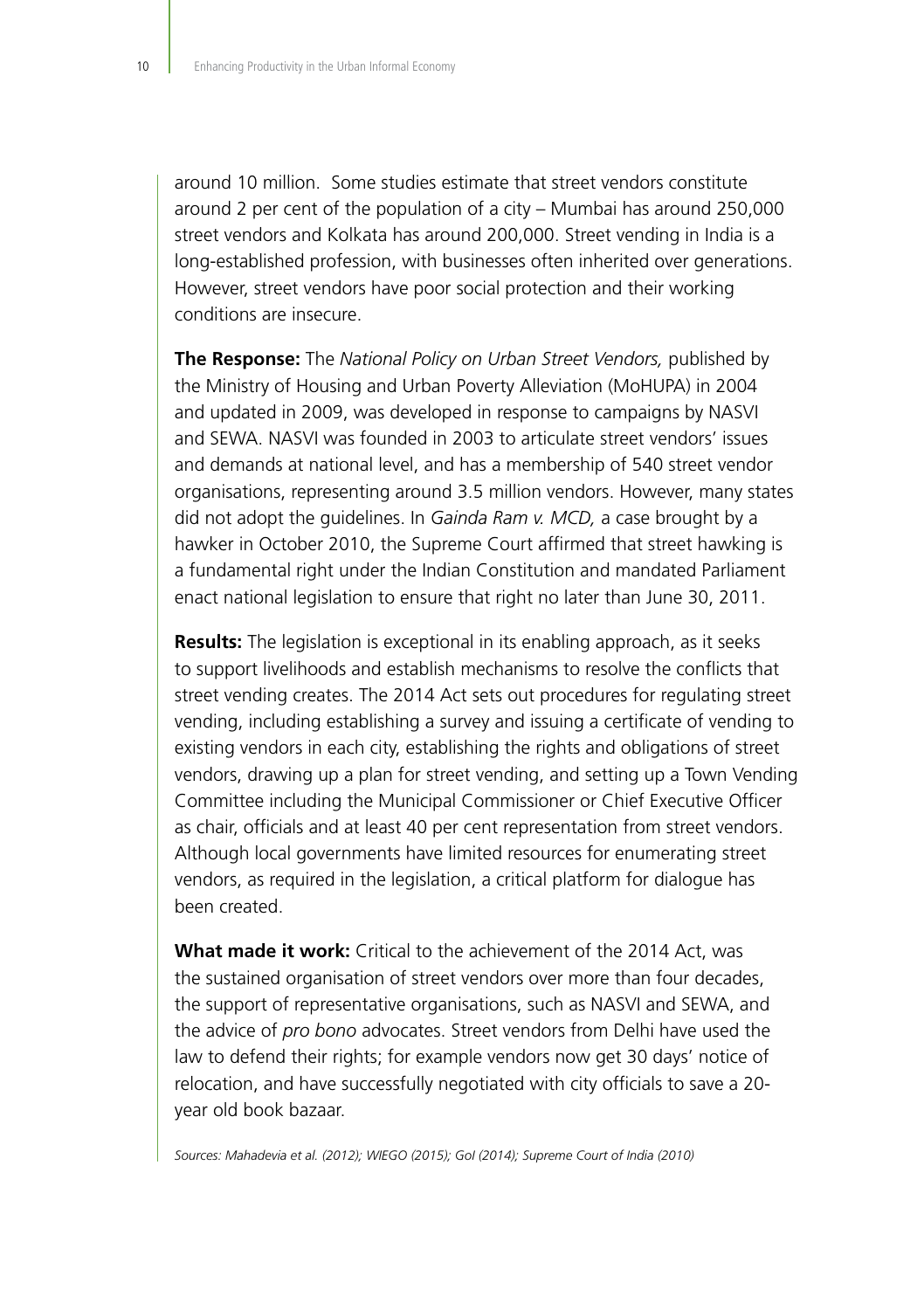### **2B. Trader Organizations Negotiating Space, Dakar, Sénégal**

**Background:** Street trading in Sénégal has been a way of life for generations. For many years traders were marginalised in municipal policy, but now stronger workers' organisations, linked to a global advocacy network are proving effective in negotiating trading space in the city.

Sénégal has a long tradition of democratic elections and political debate. In 1989 government attempts to extend sales tax to traders resulted in trader protests, and a new association was formed – UNACOIS (*Union National des Commerçants et Industriels du Sénégal*) which supported formal and informal business interests, and successfully challenged the proposed tax increases. After the 2000 election, street traders caught the new president's eye by slowing his car as he arrived from the airport, resulting in an agreement that traders should not be evicted. This led to a rapid increase in street trade and roadside kiosks. As one trader said, *"The image of traders has improved and everyone wants to become a trader. Stability in the sector has increased and traders are more secure".* Traders were paying daily fees to Ville de Dakar (the city council).

However, in November 2007 a new initiative to 'tidy' the city streets threatened widespread clearances of street traders in the city centre. Riots broke out, as traders were outraged at the loss of their livelihoods, which closed the city centre for three days. The president intervened suggesting that if traders organised, the government would negotiate.

**Negotiations and Results:** Over the next 18 months, several new trader organisations were formed. Four umbrella groups were particularly influential:

- § FAMATS (Fédération des Associations des Marchands Ambulants et Tabliers du Sénégal)
- § SYMAD (Synergie des Marchands dits "Ambulants" pour le Développement)
- § GNJMD (Groupement National des Jeunes Marchands de Dakar)
- § SUDEMS (Syndicat Unique et Démocratique du Mareyeurs du Sénégal)

FAMATS and SUDEMS registered to join the global advocacy network,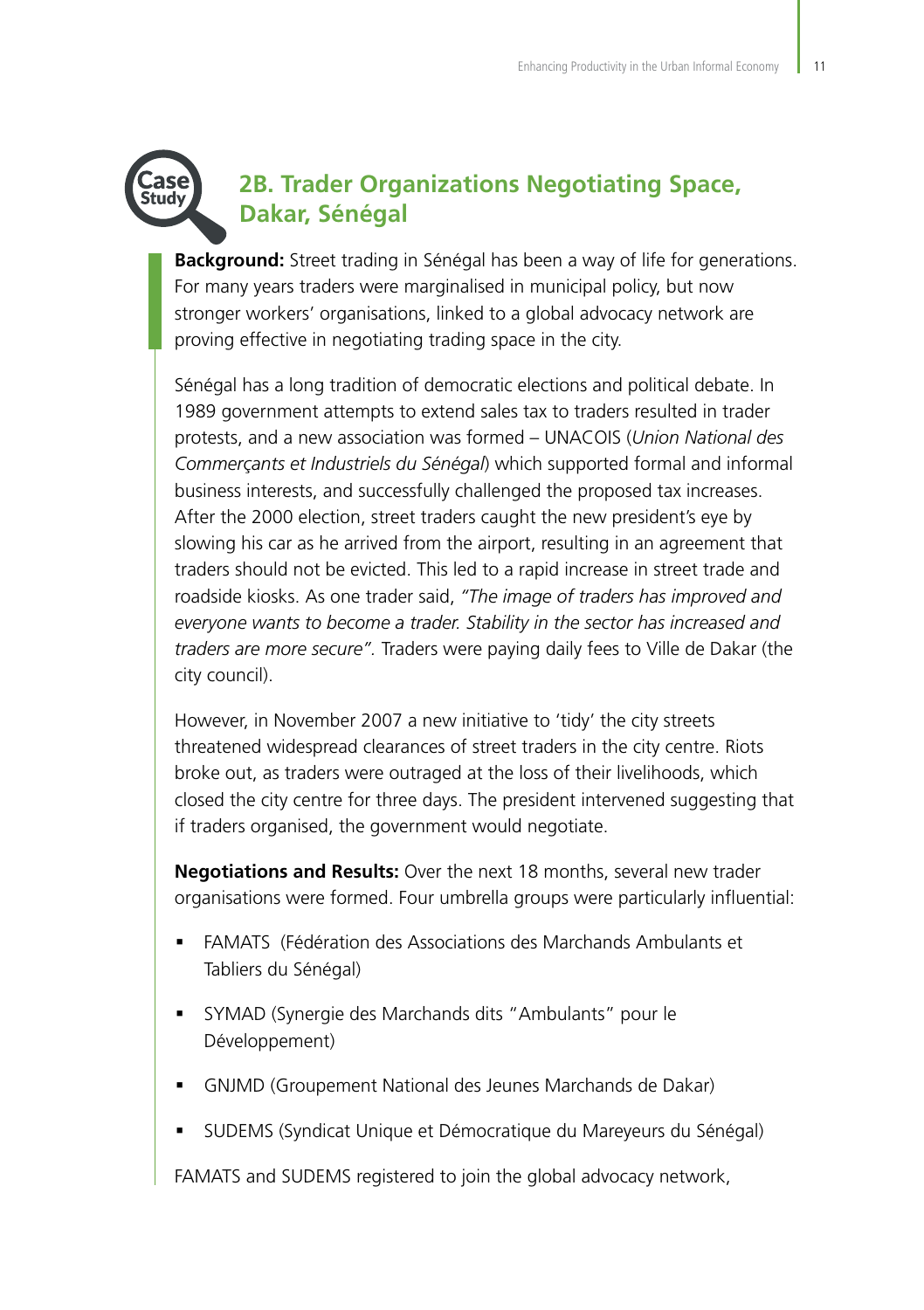StreetNet International, for solidarity and guidance on effective lobbying. A census of street traders was held, and weekly meetings started with the Ville de Dakar. In consultation with the traders, the *Mairie* improved management practices in the city centre, and purchased an off-street site at rue Félix Eboué for a new 4-storey trading mall, which opened in March 2016.

**What Made It Work?** The trader syndicates started to work together to clarify their needs, calling for a review of legislation to allow for the economic contribution of trading to be recognised. They also called for a national policy in street trading; better management of public space; capacity-building for associations; registration of street traders; establishment of better facilities, and creation of a social security fund.

*Source: Brown (2015)*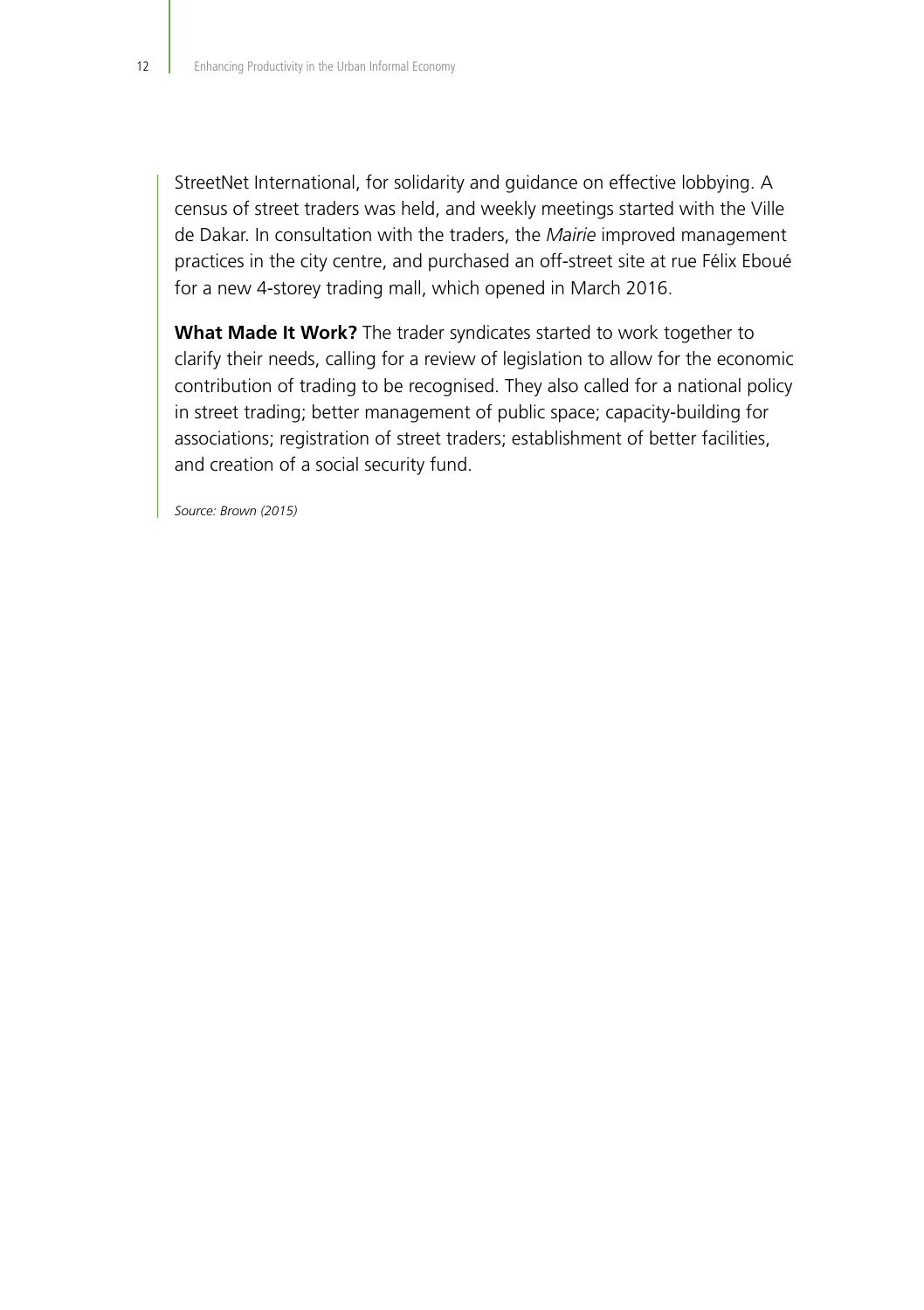

Liberia Mapesmoawe (left) and Justina Mokoena (right) are waste pickers on the Boitshepi landfill in South Africa and members<br>of the growing Majakathatha Cooperative. They sort through what the municipal and private trucks



### **SECOND URBAN PLANNING**<br>AND DESIGN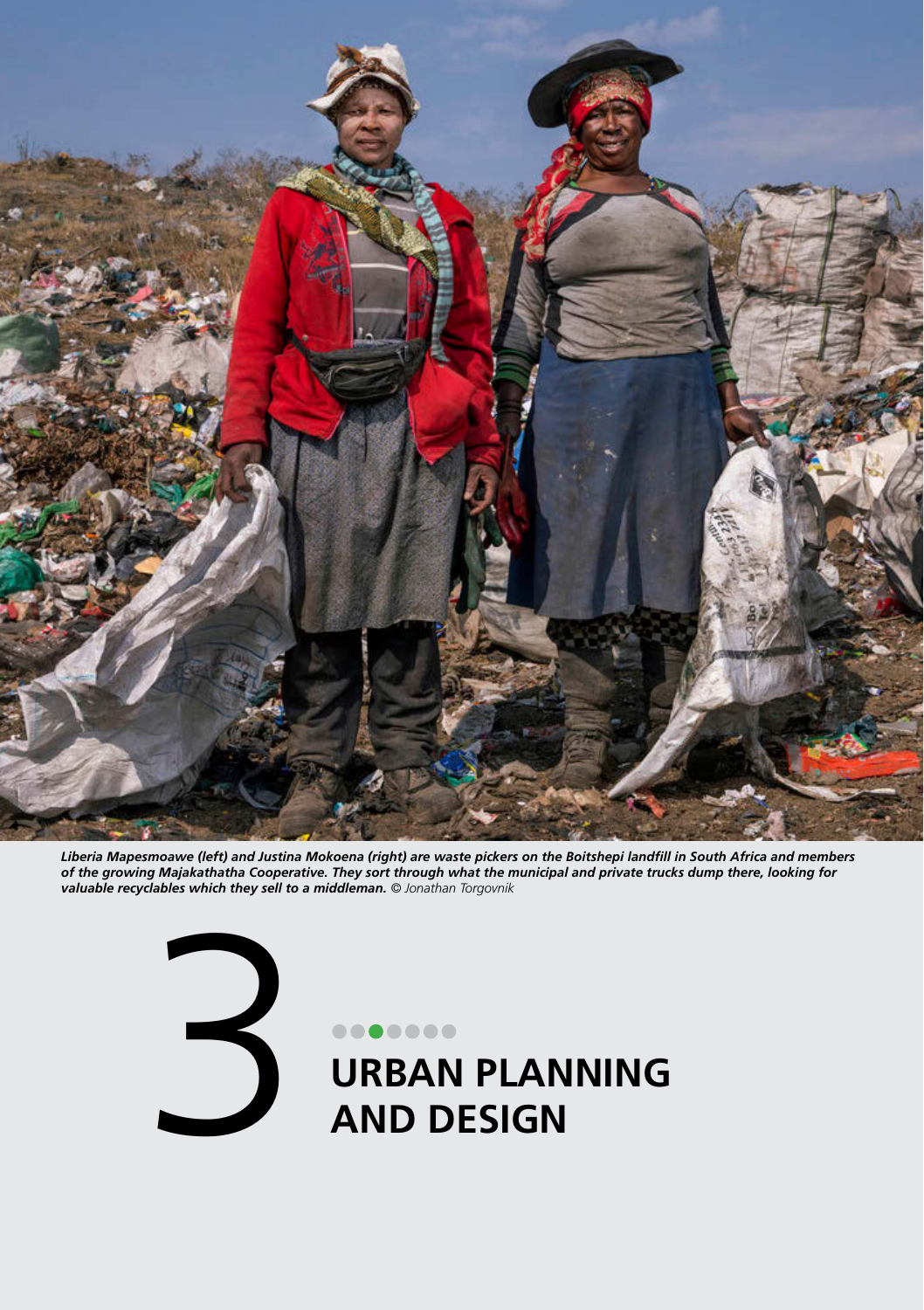Urban planning and design are key processes in addressing problems of exclusion and urban poverty, and in mediating conflicting demands on urban space. Yet, the space needs of informal workers are rarely acknowledged in urban plans or spatial strategies, both because the informal economy does not fit 'modernist' visions of city strategists and because it is difficult to enumerate and map. Nevertheless, urban planning is a core mechanism for identifying and protecting the space and infrastructure needs of informal workers. This section proposes an enabling approach to meet that challenge.

Urban planning is a largely government-led process but its operation depends on local traditions of land ownership (i.e. state-owned or private), political processes, the capacity of municipal governments. It has two core functions, to shape *strategic growth* of human settlements, and to provide for day-to-day *development management*. It also contributes to the provision of urban infrastructure and services, and is now seen as a key mechanism for promoting sustainable development and resilience to climate change (Brown, 2015a).

The modern discipline of urban planning is poorly equipped to deal with the urban challenge in many developing country cities – the rate of urban growth, scale of informal settlements, and the reality of urban livelihoods. For example, zoningbased systems discourage mixed land use, and land used for small-scale enterprise is rarely mapped. This section identifies five areas where innovative urban planning can support informal economies.

### **3.1 Mapping the Informal Economy**

One starting point for economic inclusion is to understand the spatial distribution and characteristics of informal jobs in defined urban locations; workers' organisations need accurate data in order to represent their interests to local government effectively, and local governments need accurate data on informal employment in order to formulate appropriate and effective urban planning policies. The location of informal enterprises is often critically important to their success, and profit margins are so small that relocation often makes informal enterprises unviable.

Top-down data collection efforts are rarely informed by first-hand knowledge of the logic of informal livelihoods. New approaches, such as community-led enumeration conducted by Shack/Slum Dwellers International (SDI) (Patel *et al.* 2012), may offer a useful way forward.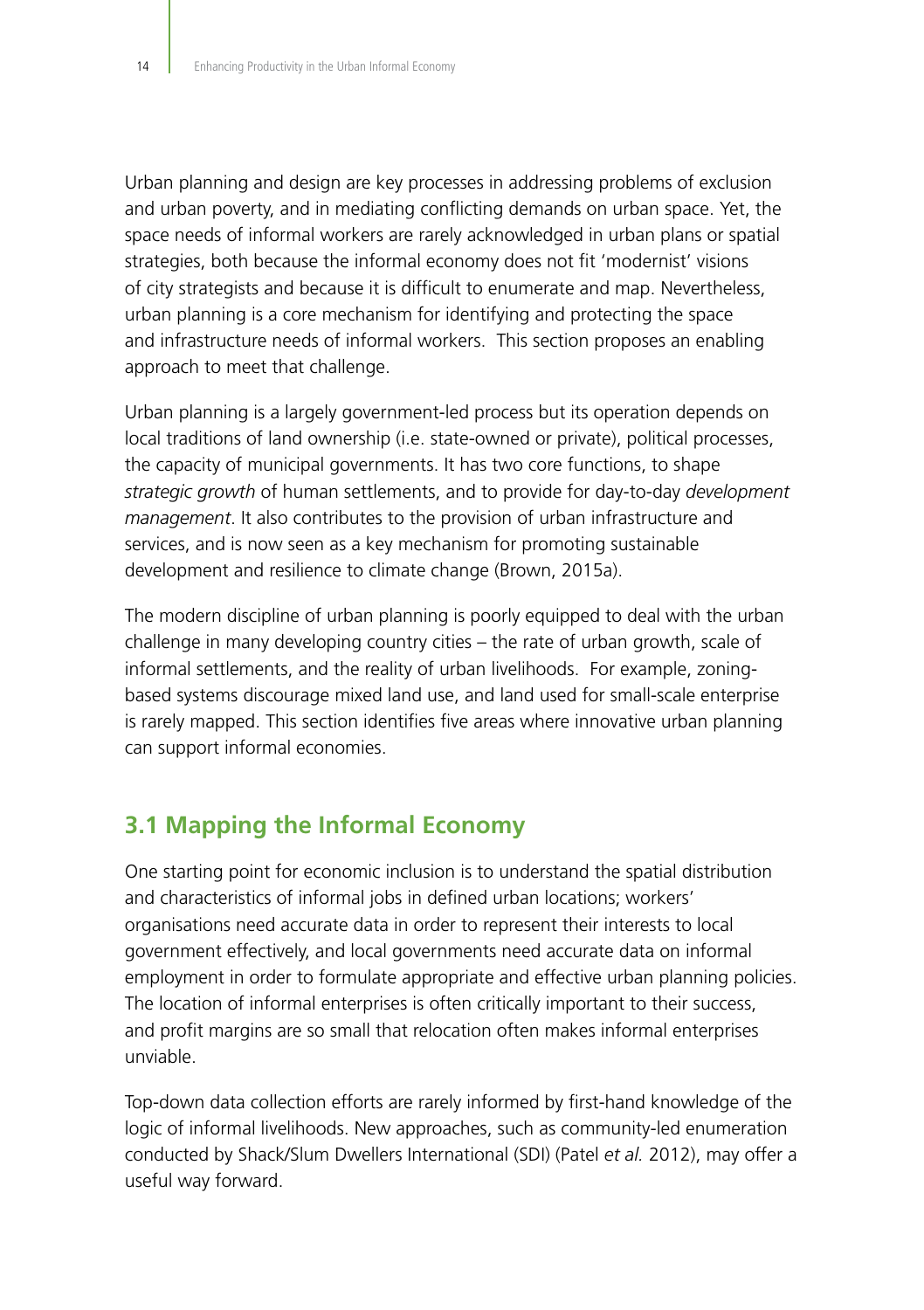### **3.2 Public Space as a Place of Work**

The character of a city is defined by its streets and public spaces – streets, sidewalks, parks, and spaces between buildings – and forms the setting for a panoply of activities – the ceremonies of the multi-cultural city, trade of the commercial city, the movements of the connected city, and a setting for community life (UN-Habitat 2016). Public space is also a key place of work for the urban poor. For example:

- § *Street vendors and market traders* play an integral role in creating vibrant public spaces, provide for convenient shopping, and create diversity in the local economy. Some street vendors (and many market traders) pay taxes, licensing and permit fees to central and local government, providing a key source of revenue. Yet street traders are often the subject of frequent harassment, fines and evictions by municipal authorities.
- § *Home-based workers* who live in informal settlements use public space for production, lacking adequate space for livelihood activities inside their homes.
- § *Waste pickers* provide a useful public service that contributes to a healthy city. In many cities they need access to public space to collect, sort and recycle waste.

*Consultation and participatory design on the use of public space* to resolve conflicts is key, as the public spaces used for work are often those where there is acute competition for space, such as city centres.

Once the legitimacy of working in public space is recognised, innovative urban planning can harness the potential of streets as a place of work. For example, Indian policy and legislation defines the concept of *natural markets* as areas where buyers and sellers traditionally congregate because of accessibility to customers (GoI, 2014). Resolving conflicts at natural markets can thus be given priority. Other informal workers also need access to public space, e.g. service workers, waste pickers, smallscale manufacturers or construction workers.

Imaginative urban design can transform city space, resolving conflicts and creating dedicated trading space. Some of the best examples are found at Warwick Junction in Durban, South Africa, where eThekwini City Council worked closely with informal workers to create inclusive spaces as part of wider urban planning projects (Case Study 3A). Spaces used for livelihoods can include streets, squares or underused or derelict land. If public space is considered as a developmental asset, its use can be transformed and conflicts over space resolved. City governments have a key role in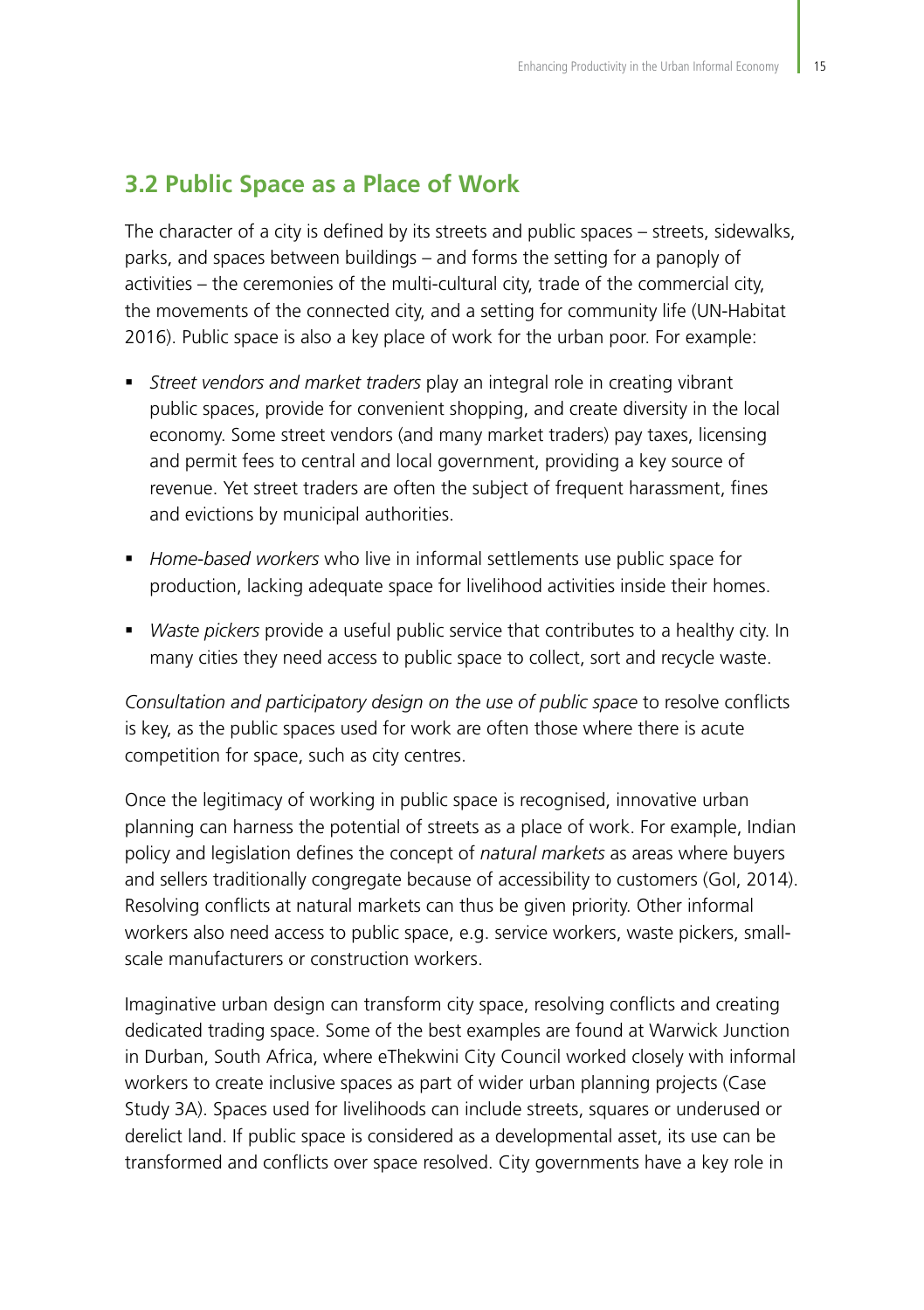this transformation. However, where the critical role of space needs for livelihoods is not understood, often government response is eviction or relocation. Evictions should always be a strategy of last resort, as they are always harmful for informal workers.

### **3.3 The Home as a Place of Work**

Home-based work is a global phenomenon found in rich and poor countries (WEIGO 2016a). Home-based workers produce for domestic and global value chains across many industries. They may work in the new economy (assembling micro-electronics) or the old (weaving carpets), or in services (child-minding or haircutting). Home-based work represents a significant share of total employment in some countries, especially in Asia, particularly for women, but home-based workers are invisible, which makes all aspects of work protection and lobbying difficult, despite the ILO's 1996 *Home Work Convention* (No. 177).

There are two basic types of home-based workers.

- § *Self-employed home-based workers* buy their own raw materials and equipment, and pay utility and transport costs. They sell finished goods, mainly to local customers and markets but sometimes to international markets. Most do not hire others but many have unpaid family members work with them. They assume all the risk of independent work, and may not be able to afford decent working space.
- § *Sub-contracted home-based workers* (called homeworkers) are contracted by an entrepreneur or a firm, often through a broker. They are usually given the raw materials and paid per piece. They typically do not sell the finished goods. They cover many costs of production: workplace, equipment, supplies, utilities, and transport, and may also have problems in affording decent workspace.

The home is also an extension of other forms of informal work, for example street vendors store goods at home, and waste pickers often store sorted materials (Sinha 2013).

Home-based work is a form of mixed-use development (with housing and jobs in close proximity), which is now widely seen as beneficial as it reduces the need to travel. There are many other benefits to home-based work, for example in enabling women to work, raise children and fulfil their care responsibilities. Improving services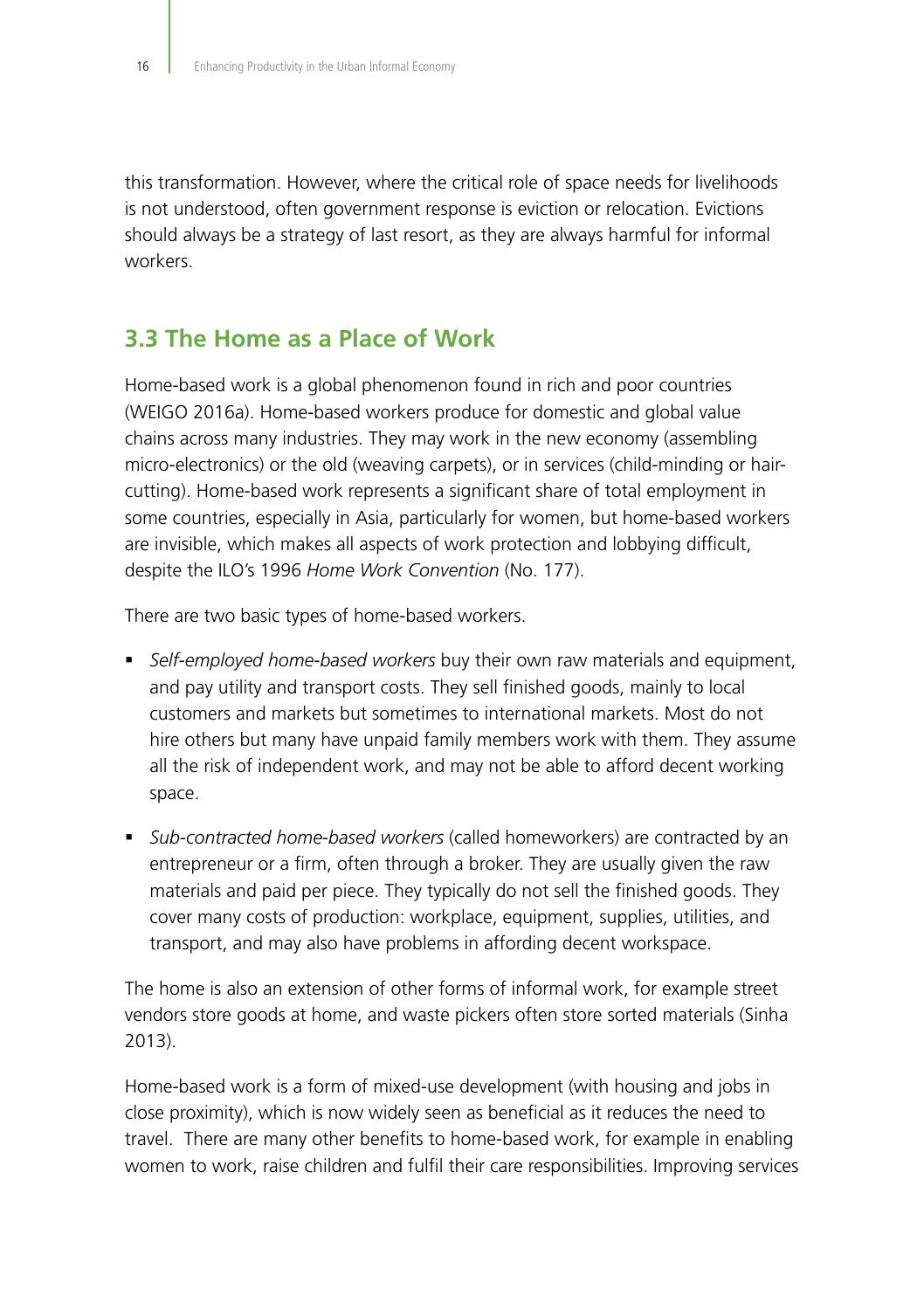in informal settlements is crucial to improving living and working conditions, as the Parivartan project in Ahmedabad demonstrated (Case Study 3B). However, urban planning has not always caught up.

Embracing home-based work as a legitimate urban activity may affect urban form (e.g. by creating shared storage spaces for raw materials, public space with workplaces, or a local shop for finished items). New, apartment-style housing may need to be modified to provide more flexible space for livelihoods. Zoning regulations may need to change to allow (and not restrict) mixed-use activities. Housing policy is also important as it is essential to consider the livelihoods of residents in relocation plans. Relocation to peripheral areas deprives workers of transport and access to markets, and *in situ* upgrading is often preferred by homebased enterprises. As the HomeNet Indonesia representative at the Expert Group Meeting said,

*The reason why women work at home is poverty and the lack of opportunity. The city responses should not just be recognition, but the base where they work should be recognized by the city. Better housing conditions also have a huge impact on the workers' livelihoods.*

### **3.4 Informal Settlements and Livelihoods**

Many slums and informally-built settlements are dynamic centres of economic activity. They form vibrant, mixed-use areas where housing and businesses coexist, but their role in providing jobs and contributing to the wider urban economy needs to be better understood. Access to shelter is an important livelihood asset – homes are used for home-based work or room rental. Streets in informal settlements house shops and local businesses, and many slums have specialist economies serving the wider city, e.g. furniture-making in Manzese, Dar es Salaam, and waste recycling in Dharavi, Mumbai (Brown and Smith 2016).

Slums and informal settlements are a global phenomenon. Rapid urban growth over the last 60 years has led to increasing informality in many aspects of urban life, as governments lack capacity and legitimacy, and regulation fails to keep pace with fast-paced urban change. The term *slum* is widely used to describe old or decrepit areas (UN-Habitat 2003 defines *slum households*), while *informal settlements* are those built without secure land tenure or property rights: e.g. the French/African *bidonvilles;* Mexican *colonias populares,* or Brazilian *favelas* (Brown 2015)*.* In many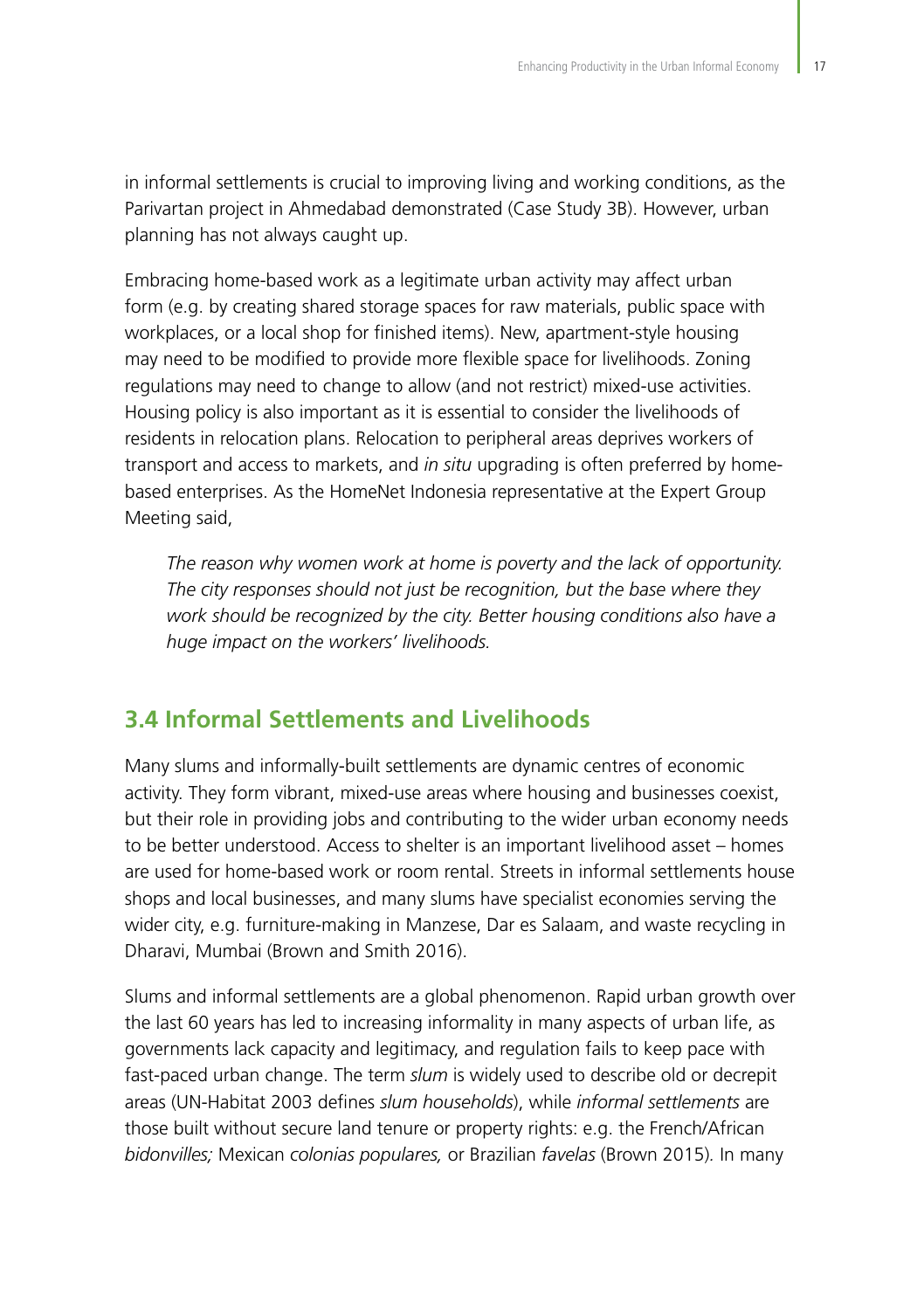cities informally-built settlements have now been granted land titles, so are no longer technically 'informal', but research suggests that many other processes, e.g. water provision, policing and livelihoods remain informal (Ahmed 2016).

Urban planning proposals often call for demolition and rebuilding of slums and informal settlements, with pressure from local governments and property developers to maximise land values, but this approach ignores the value of these areas for jobs and local economies. Here again, bottom-up processes are key to match the livelihoods patterns of slums and informal settlements with urban plans. Communities are best placed to enumerate the jobs in their neighbourhoods, and to shape area improvement schemes in partnership with local government planners.

### **3.5 Infrastructure and Urban Livelihoods**

Infrastructure is critical for all urban activities, including informal employment. Urban infrastructure is often designed with local economic development in mind, but is often targeted toward middle- and high-income users − and thus may be too expensive, inconvenient, or inappropriate for use by the working poor.

Yet, informal livelihoods, like formal ones, require infrastructure, and city governments have a central role in enabling access to infrastructure for enterprises and workers – including toilets, water, waste collection, electricity, storage or security guards. Where there is a lack of adequate infrastructure, the toll on productivity is often high. Where paving and drainage in markets is lacking, or shelter from rain, sun, dust or wind is inadequate, workers' health is compromised and goods get damaged. For workers, relying on public conveniences or buying 'bag' water in tiny plastic sachets is expensive. Although both enterprises and workers demonstrate considerable ingenuity in fabricating workspace, storage or display space, surrounding conditions are often poor and insecure. Small-scale changes can bring dramatic improvements, as the Warwick Junction project in Durban demonstrated. Here improvements were delivered through a partnership between the city council, traders and an adjoining landowner (Case Study 3A).

Informal workers often contribute to improved urban service provision through their work. For example cooperatives of market traders are well placed to manage markets, and where waste pickers are organised they can work in partnership with city governments, both contributing to municipal waste-collection services, and gaining improved working conditions. Where local authorities are privatising wastecollection services it is critical that tender documents are written to allow waste picker organisations to apply (Dias 2011).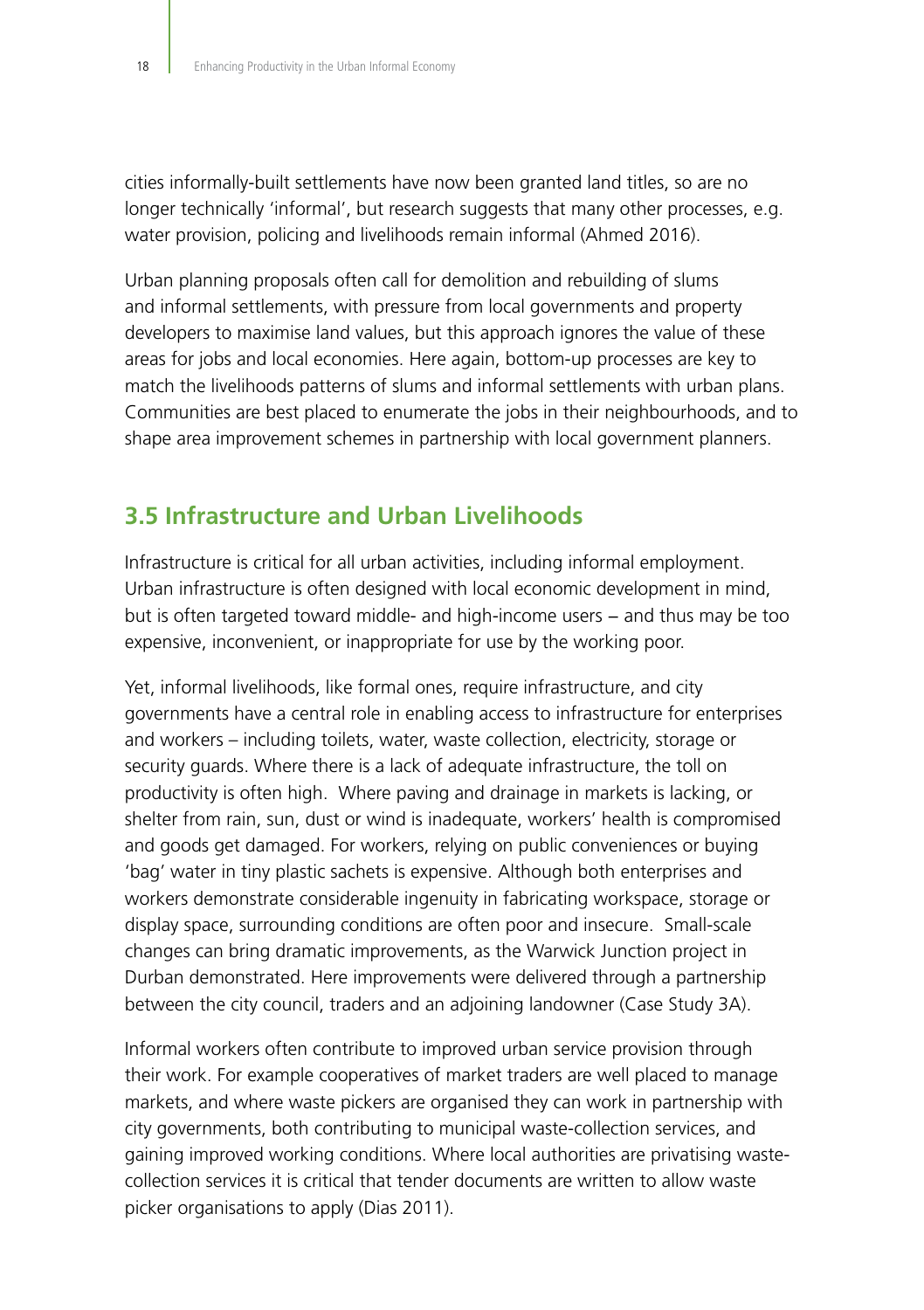### **3A. Participatory Urban Design in Durban, South Africa**

**Background:** Nearly half a million pedestrians, along with thousands of buses, cars, and public transport passengers, go through Warwick Junction in central Durban, South Africa, every day. This vibrant natural market area is home to eight smaller markets where several thousand traders sell fresh produce, traditional medicine, garments, music, cooked food and other basic necessities. But in the mid-1990s, the area was poorly planned, racially and economically divided, overly congested, and rife with crime. Over a three-year period, the Warwick Junction Urban Renewal Project turned the area around. The work is well documented in the eBook, *Working in Warwick* (Dobson, *et al.* 2009). At the outset of the project, local government officials had initiated an effort to work with, rather than against, the interests of street traders in the area. Street trader organisations had formed and begun to build trust among the thousands of traders at Warwick Junction, meaning that Project staff had negotiating partners with whom to work.

**The Project:** The project's aim was to improve the quality of the urban environment in the Warwick Junction area in terms of safety, security, cleanliness, functionality and economic opportunity, with a particular focus on the needs of the urban poor. With a flexible operating structure that allowed for interdepartmental coordination and ways to address unforeseen issues as they arose, the project drew officials into three core teams that worked together in a collaborative and consultative manner. The project centre was located at the junction, so that city council officials working on the project were accessible to street traders who wished to raise any concerns. It also provided a space in which street traders' organisations could meet on their own to discuss their concerns independent of council interference – a crucial part of the infrastructure necessary to make the project run smoothly.

The project involved an initial clean-up campaign; a communications campaign to improve the junction's image; and the planning, design and completion of eight market areas and supporting facilities, all informed by intensive and constant collaboration with existing traders' organisations. Its design solutions offered creative ways of addressing traders' needs for trading sites, shelter, more and better pedestrian walkways, pavement, storage, water, and appropriate infrastructure for cooked food traders. These solutions were designed with the traders' needs in mind.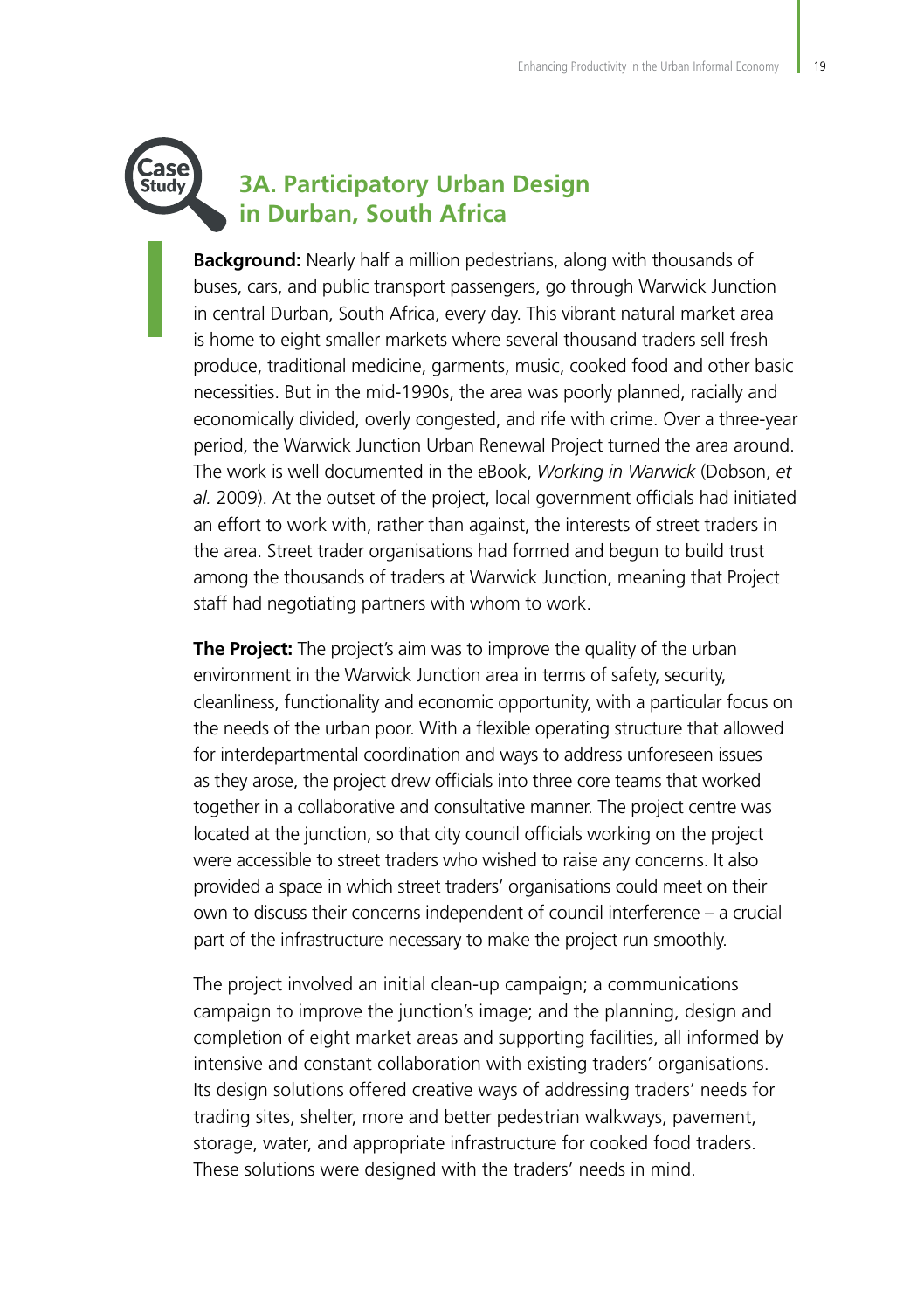**Results:** The project transformed Warwick Junction into a leading global example of inclusive urban planning and design. It reduced crime, eased congestion, improved storage options, enhanced the safety of both traders and their customers, and delivered more appropriate workspaces with more appropriate infrastructure to a wide variety of traders. Most significantly, it enabled city officials and street traders to work together in an incremental, pragmatic way to improve conditions for everyone.

**What Made It Work?** The project's flexible design and collaborative approach enabled it to combine the expertise of city officials with that of the street traders themselves. This collaboration is an element missing from many urban renewal projects, particularly those involving the displacement of existing livelihood activities. Said one project official of the Warwick Project, *"you have to be humble enough to learn from the traders and from the logic of existing activities there".* Most significantly, the project assumed that street traders would always be a part of the city, given the significant economic and social roles they play.

*Source: Dobson et al. (2009)* 

### **3B. Innovative Housing Solutions, Ahmedabad, India**

**Background:** The existence of a continuum from fully formal housing to fully informal housing is now well recognized in international development communities (Nohn and Bhatt 2014). In India, the population living in slums rose from 27.9 million in 1981 to over 60 million in 2001, and 200 million live in chronically poor housing conditions or on the street (Rusling 2010). The Mahila Housing Trust (MHT), a sister organisation of India's Self-Employed Women's Association (SEWA), has developed innovative ways to address two key issues related to decent housing deficits, both of which contribute to more secure and productive informal livelihoods: basic service delivery and housing finance.

**The Projects:** To improve basic service delivery to informal settlements where SEWA members live, MHT developed the Parivartan project in partnership with community-based organisations, the Ahmedabad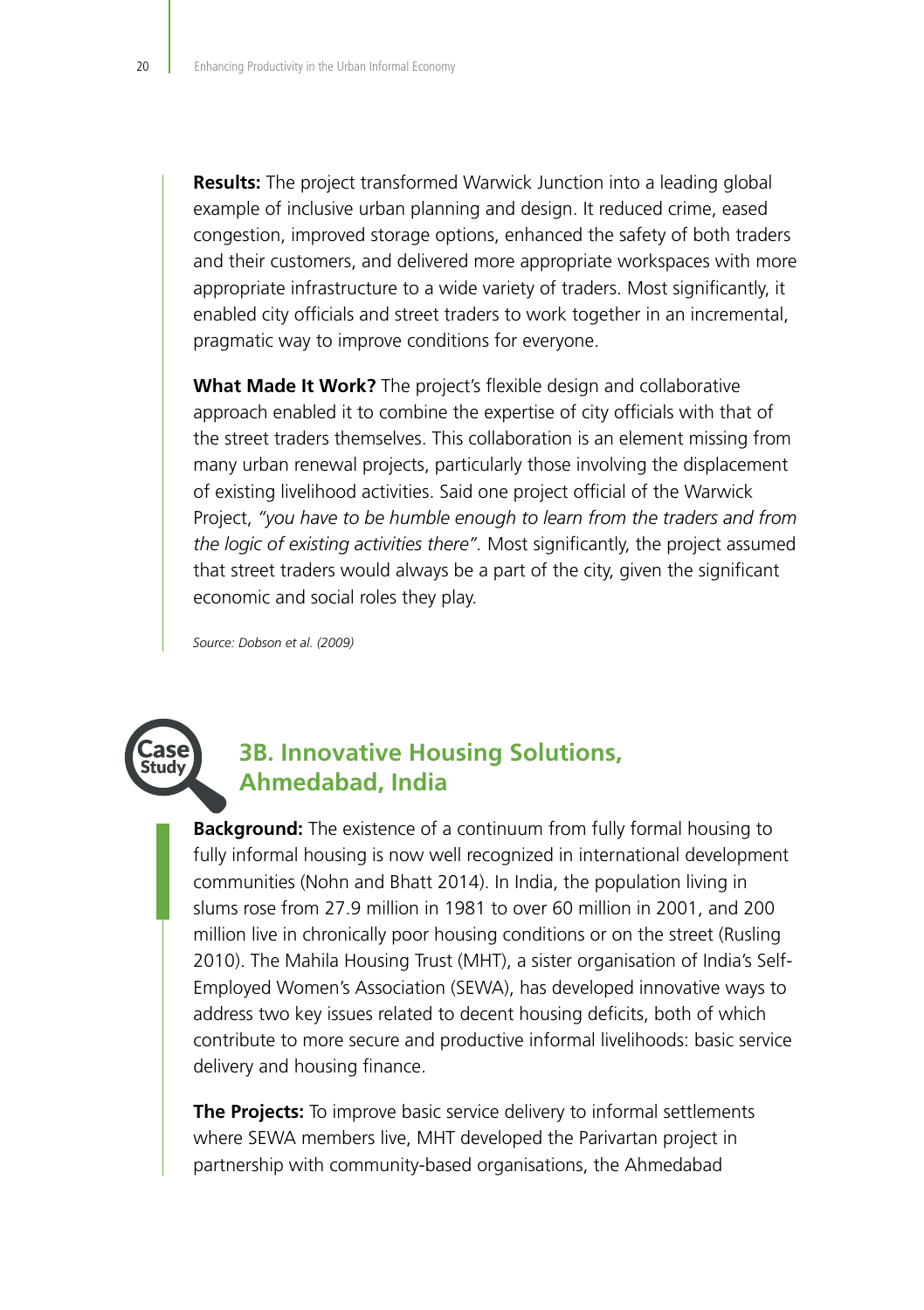Municipal Corporation (AMC), local NGOs and private sector organisations. The project includes a package of basic infrastructure services, including household water connections, sewerage and toilets for individual houses, storm water drainage, road paving, landscaping, solid waste management and street lighting. These services are delivered on a cost-sharing basis in which the AMC bears the cost of taking services to the slum entrance and each of the other partners pays one-third of the on-site capital cost of service provision. Neighbourhood groups and community savings support the project, as do the provision of education, health, skills training and day care centres via partner NGOs.

To address limitations on housing finance, MHT developed methods for establishing collateralised housing loans for semi-formal properties with high tenure security. Specifically, MHT developed a new mechanism for screening the security of tenure of properties outside of the conventional housing finance space, going beyond state-accepted tenure. Under this approach, MHT investigates potential urban planning conflicts

**Results:** Surveys of Parivartan participants administered in 2005, 2007 and 2008 indicate that the delivery of water and sanitation has improved residents' quality of life; saved them time, inconvenience and embarrassment; improved community relations; and improved health and reduced disease. The time saved and improved health, in turn, brought greater productivity and security to residents' livelihood activities. Residents reported that they are able to work more hours because they are now spending less time queuing for water, and that the facilities help them work more quickly. The housing finance scheme has provided a way for households to avoid blacklisting and systematic exclusion from financial markets that prevent housing upgrades. Once households can borrow for home improvements, those improvements can in turn support the productivity of home-based work.

**What Made It Work?** The approach taken by MHT to mobilize communities and train community based organisation leaders as part of its projects has helped with implementation and sustainability. The project design contributed to greater civic engagement and a sense of legitimacy among residents of programme areas.

*Source: Nohn and Bhatt (2014); Rusling (2010)*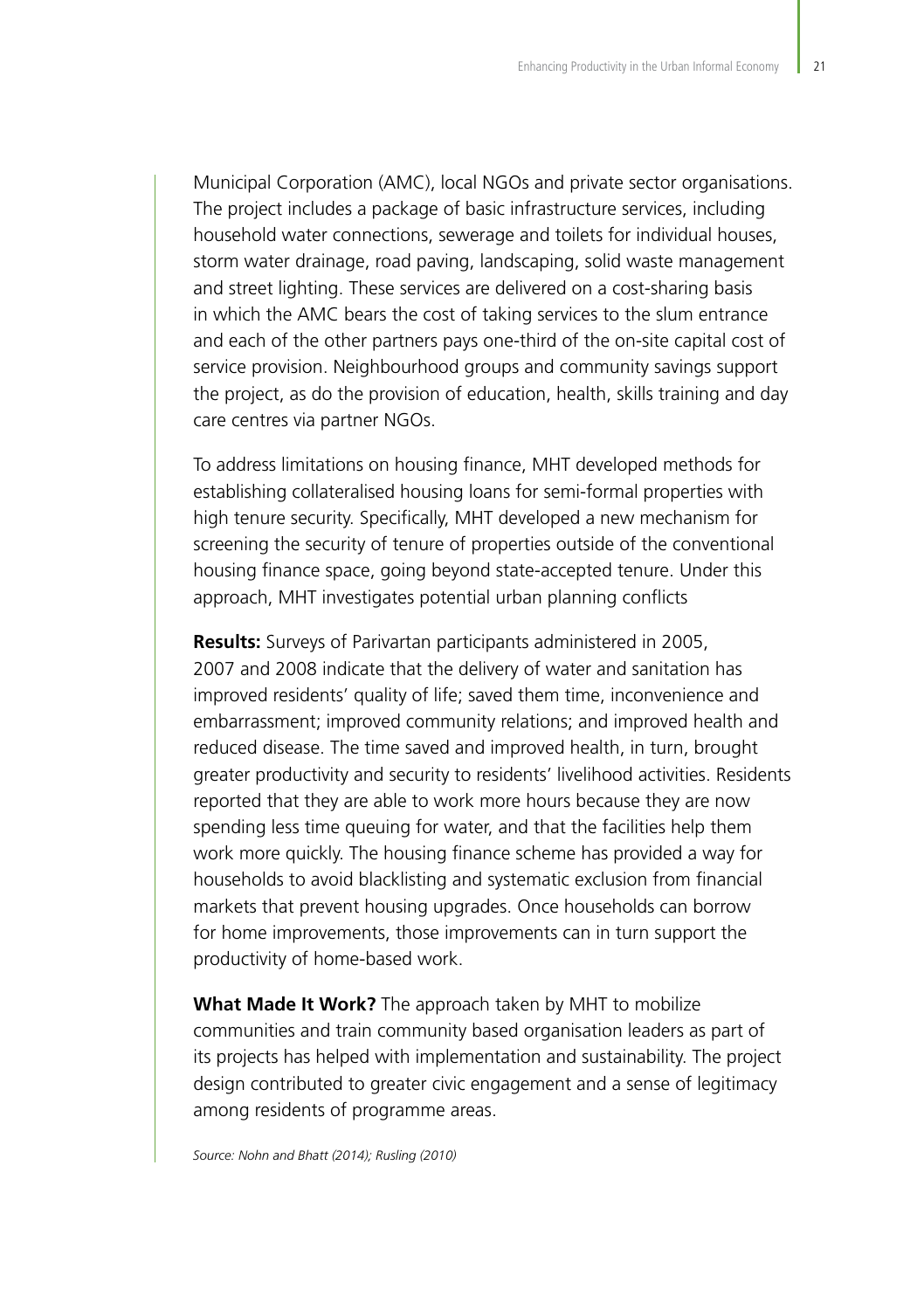*Sofía Bravo is a food vendor in the streets surrounding Lima, Peru's old wholesale market, known as La Parada. Her organization forms part of RENATTA, the National Network of Self-Employed Workers of Peru (Red Nacional de Trabajadoras y Trabajadores Autoempleados). © Juan Arredondo/Getty Images Reportage*



22 Enhancing Production Production Production Production Production Production Production Production Production Production Production Production Production Production Production Production Production Production Production

**KRAFT** 

**ALC** of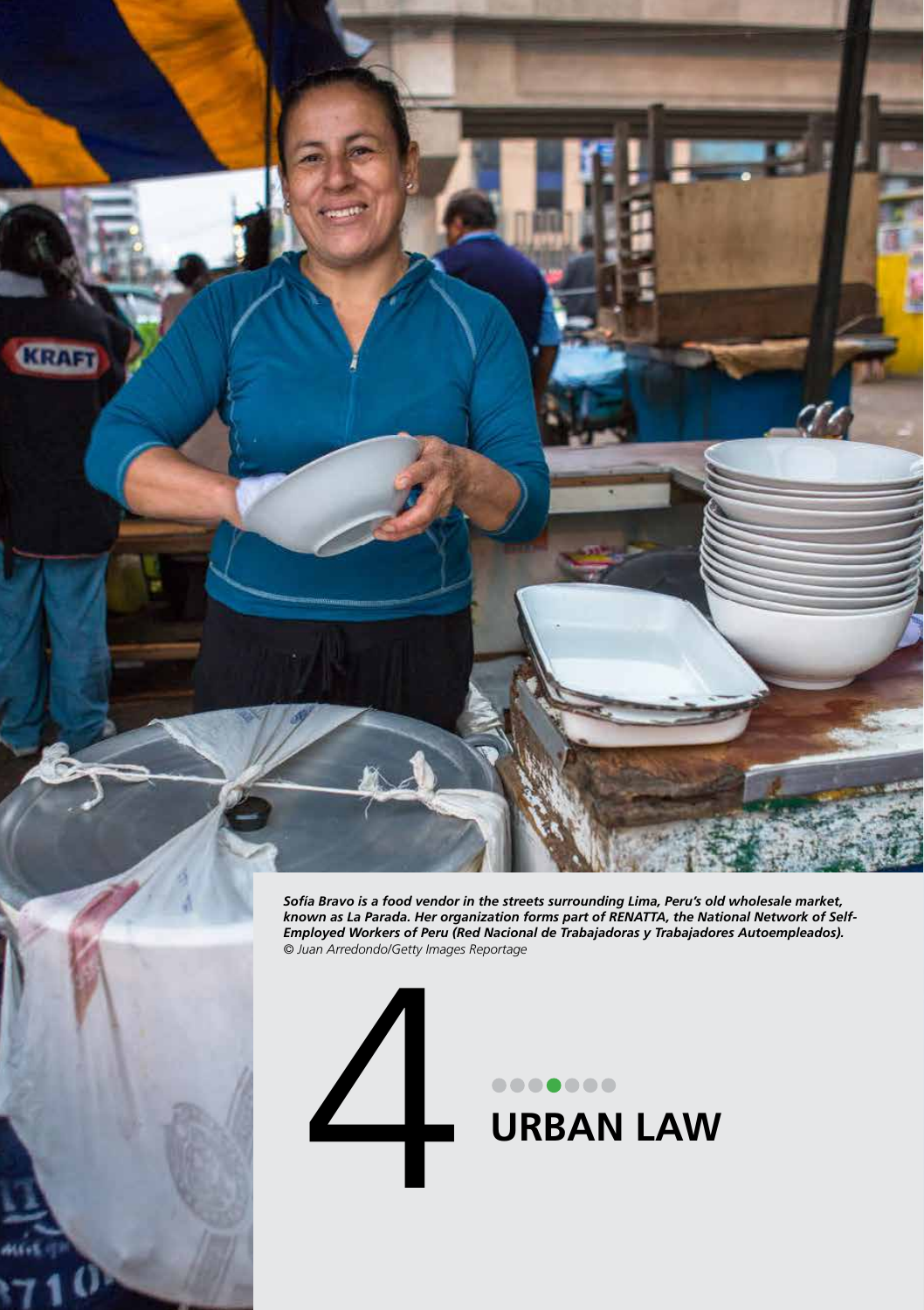Urban law encompasses the policies, legislation, decisions and practices that govern the functioning of cities and human settlements – covering governance, land and housing, the environment, and citizens' rights in urban areas. Law is essential for improving lives and livelihoods, but many cities have an historic legacy of law that fails to cater for modern cities and forms a barrier to innovation (UN-Habitat 2016a).

Legal and regulatory frameworks are often designed for the formal economy, and fail to support informal workers, and instead criminalise the working poor (Brown 2017). Urban law affecting the informal economy is poorly documented and erratically applied. It is often framed at national level and implemented by municipalities, but rarely fully understood by informal workers. Bylaws regulating cart-pushers, kiosk owners, hawkers, and businesses licenses, are often outdated, and prohibitive costs and lengthy procedures put business registration out of reach. Laws that regulate other activities may adversely affect informal workers. For example in India, street vendors are affected by town planning legislation, motor vehicles acts, police acts etc. (Mahadevia 2012).

Many informal workers do not choose to avoid or evade the law: they are simply trying to earn a living. When regulation is inappropriate, or too cumbersome, informal workers may operate in contradiction to certain regulations. However, those who work in informal enterprises are often unprotected but *not* outside the reach of government regulation and, as they are perceived to be illegal, are often subjected to punitive actions by government and police (Bonner 2017).

Informal workers – like *all* workers – require a regulatory framework that protects their rights in the workplace, balances the needs of all stakeholders, and promotes a climate of stability and security. An appropriate legal framework can encourage economic development, allowing informal workers to achieve their full potential as workers and as micro-entrepreneurs. Thus, for many informal workers, a key focus of their struggle for rights and economic legitimacy is defending themselves against legal exclusion – by *challenging and changing* existing laws, and ensuring the *fair implementation* of supportive regulations.

Rights-based approaches can provide progressive and normative frameworks through which to promote inclusion of informal workers in urban policies and practice, for example the coalition of *human rights cities* launched by the city government of Gwangju in South Korea. Another approach is the *Right to the City,*  a concept enshrined in legislation in Brazil and in the constitution of Ecuador, which seeks to strengthen the rights of all citizens to access the 'common good' of cities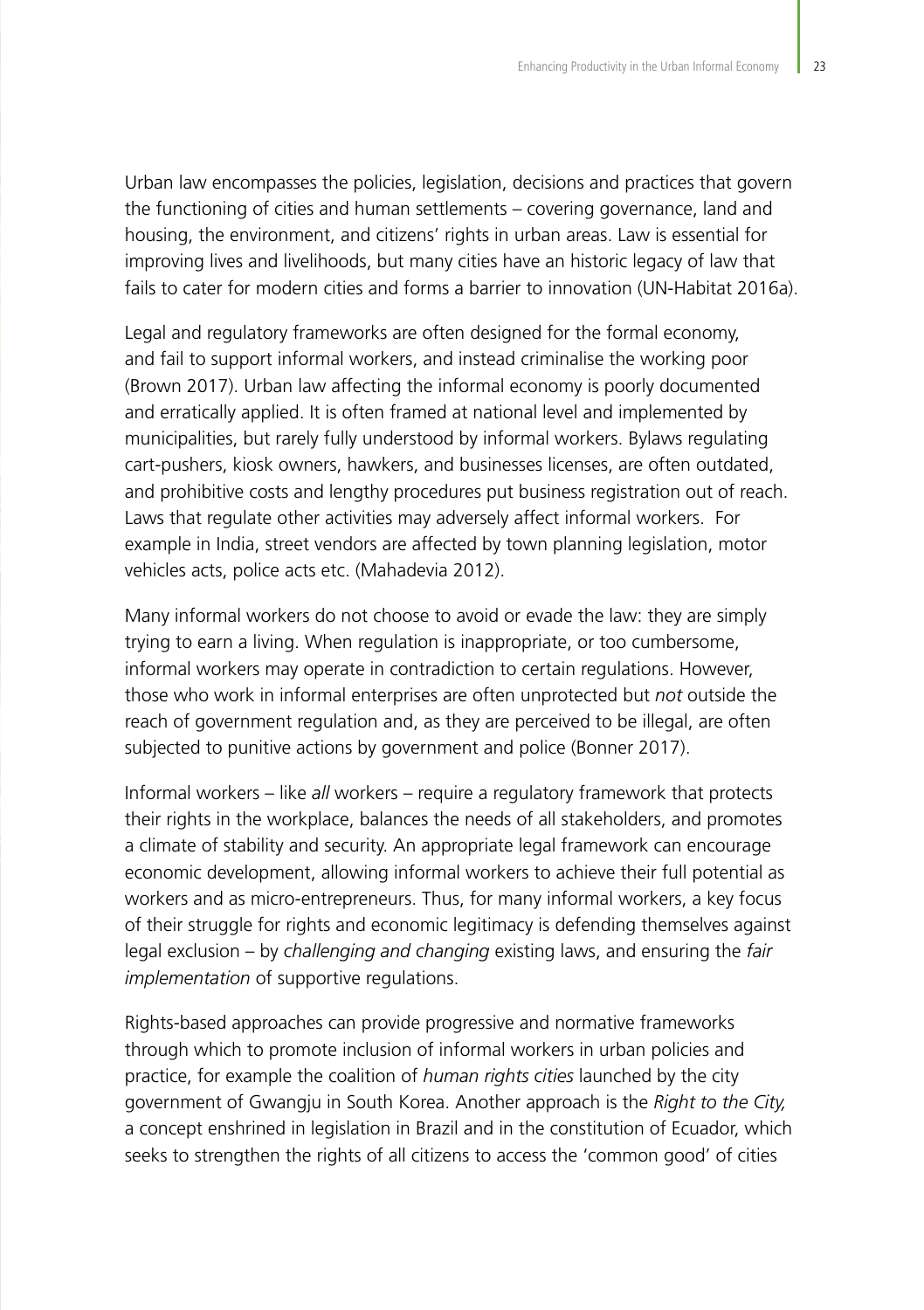as the basis for a full and decent life (GPR2C 2016). The ILO promotes *international normative instruments,* as a basis for advocacy and improving local practice.

Two approaches are key, often won through the struggle of informal workers: recognition of the rights of informal workers, and legal and regulatory reform that increases their security and social protection, for example, federal legislation which established 'waste picker' as a profession in Brazil (Case Study 4A).

### **4.1 Regulatory Frameworks Affecting Informal Workers**

The Informal Economy Research Observatory at Cardiff University has led collaborative research that analysed frameworks of urban law and their effect on the working conditions, livelihoods and productivity of informal workers. The research argues that a rights-based framework for urban work should underpin legal inclusion of the informal economy (Brown 2016). A starting point is for informal worker organisations and local governments to work in partnership to analyse existing legislation and the potential for reform. Key areas for review include the following.

**International norms and conventions:** Many international covenants and conventions establish rights to work and to decent working conditions, e.g. *Universal Declaration of Human Rights* (Article 23) grants everyone the right to work and free choice of employment, which is elaborated in various UN covenants and conventions. Of particular importance are the ILO instruments, for example on decent work, home work, domestic workers, social protection and the elimination of child labour which should be used to raise awareness, strengthen motivation and for local advocacy. These need to be applied in national policy and law.

**Constitutional rights:** Constitutions often recognize the right to work, providing a benchmark to assess legislation that affects informal work. Some constitutions grant 'programmatic' or 'weak' rights which are not justiciable and must be implemented through legislation (Watts and Fitzpatrick 2017). Workers have sometimes used constitutional rights, particularly the 'right to life', to claim a 'right to a livelihood'. In 2016, a street trader in Durban successfully argued in court that the city's Street Trading Bylaws that authorized confiscations of his goods were conflict with his constitutional rights (Skinner 2016).

**Land laws:** A *safe place of work*, and *protection from evictions*, is crucial to improving the productivity of informal workers. Land rights are determined by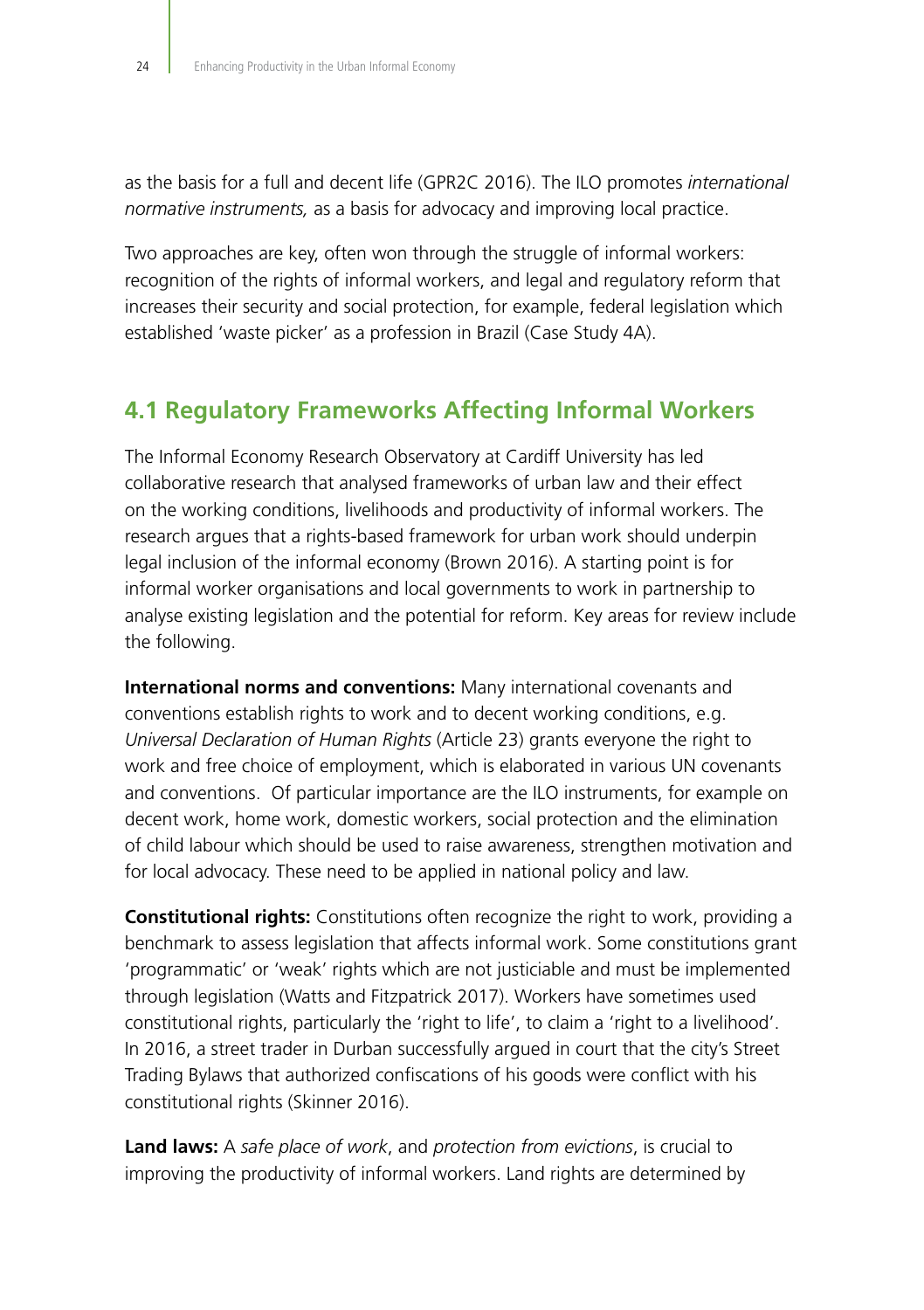laws governing the use of land and rights of occupancy, transfer, inheritance, sale and development, but rarely apply to informal workers. Urban policy has focused on regularizing tenure in informal settlements, and although secure tenure for livelihoods is equally important it is rarely addressed. Workers often adopt complex, collective systems of use rights based on customary tradition, which can be a basis for managing informal businesses e.g. trader associations are sometimes well-placed to manage markets (Brown 2015).

**Highway regulations:** Although many spaces within highway land can accommodate small-scale businesses, regulations often prohibit structures or activities that obstruct vehicle or traffic movement. Some jurisdictions permit the use of highways' land for hawking, but this is rare. Although traffic safety is crucial, many road reserves can accommodate other uses, e.g. roadside trading or urban plant nurseries. Transport termini − bus termini, metro stops and train stations − attract considerable pedestrian flows and are also opportunities for street trading.

**Licensing and business regulation:** In many cities few small and micro-businesses are licensed, but there is growing pressure from governments and international agencies to maximise government revenue and promote formalisation. Contrary to popular view, many street traders pay extensively to use street space in daily fees or bribes to city officials or gatekeepers, but achieve little security. Incremental approaches to formalisation, with simplified license procedures for small businesses, can increases workers' security and local government revenue, but workers need to see benefit for their payments.

**Urban bylaws:** Informal workers are directly affected by local regulations and bylaws. Local governments have responsibilities to maintain law and order and powers of policing, but these are often used as the legal basis for evictions rather than enabling livelihoods. Sector specific bylaws may cover issues such as working sites, cooked food, waste disposal etc. For example bylaws in Nairobi affecting street trading include: licenses; snack bars; ice-cream sale; hawking; *matatu* termini; parking; and *hamali* carts etc. (NCG 2016). Bylaws can be complex and difficult for informal workers to comply with. However where new bylaws seek to enable livelihoods, they can help resolve conflicts and support the most vulnerable, as in Lima, Peru (Case Study 4B). Even in an unsupportive solid trader organisations can help overcome legal barriers (Case Study 4C).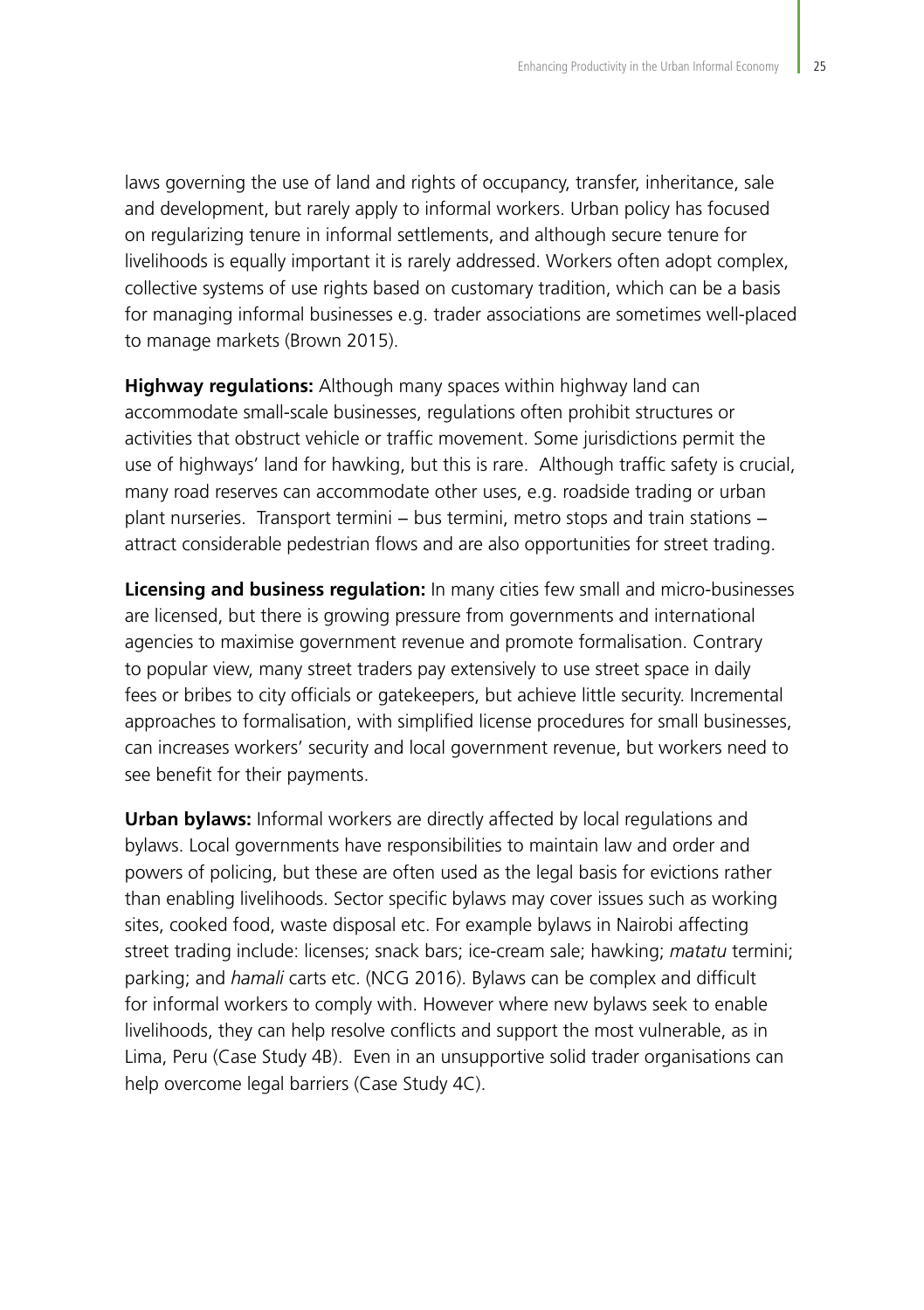### **4.2 Sector-specific Issues**

WIEGO's work on *Law and Informality* started in 2007 in partnership with memberbased organisations of informal workers to understand their legal challenges, and to advocate for strengthened workers' rights. The results of the project led to the creation of a law programme, which launched in 2016. There are extensive resources covering different sectors on the WIEGO website *Law and Informality* (WIEGO 2016b). A core finding is the variety of legislation affecting different professions. Legal reform must be specific to different informal occupational groups.

**Domestic workers:** The legal environment for domestic workers in most countries provides incomplete workplace protection. For example, they are often excluded from social security and collective bargaining schemes. Even where laws protecting domestic workers' rights exist, domestic work is hidden in the employer's home so is difficult to monitor. Domestic workers' hours are often poorly defined, many lack the right to live outside their place of work, and it is difficult for them to form associations. Migrant domestic workers are particularly vulnerable as their immigration status may be tied to their employment.

**Home-based workers:** Home-based workers are also vulnerable. In many countries, the self-employed are not recognized as independent operators, and the sub-contracted are not recognized as dependent workers so they are not covered by social protection regulations. It is common for their home to lack secure tenure, making their work vulnerable. Also, it may be unclear whether commercial activities are allowed in the areas where they live, as zoning regulations may restrict business activities in some areas.

**Street vendors:** In many cities, the legal and regulatory environments governing street traders cover the management of public space but often impede their work. Street traders may work from a fixed location – a kiosk or sidewalk table – or may be mobile. Each type of work involves different regulatory challenges. Zoning ordinances often restrict street vendors to areas that are inconvenient to both vendors and their customers. Vending and hawking bylaws should start from the principle of enabling livelihoods, and management practices should be jointly agreed by local government and vending representatives.

**Waste pickers:** Significant legal and regulatory challenges face waste pickers. In many cities, waste pickers lack formal recognition. The services that waste pickers provide, and the support they require to provide those services, is often not accounted for in municipal planning. Like other occupational groups, waste pickers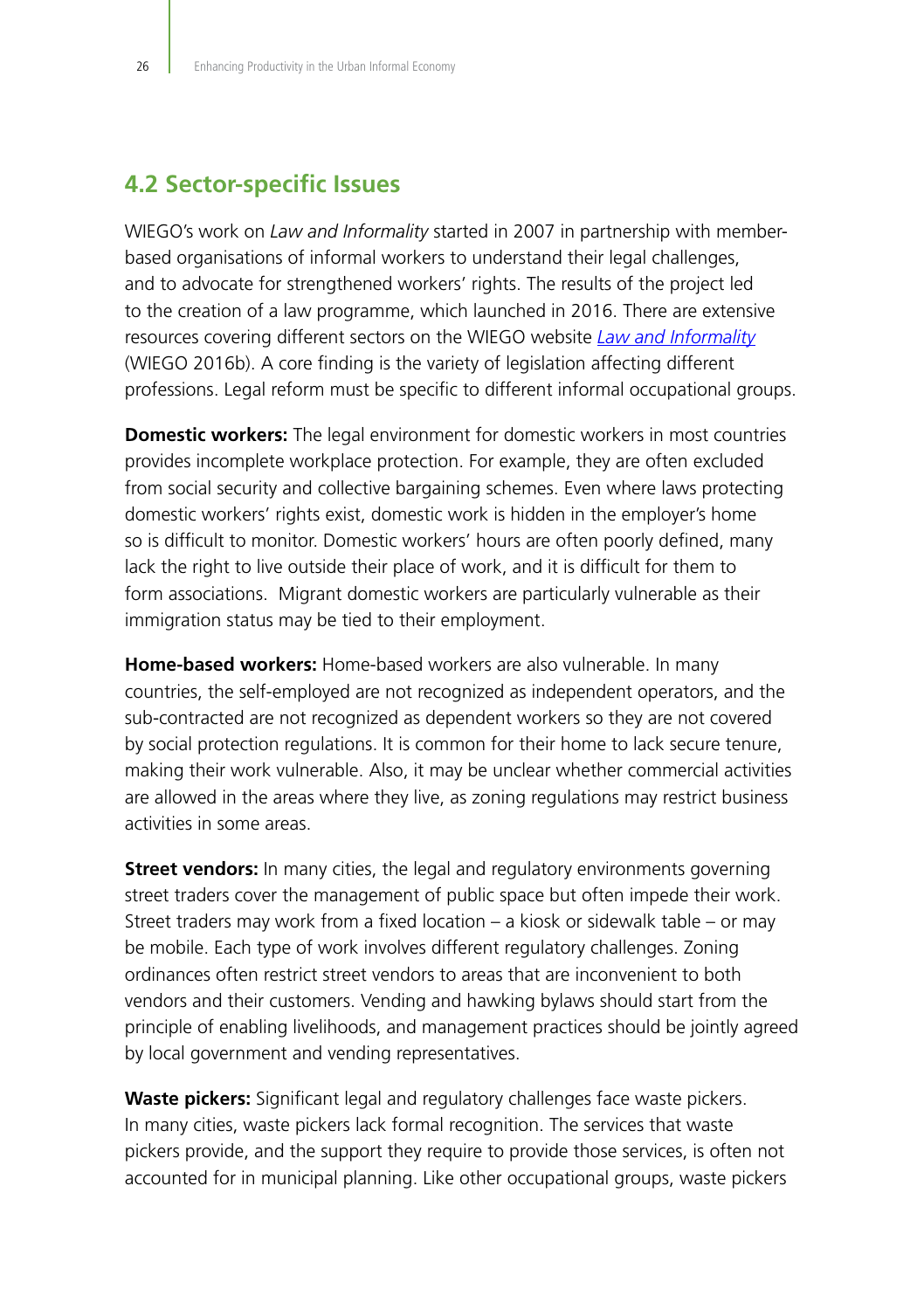are generally excluded from social protection schemes and occupational health and safety legislation, which is problematic because of the health and safety risks that they face.

**Other sectors:** The informal economy includes many other occupational groups, including garment workers, fish workers, construction workers, and transport workers, who each face different challenges. These workers support the world's growing economies in the same ways as workers in formal jobs, but they often live with economic insecurity and are excluded from social and labour protections, which have historically been governed through the employer-employee relationship.



### **4A. Inclusive Policy for Solid Waste Management, Brazil**

**Background:** Over the past two decades, Brazil has become one of the most progressive countries worldwide in its development of inclusive policies for waste pickers. Although waste pickers are not one of the larger occupational groups in the informal economy, they work in the most challenging conditions collecting, sorting and recycling waste. Cooperatives of waste pickers began to establish partnerships with municipal recycling programmes in the early 1990s in the cities of Belo Horizonte and Porto Alegre, where local level norms recognized the role of informal waste pickers, and eventually saw inclusive legal norms emerge at local, state and national levels.

**The Reform:** In the early 2000s, state and federal legislation followed early municipal efforts by recognizing the role of informal recyclers and establishing ways of including them in municipal solid waste management systems. Importantly, federal legislation established 'waste picker' as a profession in the Brazilian Occupation Classification for official statistics (2001), enabled municipalities to directly hire waste pickers' membershipbased organisations (MBOs), and required materials generated in source segregation schemes at federal public buildings to be delivered to waste picker organisations, guaranteeing them access to recyclable materials.

**Results:** Brazil now has not only an extensive body of legislation that protects and promotes the role of waste pickers − one of the most vulnerable occupations within the informal economy – but also one of the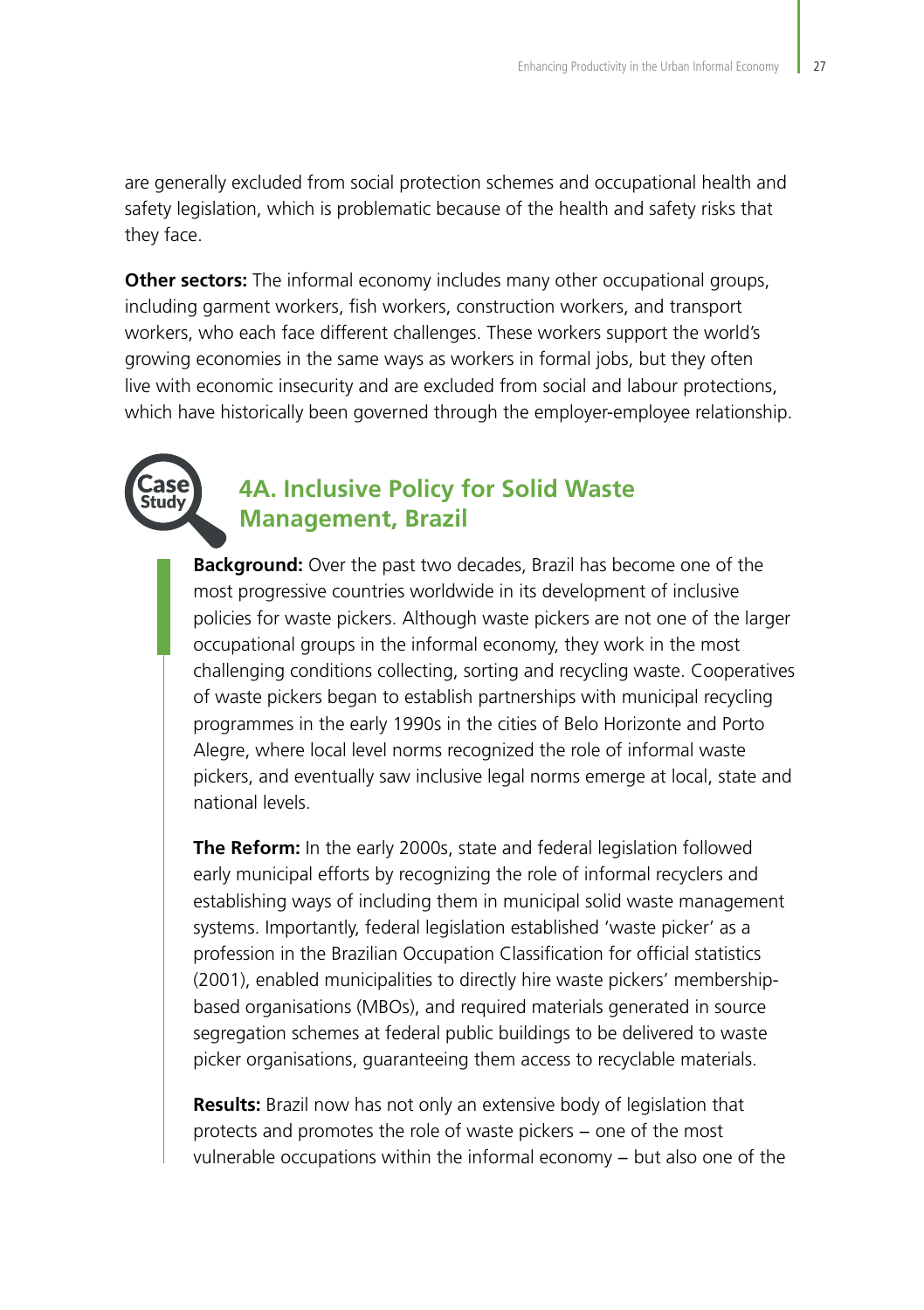leading movements of waste pickers in the world. Government officials at local, state and national level, particularly in the state of Minas Gerais, have been active in ensuring the implementation of this body of legislation. Despite remaining challenges, a recent comparative study shows that waste pickers in Belo Horizonte enjoy better remuneration and more secure working conditions than waste pickers in other Latin American and African cities (Dias and Samson 2016).

**What Made It Work?** Inclusive legislation for waste pickers resulted from their successful mobilisation, their ability to identify and work with sympathetic government officials, their strategy of combining public protest with strategic activism and advocacy, and strategic openings in the political system. The development of stakeholder forums, such as the Minas Gerais Waste and Citizenship Forum and the Observatory for Inclusive Recycling, have encouraged on-going consultation.

*Source: Dias (2011 and 2011a)*



### **4B. Pro-Poor Street Vending Ordinance in Lima, Peru**

**Background:** Peru's capital city has been home to street trade since pre-Hispanic times, and now hosts around 300,000 vendors who sell goods and services in public space. A 1985 metropolitan ordinance resulting from vendors' campaigns established a normative framework for district municipalities to govern street trade, but was rarely and unevenly enforced, causing conflict and confusion among vendors in different districts. In 2000, vending organisations regrouped and after more than a decade, managed to work with city officials to pass a new ordinance that would simplify administrative procedures and give priority to those who need licenses the most.

**The Reform:** Ordinance 1787, issued in May 2014, recognizes street vendors as workers, and defines a role for street vendors' representative organisations. It simplifies administrative procedures for accessing licenses, granting priority to women, mothers of young children, elderly vendors, and persons with disabilities. In conjunction with the license, vendors are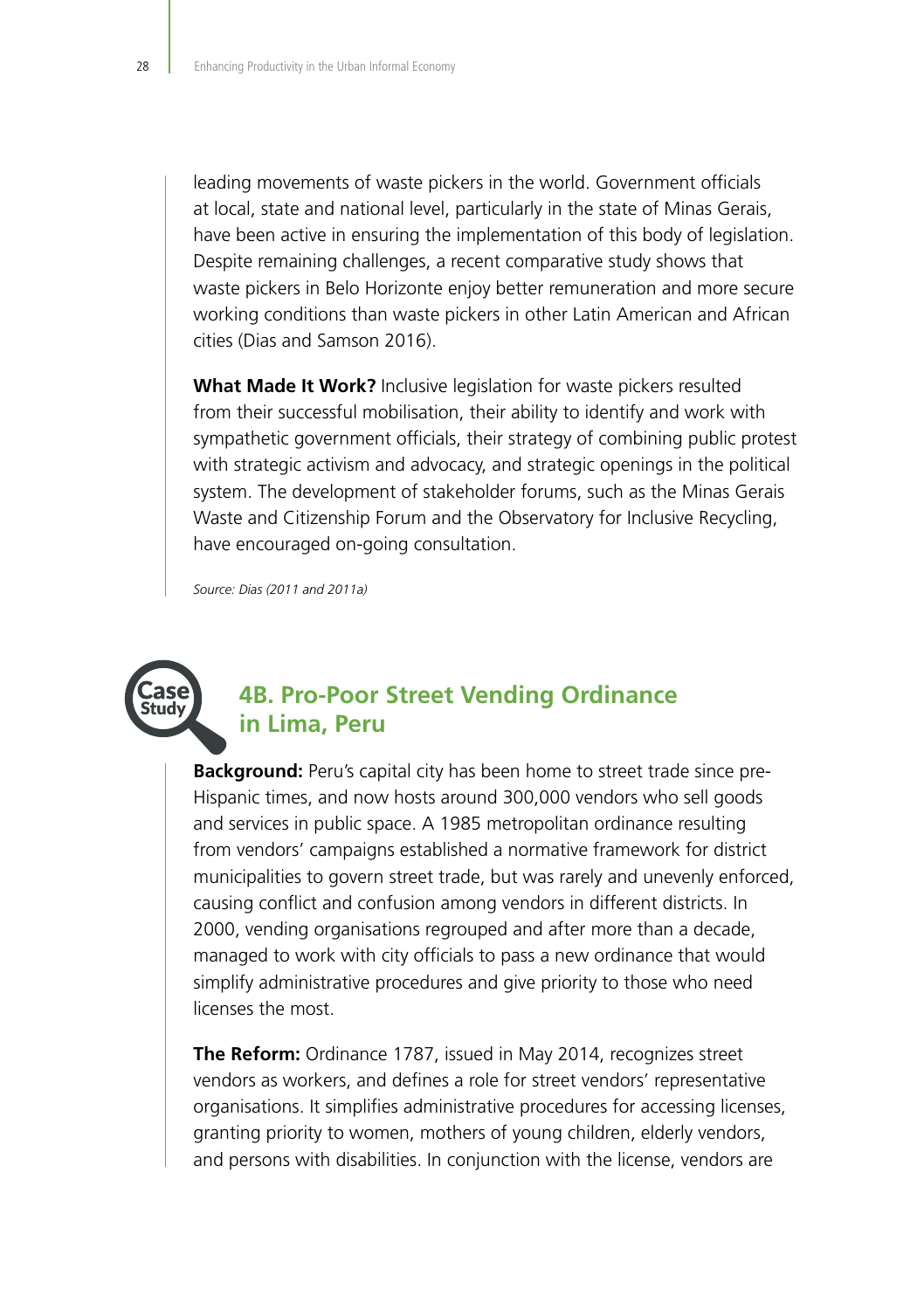expected to enrol in formalisation programmes and take part in capacity building workshops aimed at enhancing vendors' business skills. The aim is to define a way for vendors to eventually leave the streets for off-street commercial locations. To that end, the ordinance makes local government responsible for offering group savings schemes and ensure that vendors can access financial services. Tripartite commissions are defined to improve vendors' public image and facilitate social dialogue with a range of stakeholders. As the representative of the National Self-Employed Workers' Union of Peru (RENATTA) at the Expert Group Meeting said, *"We now have the unions, city government and citizens at one table discussing local issues".* 

**Results:** Since the passage of the ordinance, local district municipalities have drafted similar ordinances to define licensing regimes and tripartite commissions for resolving problems between vendors, store owners and neighbours, with the aim of regularizing street vending so that vendors have more certain working conditions. The process of developing the ordinance also enhanced the visibility of street vendors' organisations and their efforts to have a voice in policy making.

**What Made It Work:** To define the contents of the new ordinance, the city government department responsible for local economic development held consultations with approximately 150 street vendors' organisations to hear recommendations from street vendors themselves. Those who backed the ordinance worked over the course of two years to find the right political moment to pass it. Both sides accommodated the political realities in Lima, which required the text to acknowledge the temporary nature of street vending licenses and the responsibilities of vendors to save and work towards a more permanent workplace.

*Source: Abizaid (2014)*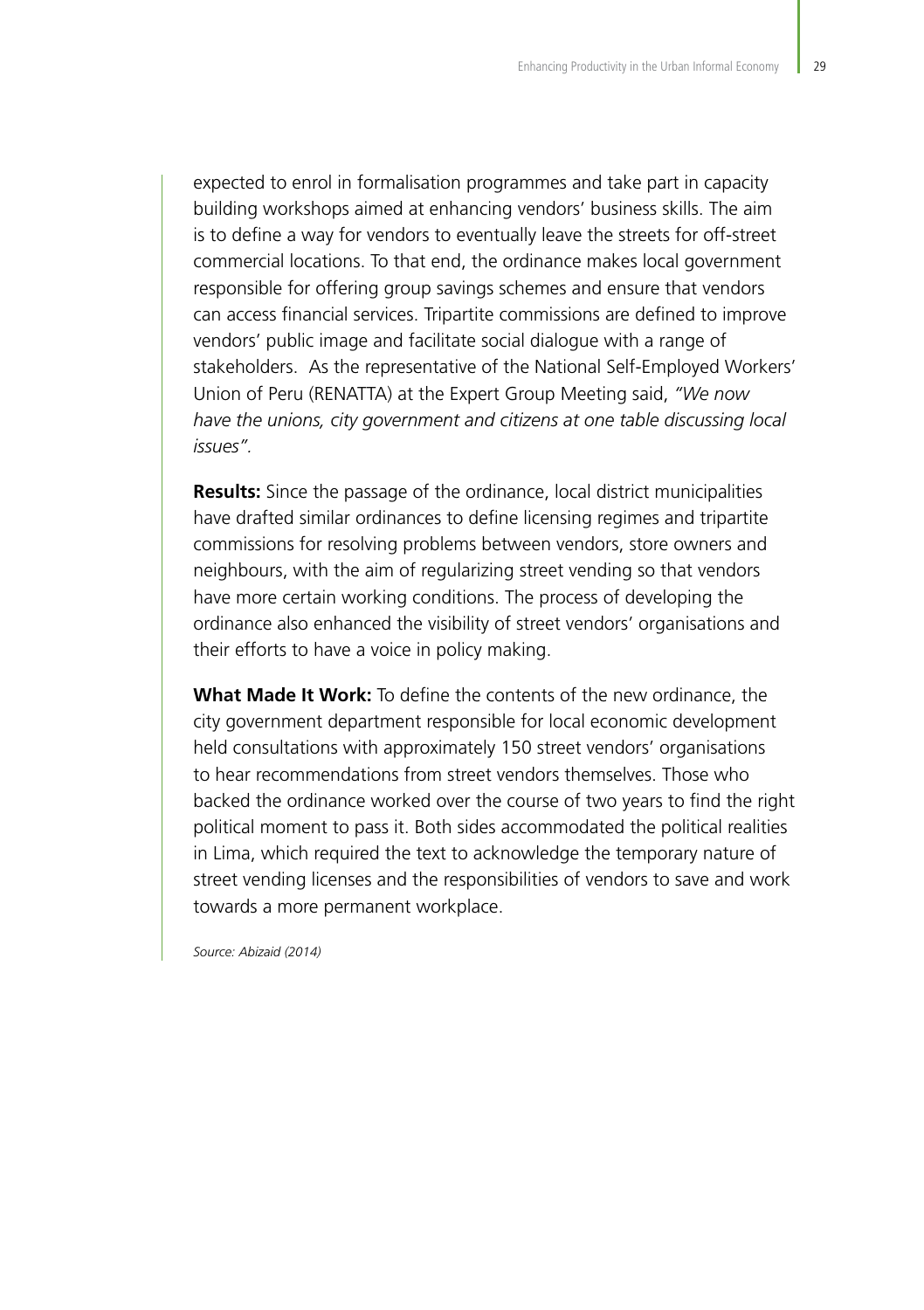### **4C. Street Trading and the Law in Dar es Salaam, Tanzania**

**Background:** Traders in Tanzania have demonstrated that well-organised associations, with the support of local authorities, have the capacity to manage urban space, even though the legal regime affecting street traders is largely negative. A recent study has argued that legislation affecting street vending is contrary to the constitution and infringes traders' human rights and needs reform (Ackson 2014/15).

The 1977 Constitution of Tanzania provides several forms of protection for street traders. Under its Fundamental Principles it includes a requirement that every person able to work should do so (Article 9e) (effectively a right to a livelihood), and under the Bill of Rights grants a right to life (Article 14), a right to work (Article 22) and protection of property rights (Article 24). However, the Fundamental Principles are not justiciable in a court of law, and are thus a statement of principle rather than a legal protection.

Various other laws affect street trade. For example, the 2007 planning acts aim to facilitate employment creation and eradicate poverty, but land use plans do not consider street trade as category which needs to be accommodated. The 1969 highways act prohibits encroachment onto the highway, and the obstruction of free passage by exposing goods and merchandise. Local government acts give local authorities powers of law and order. Evictions can be carried out under all these acts, but contravene several basic constitutional rights including the right to life, right to work, right to own property.

Municipal councils may draw up their own bylaws, for example covering fees and charges, environmental management, waste and refuse collection, market levies, or traffic control. Many bylaws may be used to authorise street trader evictions, which in Dar es Salaam have been on-going since major clearances in 2006/07, and for infrastructure projects such as the DART, Dar es Salaam's bus rapid transit scheme.

**The Response:** Mchikichini, a new and second-hand clothing market on Uhuru Street, was created in 2006 when traders were relocated from Kariakoo in central Dar es Salaam. It is off street and well-established.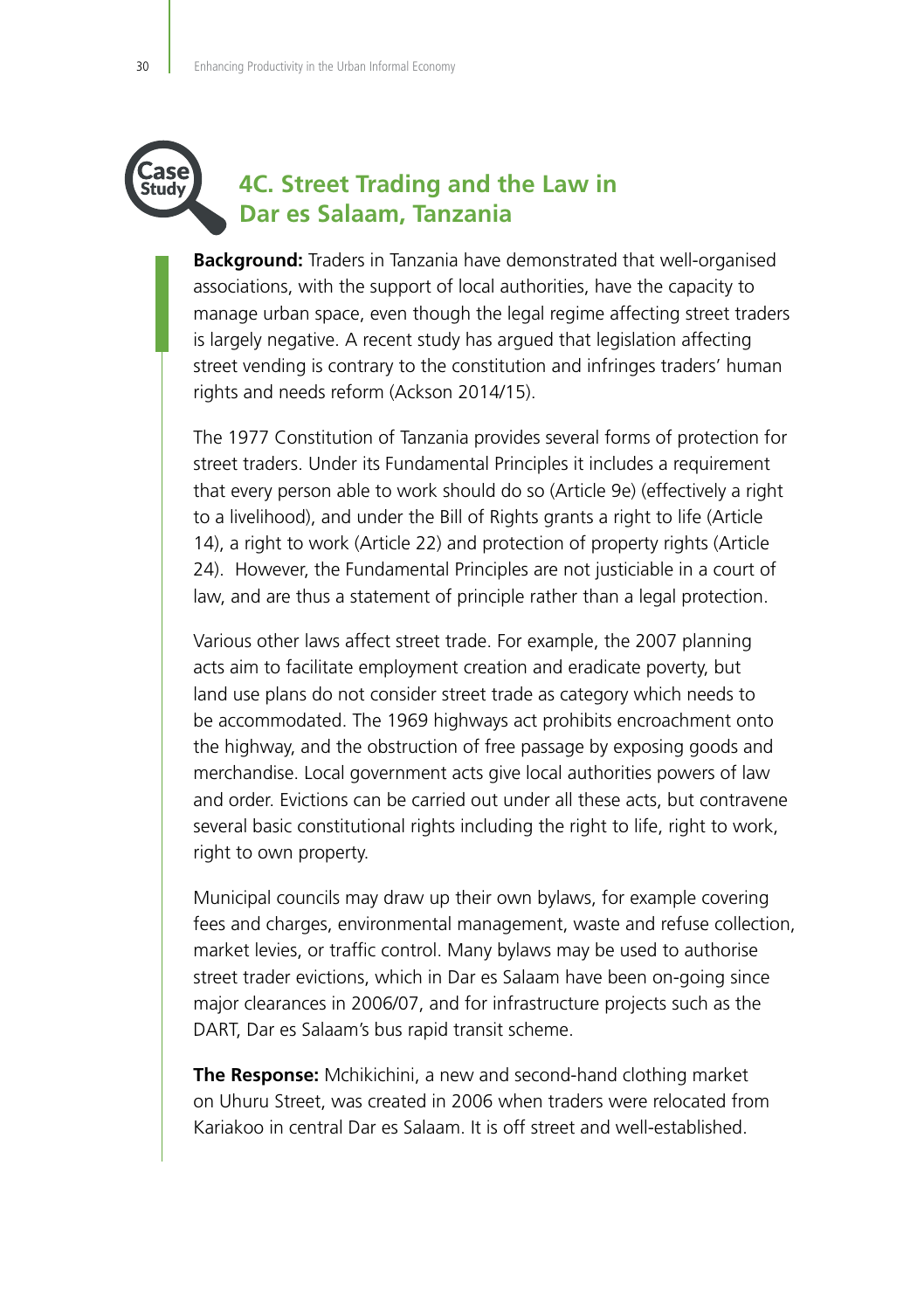Although at city level traders are not well-organized, some excellent local associations are found. Mchikichini is a large market accommodating about 10,000 market traders, where MCHIMACO (Mchikichini Marketing Cooperative) is an umbrella for seven sectors associations including those selling: *mitumba* (second hand clothes), *vioki* (kiosks), *mama ntile*  (street food), home utensils and tailoring, the *Kanga*, *Vitenge* & Market Cooperative (KAVIMCO, for sellers of African cloth), and the Mchikichini SACCOS (Savings and Credit Cooperative Society).

**Results:** MCHIMACO was awarded a management contract with Kinondoni Municipal Council (one of three municipal councils in Dar es Salaam), and proved highly effective at running the market.

**What Made It Work:** Strong networks within the market associations, and local oversight provided an effective basis for managing the market.

*Source: Ackson (2016), Brown (2015)*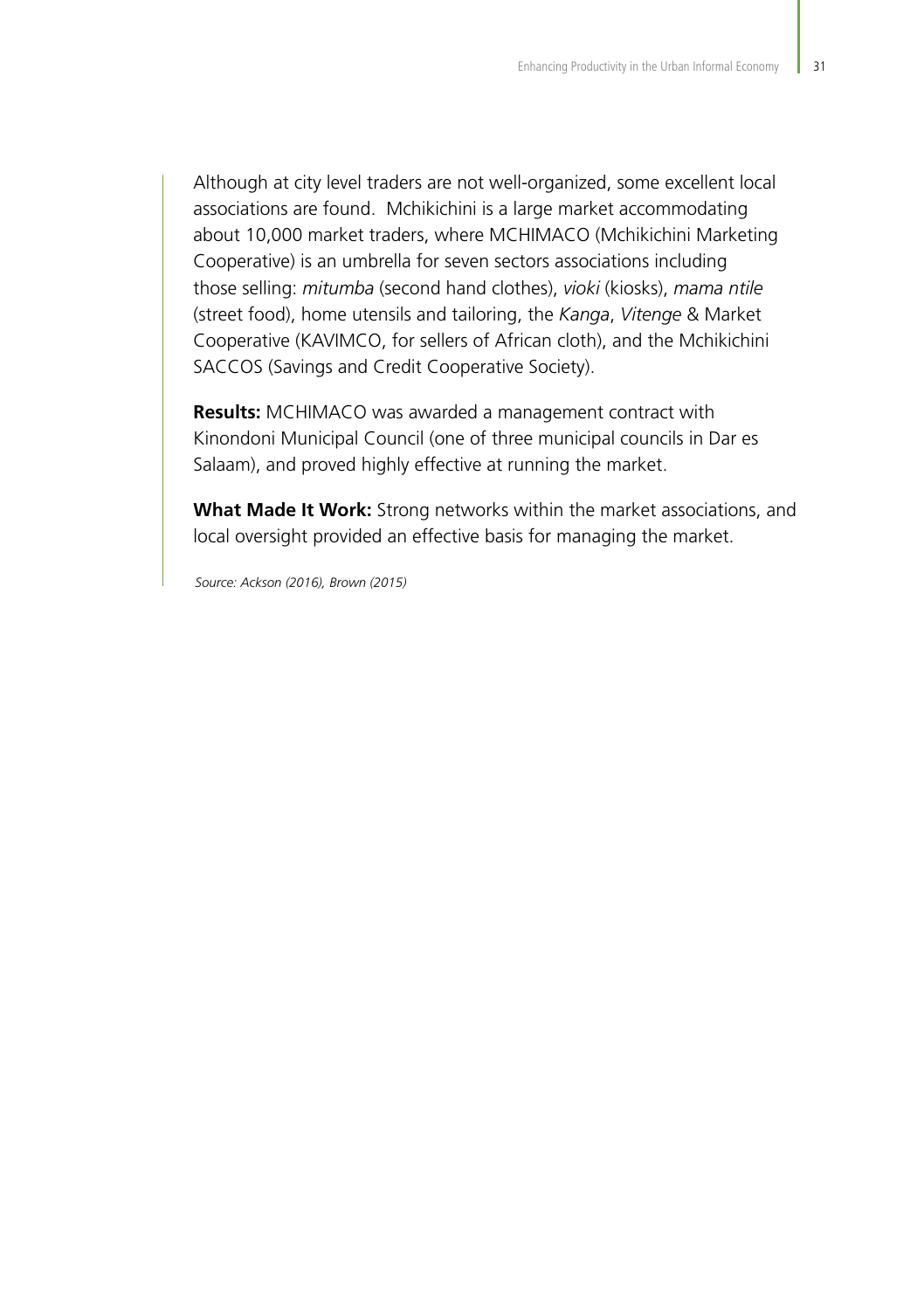

*Thipphanan Singthong, a member of HomeNet Thailand, sews garments at a unique workers'-owned factory on the outskirts of Bangkok. Their main income is from sub-contracted work. © Paula Bronstein/Getty Images Reportage*

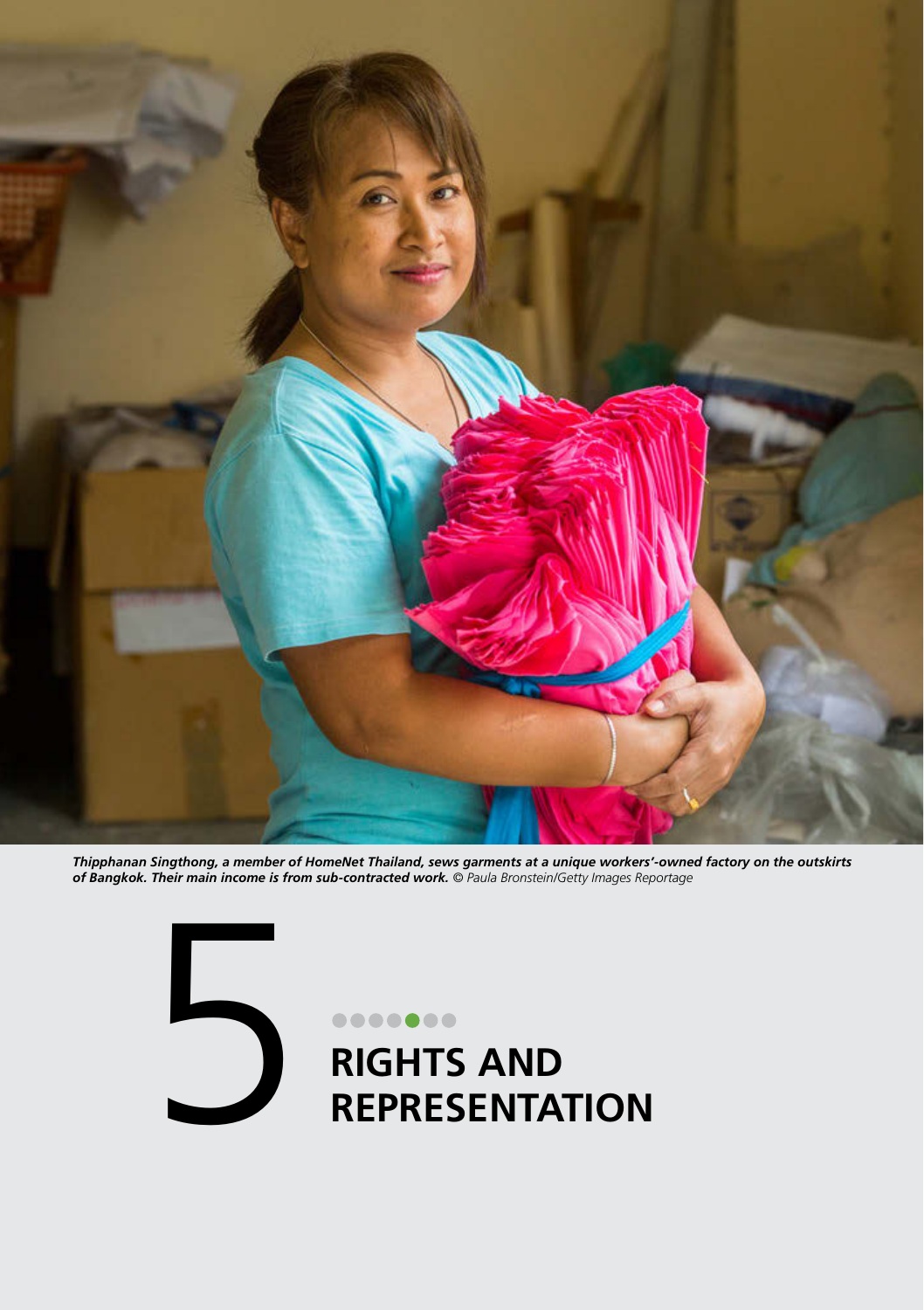One important challenge for local governments is to balance the needs of those working in the informal economy with the needs of different interest groups, including formal businesses, residents, and commuters -while managing demands on urban space and limited budgets. Yet because they have less institutionalised access to the political process, informal workers' priorities are less visible to city officials. Informal workers' membership-based organisations have therefore developed innovative methods of representation in a variety of local settings, including policy dialogues, negotiating platforms, coordination bodies, and spaces for common interests to be identified (Case Study 5A). These methods, designed to engage local governments in mutually supportive relationships, are supplemented by day-to-day interactions with local government officials on the ground (Case Study 5B, 5C).

At the same time, institutionalized bargaining forums are difficult to establish and maintain over time. *Ad hoc* negotiations between informal workers' organisations and government officials are more common than established negotiating forums. Exceptions include statutory negotiation *fora* for street vendors in India and Peru, called town vending committees and mixed technical commissions, respectively (Roever 2016). Even where they are defined by statute, though, these *fora* are a challenge to maintain. Regional and global networks of worker organisations for home-based workers, street vendors and waste pickers provide support.

Productive dialogue depends in part on access to reliable information on a particular occupational sector, area of the city, and issue area or problem. Along with participatory forms of research, techniques like hazard mapping (Alfers *et al.* 2015) have helped overcome data deficits at the local level.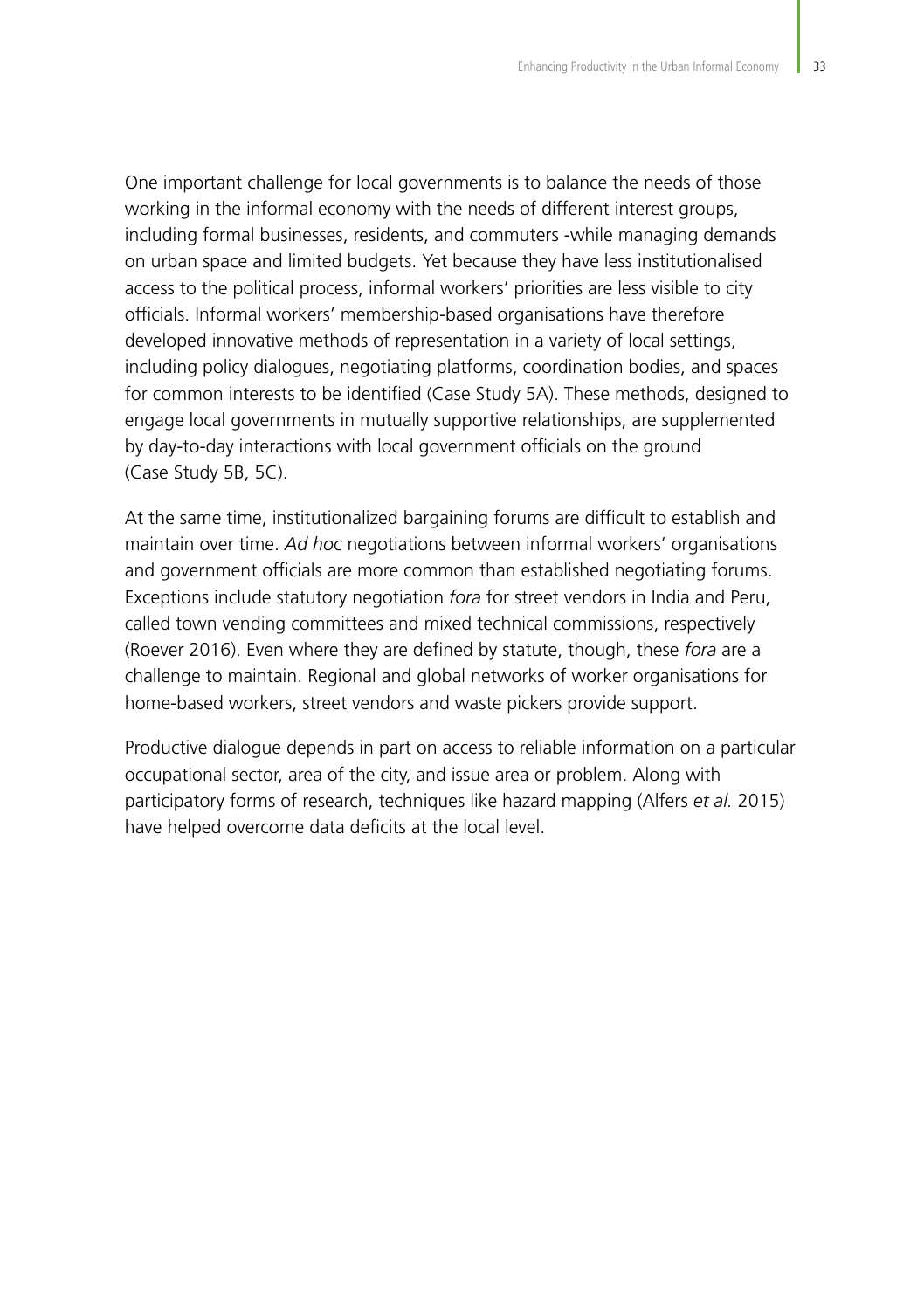### **BOX 2: Inclusion of waste pickers in Quito – Interview**

"I will talk about our struggles and achievements. We started in 2006 with the help of others (including Avina). In 2008 we were eight organisations, and now we are 40 nationwide. We represent 1,500 families, and 20,000 recyclers nationally. We work for those that are, and those that are not organised. We function as an umbrella organisation that includes many others.

We go to ministers and municipalities and demand to be included in political discussions about recycling; we are often excluded from these discussions. We have to empower ourselves, and particularly women. There is a lot of machismo in my country. We try to empower women leaders, because many women are waste-pickers. In our movement 75 per cent are women, three of the four leaders are women.

One of our challenges was the 10 Year Master recycling plan, which was drafted without consultation with the communities. As a response we organized and told the government that we are the recyclers and therefore must be included. Eventually the environmental ministry listened and started considering our demands. What we wanted to show the government is that if we are not included they cannot improve our lives. We told them how we wanted to work and how we work. We didn't let them dictate how we work.

Being organized is the most important thing, only then governments listen. One of the biggest achievements was when President Correa joined on the 18 May, our national waste pickers' day. We are not politicians, but we have to work with politicians. We cannot achieve everything by ourselves; we need the support and exchange of other organisations. We need the support of organizations such as WIEGO to increase capacity building and learn, but also to share knowledge".

*Laura Guanoluisa, Gestores Ambientales de Districto Metropolitano de Quito and Federacion de Recicladoras de Ecuador (RENAREC), Quito, Ecuador*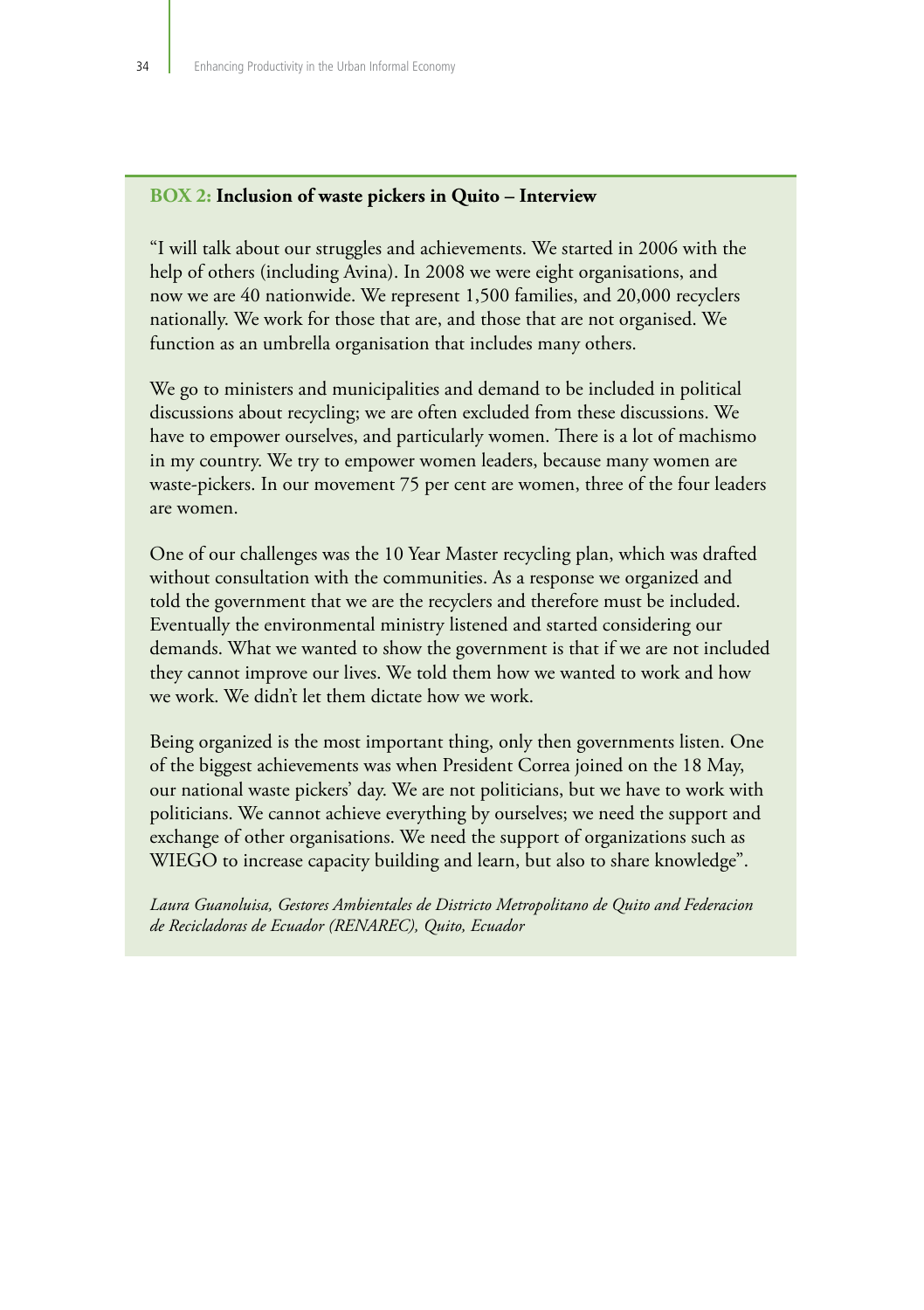### **5A. Enhancing Market Safety in Accra, Ghana**

**Background:** Accra's central markets are home to thousands of street vendors and market traders facing significant occupational health and safety risks. A 2010 study identified poor drainage and waste disposal, frequent fire outbreaks, inadequate lighting, insecure storage facilities, heat, poor ventilation, and physical and psychological harassment as the most pressing hazards. Market traders viewed the source of these hazards as institutional and governance failures, including the misuse of government revenue, patronage, a lack of adequate information among traders about the local government systems and the roles and responsibilities of representatives and city authorities, and a lack of institutionalized channels of communication between local government and traders. Two membership-based organisations, the Ga East Traders Union and the Makola Market Traders Union, recognized the need for mobilisation among traders to overcome these challenges.

**Intervention:** The organisations disseminated the study findings and participated in a series of workshops organized by WIEGO and the Institute of Local Government Studies (ILGS) on governance, health and safety issues, negotiation skills and other topics to prepare themselves for interacting with government authorities. WIEGO and ILGS, alongside the Ghana Trade Union Congress, then organized dialogue sessions with financial experts, budget and revenue officers, and officers from the metropolitan assembly, among others. The dialogue sessions caught the attention of both worker leaders and government officials who recognized the value of proactive engagement among stakeholders.

**Results:** Participants reported increases in awareness of safety issues, personal confidence in public speaking, and in their ability to approach authorities. Local authorities became more aware of the traders' unions and their key priorities, and have since involved them in more events. Local government has also benefited from a new level of engagement among traders in local government assembly committees, and from a more amicable and communicative relationship.

**What Made It Work?** The data collected for the 2010 study enabled the traders' organisations to pinpoint their members' top priorities, and the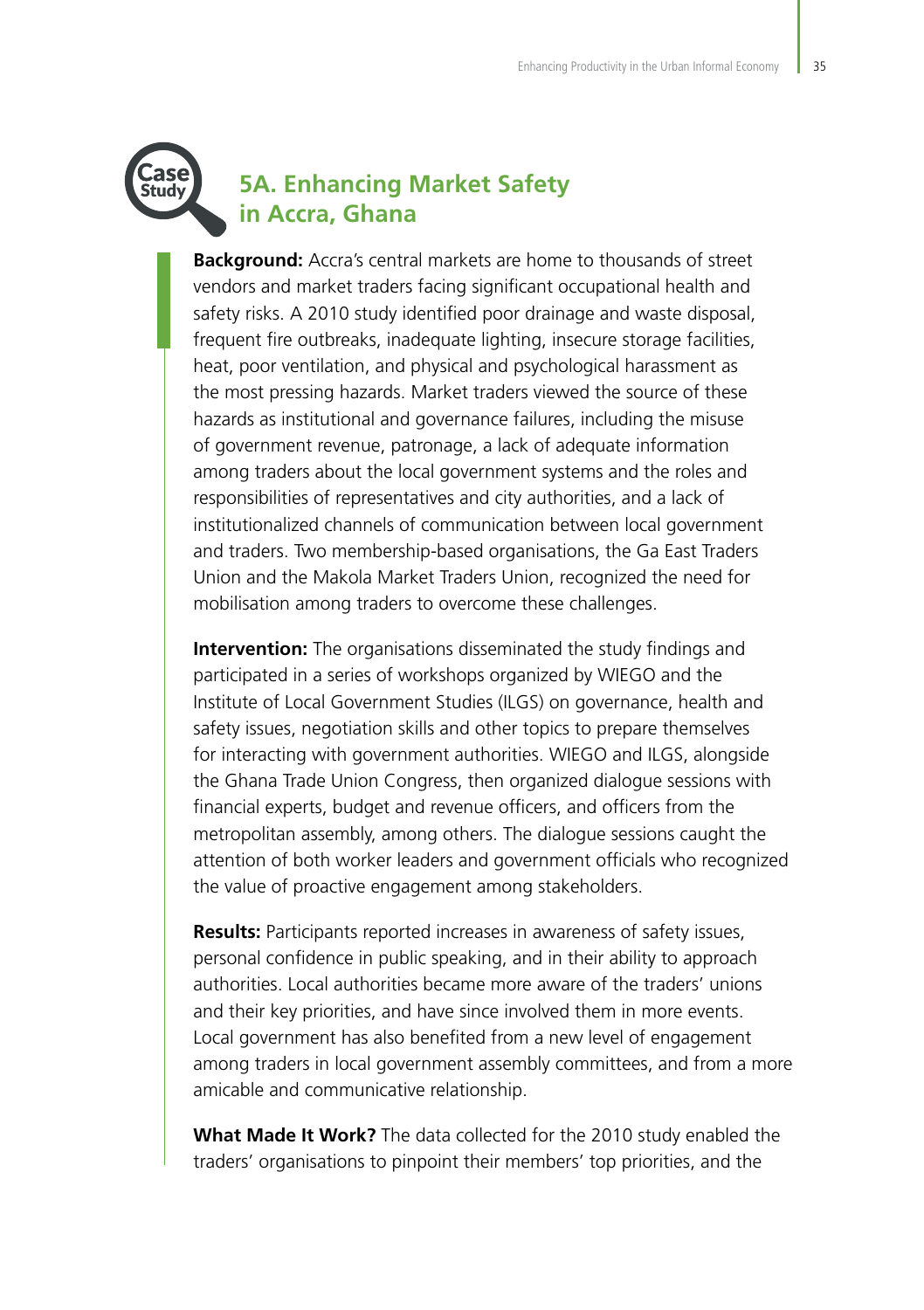partnerships they were able to form — particularly with the ILGS, which trains local government authorities — provided the foundation for positive interactions. Leaders also noted the importance of allowing organisations to grow slowly over time, and of relying on steady, practiced negotiations.

*Source: Dzidzinyo Dogbe and Annan (2015)*

### **5B. Policy Dialogue for Urban Transport in Bangkok, Thailand**

**Background:** Nongchok District in Bangkok's outskirts is a sparsely populated district that serves as home to urban poor workers forcibly relocated out of the city centre. Relocations undertaken in the 1990s and 2000s had little regard for the livelihood impact they would have on those relocated out of central city slums. Transport became too expensive and time-consuming for these workers to access their old jobs and markets. Many women took on home-based work as a way to generate income, but still needed public transport to access raw materials and work orders. Yet there is only one public bus that goes to and from Nongchok, and it is unscheduled, irregular, and takes an indirect route, costing these workers time that could otherwise be spent working.

**City Dialogue:** Since 1992, HomeNet Thailand (HNT) has organized and advocated for home-based workers. To address the lack of adequate public transportation, in 2012 it mobilized both workers and other affected communities to hold two rounds of City Dialogue and one round of community discussion. Twenty-six representatives from Nongchok District participated in the first round, whose result was for relevant authorities to commit improved the communities' access to water supply and health care. In the absence of a similar commitment to improve bus service, 43 participants gathered for a community dialogue to share experiences of poor bus service and agree on specific resolutions to put forward to the authorities in a second round. At that second dialogue, relevant authorities acknowledged the extent of the problems posed by infrequent buses, poor road maintenance and poor lighting, and proposed a way of involving additional government departments to resolve the problems.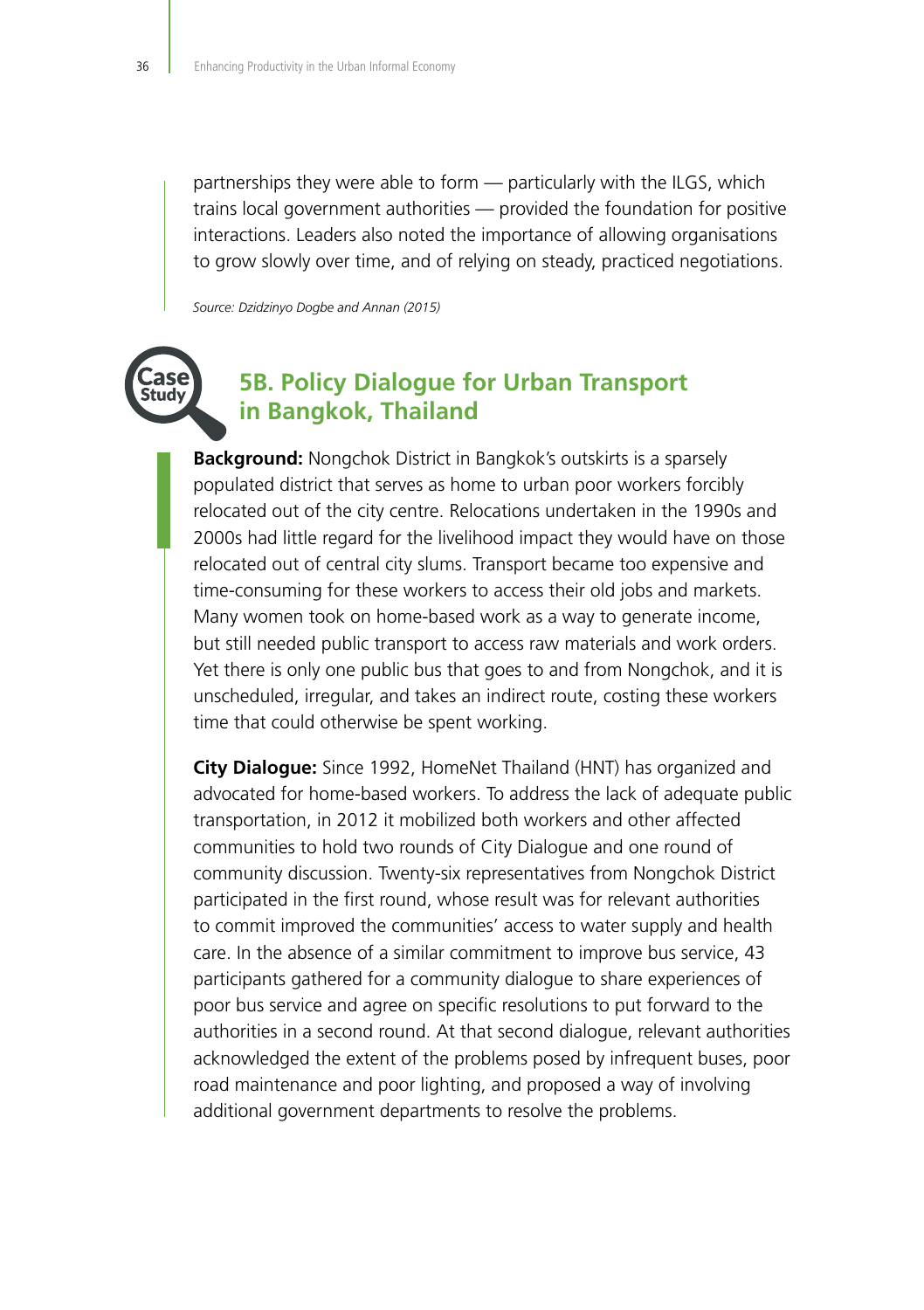**Results:** The transit authority approved an additional two buses to service the route to Nongchok, improving the regularity of service. This in turn has resulted in shorter waits, which has enabled workers to allocate more time to producing goods. An application for a pedestrian bridge requested at the second round of dialogue also moved forward. More broadly, authorities developed an improved understanding of the challenges facing these communities, and the communities gained confidence in their ability to engage with the authorities.

**What Made It Work?** The involvement of a range of communities who are all affected by poor public service in Nongchok enabled them to overcome divisions and articulate a common demand for improved service. Importantly, the authorities were willing partners in the dialogue and provided much needed information about the competencies of different government departments so that the communities could pursue their issues.

*Source: Tangworamongkon (2015)*



### **5C. Gender, Representation and Waste, Belo Horizonte, Brazil**

**Background:** Although informal workers' organisations are gaining ground in organisation and representation, women workers within those movements struggle to make their voices heard and their presence respected. Among women waste pickers in Brazil, a sense of marginalisation both at the workplace and within organisations led to the creation of the Gender and Waste project, co-sponsored by the Federal University of Minas Gerais (NEPEM-UFMG), the National Movement of Waste Pickers (MNCR), a local NGO called INSEA, and WIEGO. The project launched in 2012 with the objective of raising awareness of the need to increase the economic and political empowerment of women waste pickers and to address gender inequalities in the sector.

**The Project:** Preparatory discussions held with women waste pickers in Minas Gerais state identified their marginalisation within the national movement, and current practices whereby more men participated in negotiations with federal government, as key issues that affect women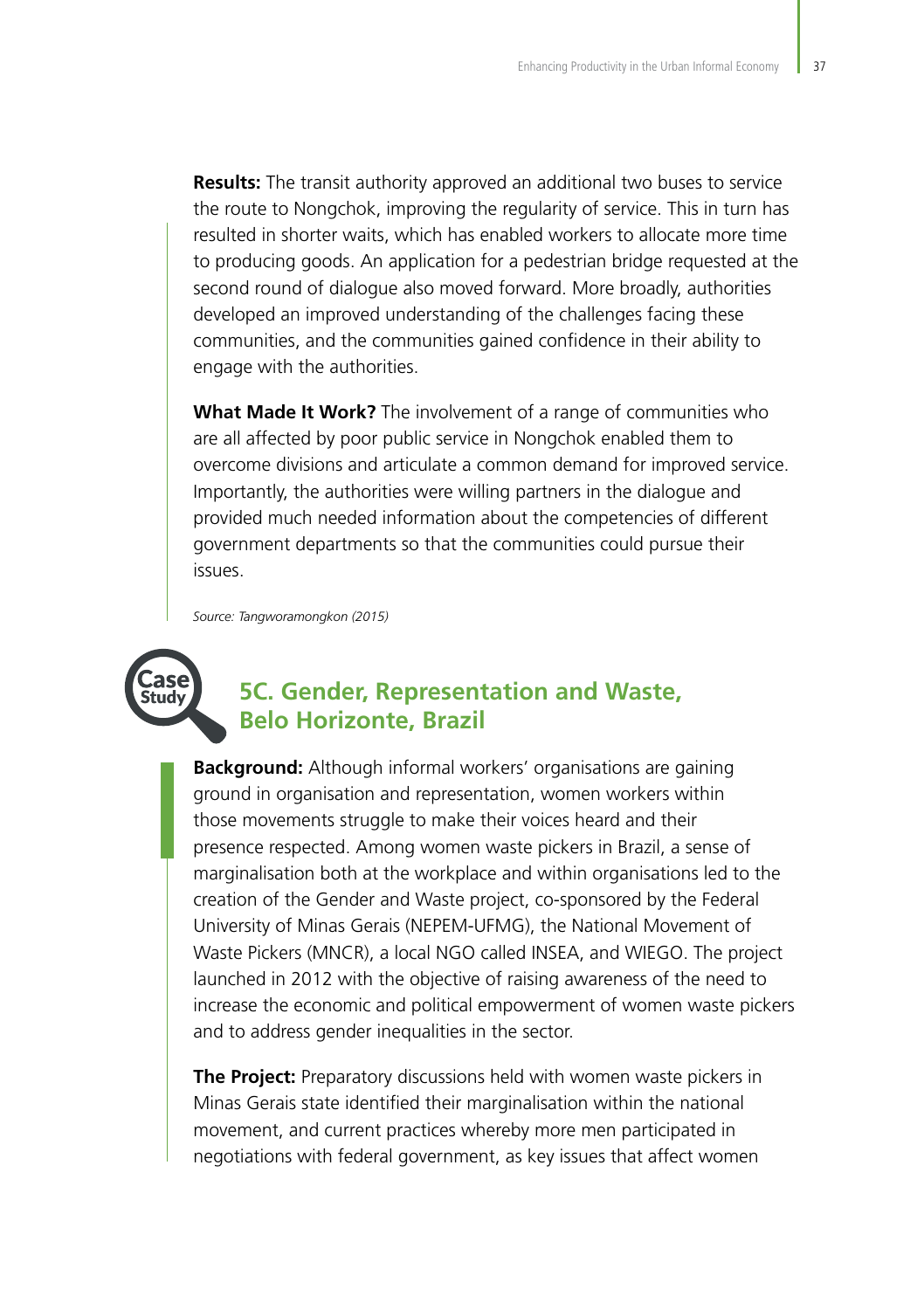waste pickers' ability to represent themselves before authorities. Regional workshops based on participatory methods then provided a space in which women could analyse the main constraints on obtaining equality and recognition, and in the final phase two toolkits — a popular toolkit for waste pickers, and a practitioner's toolkit for academics, government officials and practitioners in the field — were produced in Portuguese, Spanish and English so as to contribute to mainstreaming gender awareness. Additional communications training for women waste pickers brought them additional skills and confidence for bringing their voices into policy settings.

**Results:** Project participants changed their views of themselves, particularly in contexts of discrimination and violence, so that they gained the courage and confidence to express demands. Male leaders were engaged to support the creation of spaces where sensitive issues could be addressed, and barriers to men's autonomy were also identified. Recognition of the need to patiently develop a process of gender awareness and autonomy, rather than concentrating on one-off events, was developed.

**What Made It Work?** From the beginning stages, the project was based on principles of popular education and participatory methods. Women were involved in all project phases and were granted the time to develop the project at their own pace, including with the development of safe spaces where they could gain confidence. Multiple partners and areas of expertise were marshalled from academic institutions and the movement.

*Source: Dias and Ogando (2016)*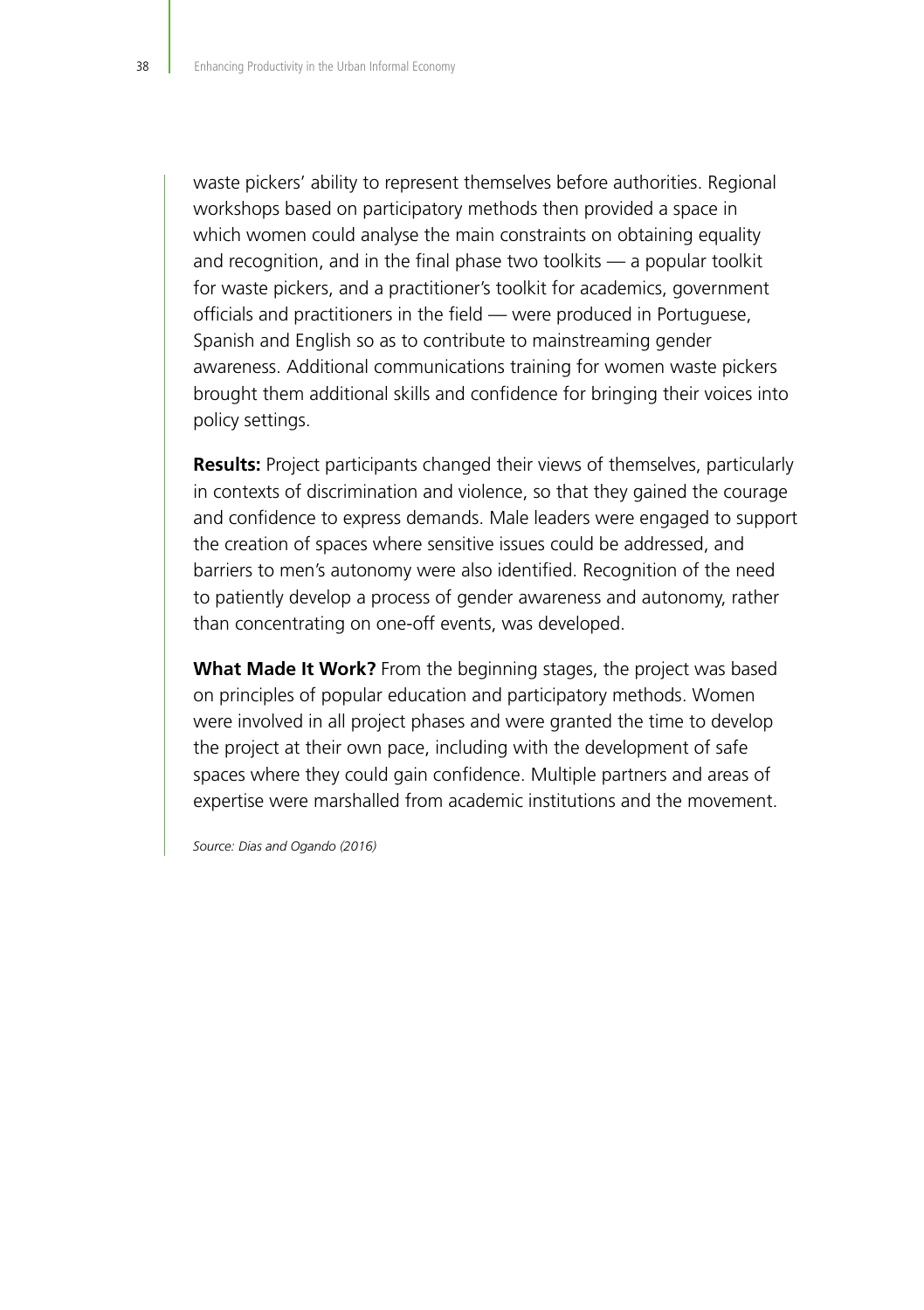

Informal Head Porter workers Aisha Adam (left) and Hawa Latif (right) are head porters (called kayayei) in Kantamanto Market,<br>one of Accra, Ghana's largest and busiest markets. © Jonathan Torgovnik

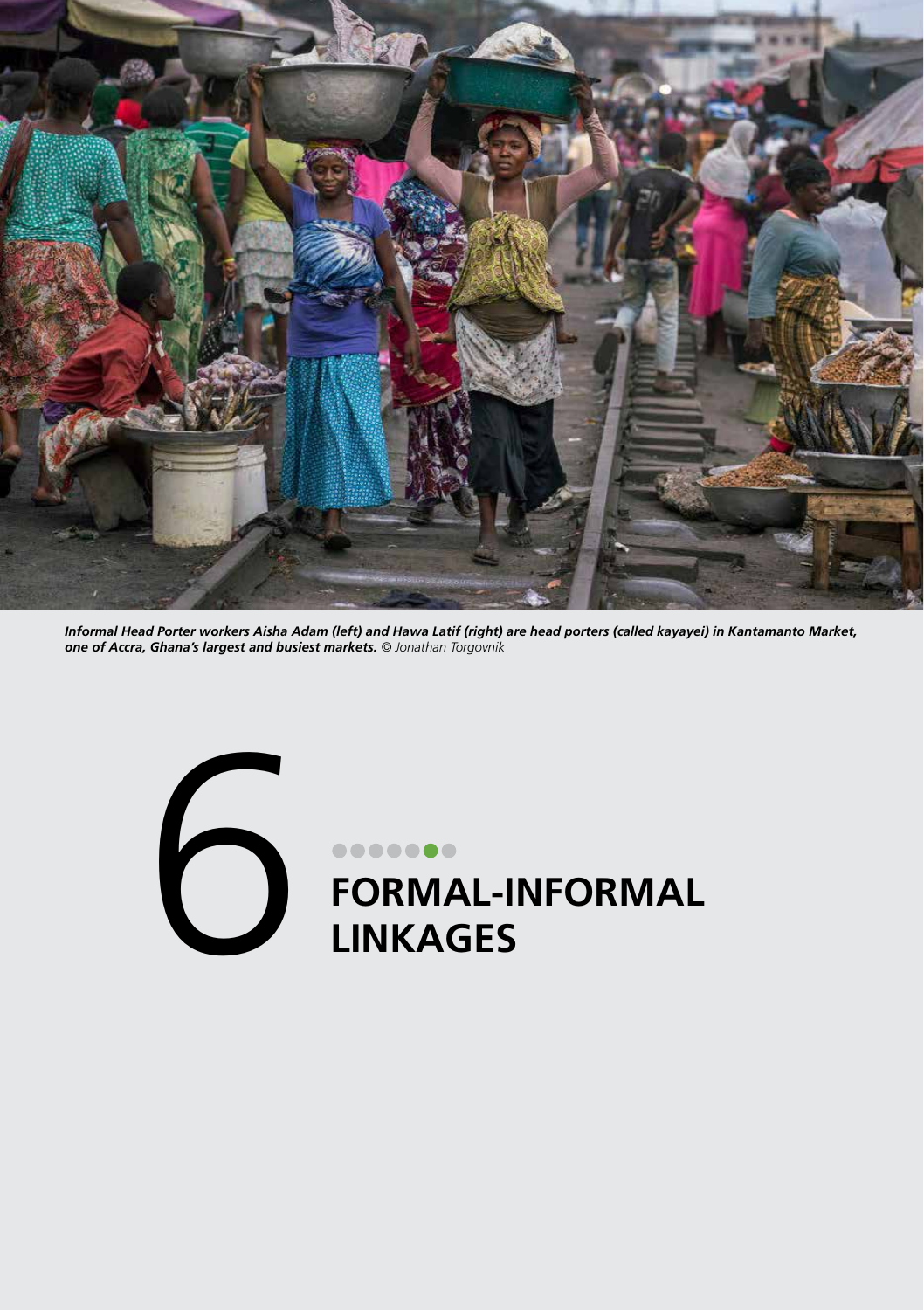The economic contribution of different informal economy actors can be enhanced through understanding and strengthening value chains. For example, waste pickers can contribute extensively to waste management by collecting and recycling materials such as cardboard, plastics and metals, but their productivity is considerably enhanced if they are integrated into solid waste management systems, can access waste collection points set up by municipal governments, and supply to larger recycling companies. There are several excellent examples of such involvement of waste pickers, including the establishment of the SWaCH cooperative in Pune (Case Study 6A) and the strengthening of waste cooperatives in Belo Horizonte (Case Study 4A).

In another example in Bangalore, the municipal corporation is working closely with waste picker organisations. The corporation is setting up 190 new waste collection points and has signed an MoU with the organisations to manage 33 collection points. The waste pickers recycle about 50 per cent of the total waste deposited at these points, averaging about 1 tonne of recycled material per day at each point. Of the 30,000 waste pickers in the city, 7,500 already have ID cards enabling giving them rights to access health and other services, although migrant waste pickers are not yet included in this service.

Value chains can also be enhanced by the provision of storage and preparation space. SEWA has strengthened linkages between its rural producers and urban street food vendors by establishing a stall at the vegetable wholesale market in Ahmedabad, cutting exploitative middlemen out of the value chain.

Using supply chains to promote decent work is also important, as illustrated in the establishment of Embroidery Centres in Delhi (Case Study 6B). Links between urban informal workers and formal actors can be enhanced through formalisation programmes, expanding access to social protection, microfinance and financial inclusion programmes, and other forms of partnership, as negotiated by the *kayayei*  (market head porters) in Accra (Case Study 6C). Without such action, formalinformal linkages that can be more exploitative than supportive (Meagher 2013, Harriss-White 2009).

Improving the terms of economic linkages for the urban working poor requires collective action, a challenge for both self-employed and sub-contracted workers. The cooperative model is one example; it enables informal self-employed workers to rationalise working methods, or access larger markets in the case of producers. Home-based workers who individually would not confront a contractor about unpaid wages or unfair piece rates have done so collectively to improve the terms of their interactions.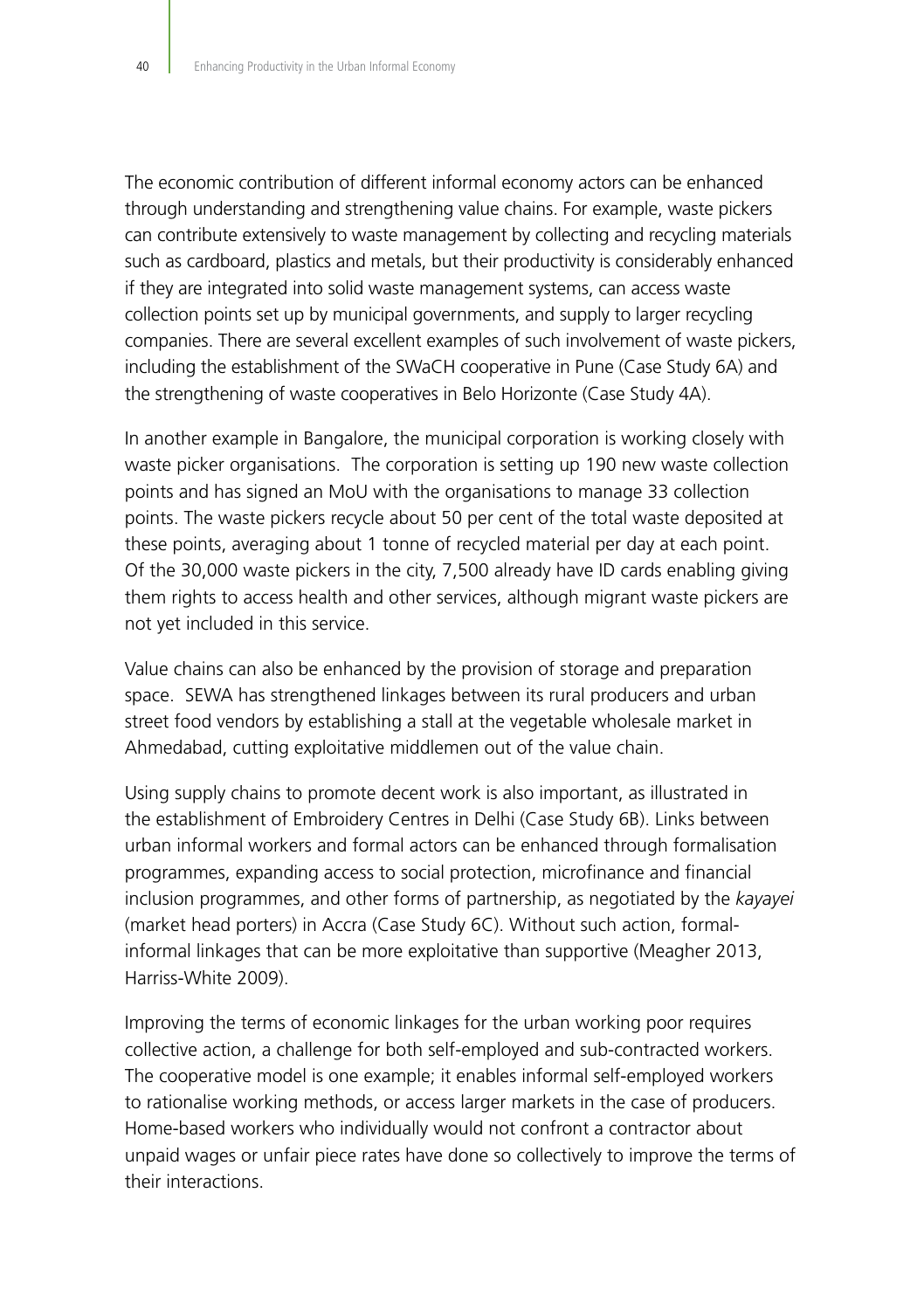Improving linkages between informal workers and the formal institutional environment also requires collective action. Workers' MBOs have played a significant mediating role in extending access to government programmes, registering workers in various state domains, setting up negotiating and bargaining forums, and monitoring implementation.



### **6A. Waste Pickers' Integration in Pune, India**

**Background:** India's ninth largest city, Pune, generates an estimated 1,400 tonnes of solid waste every day. With about 8,000 registered waste pickers and over 550 waste traders, the city has a robust market for recyclables. But for many years, the remuneration and working conditions among Pune's waste pickers were poor: although their combined labour was estimated to save the municipality US\$316,455 in waste transport costs every month, their earnings were insecure, their working conditions unhealthy, and their position in the market vulnerable to exploitation by middlemen. Waste pickers unionized as *Kagad Kach Patra Kashtakari Panchayat* (KKPKP) in 1993.

**Intervention:** Taking advantage of an enabling legal and policy framework for which it had advocated over the years, KKPKP formed a worker-owned waste cooperative called SWaCH (*Solid Waste Collection and Handling* or *Sewa Sahakari Sanstha Maryadit, Pune*) in 2007 and developed an alternative model for recycling that would better recognize local conditions than a standard privatisation model. The new model was based on the principles of direct collection of source segregated waste from domestic and small commercial generators; maintenance of separate waste streams; the integration of existing waste pickers and collectors for materials recovery and processing; diversion of organic waste from landfills and of recyclables into the recycling stream; and opportunities for skills upgrading among informal waste pickers. The municipality was willing to institutionalize the model and signed a memorandum of understanding with SWaCH in 2008 to implement it.

**Results:** SWaCH has over 2,000 worker members, 78 per cent of whom are women. Together they collect 600 tons of waste daily. Non-recyclable waste is delivered to the municipal transport system, and recyclables are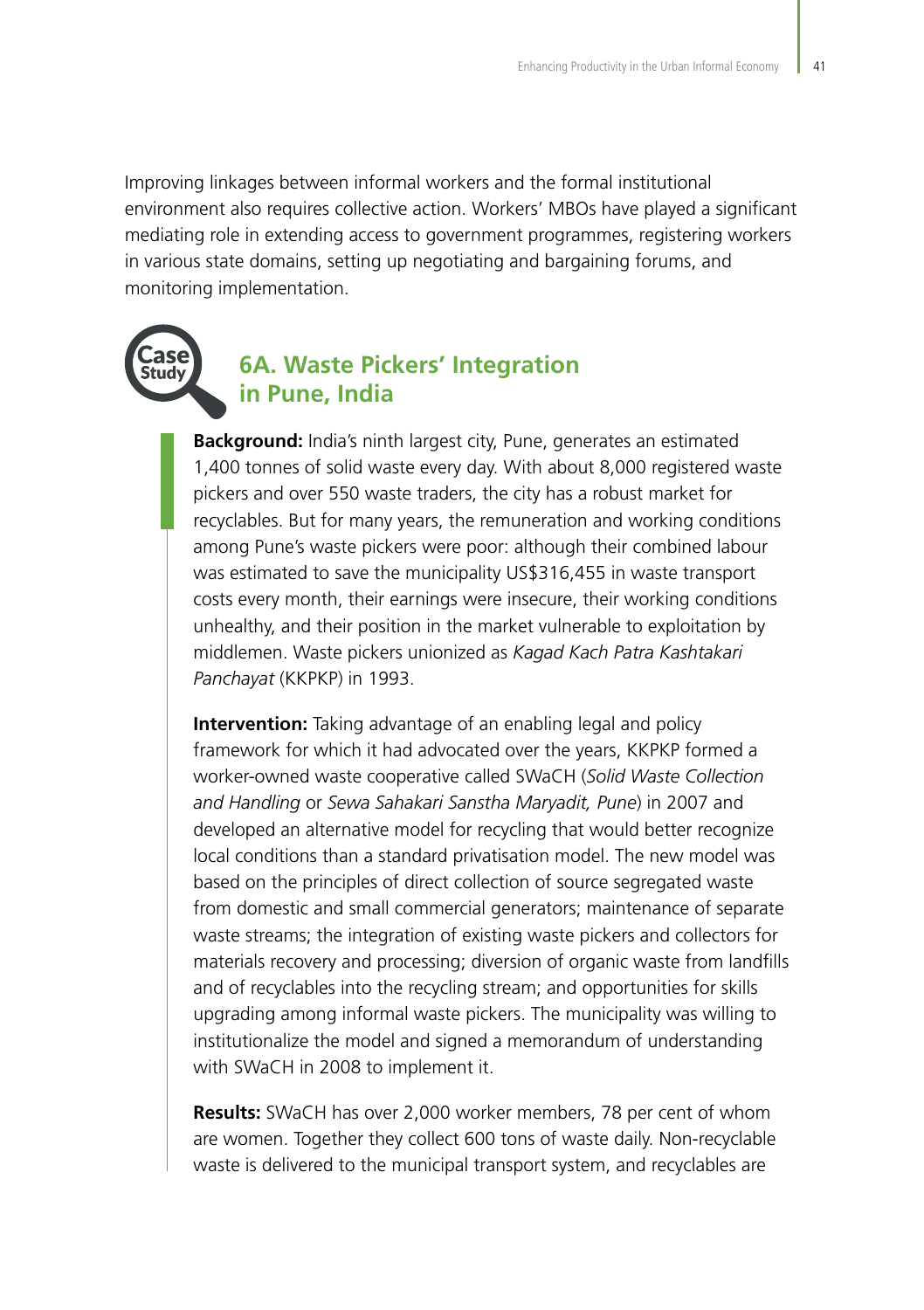sorted and sold. Green-colored saris serve as uniforms to identify SWaCH members as workers. With the integration model in place, they have reported being treated more respectfully and earning more through user fees that households and commercial establishments pay them to collect waste. They also now have protective gear and work fewer hours than before.

**What Made It Work?** Before the integration model was proposed, KKPKP had worked for years to establish itself as a credible organisation. Its efforts involved making strategic representations to government committees and commissions in order to raise the profile of waste pickers and offer practical recommendations based on research. With the help of a consortium of NGOs, it advocated for segregation at source, incentivizing recycling and diverting waste from landfills in a way that involved local government officials, civil society organisations, trade unions and the media.

*Source: Chikarmane (2012)*



### **6B. Improving Livelihoods in Global Supply Chains, New Delhi, India**

**Background:** Home-based workers whose livelihoods are embedded in global supply chains work without clear ways of claiming economic rights. In India, there is no national legislation governing home-based work. Legal norms covering minimum wages do not apply to sub-contracted home-based workers, who are paid according to piece rates, and social security schemes are difficult to access. Delhi's embroidery workers are no exception; they are vulnerable to exploitation, live in poor housing conditions, and earn irregular wages. Within this rights vacuum, SEWA Bharat has developed ways to overcome the ambiguous legal environment by reorganizing the supply chain.

**The Model:** The core of the intervention is the establishment of Embroidery Centres situated close to SEWA members' homes. The centres are used to collect and deposit work orders and to link workers with support services like health training, microfinance and skills training. SEWA sets piece rates in order to raise its members' income, and by legally registering a producerled company in which workers own shares and are represented on the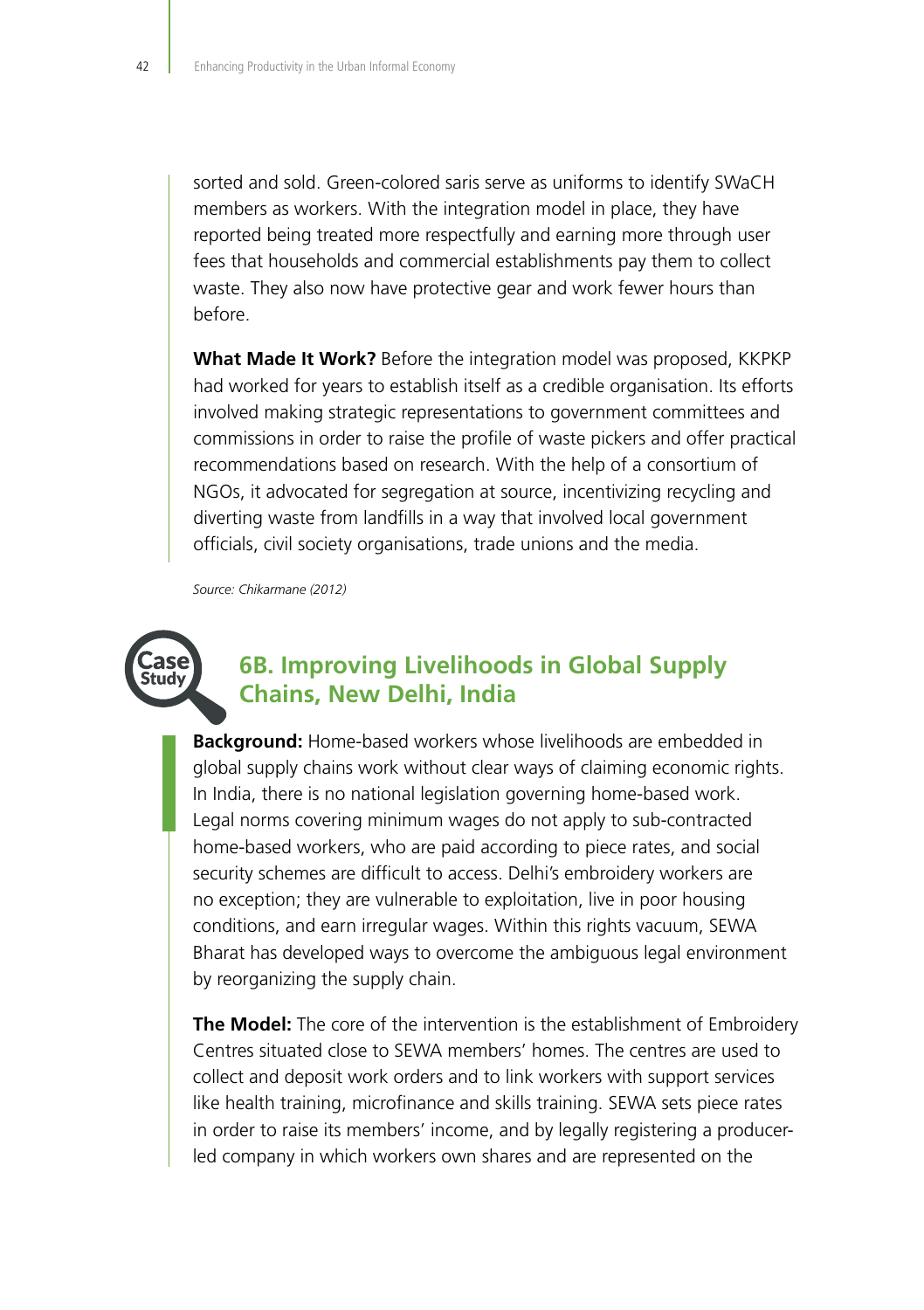board, SEWA eliminates unscrupulous middlemen and links its workers with firms interested in transparent and ethical lines of work. Finally, SEWA helps workers access government benefits where they qualify, so as to help them realize basic rights.

**Results:** Through the establishment of five embroidery centres in Delhi, 800 embroidery workers have gained access to regular work, and an additional 3,000 have gained access to periodic work, at higher piece rates than are available through middlemen. They have increased their cumulative income by 50 per cent, increase their number of working days, and gained access to government benefits. The Embroidery Centres have increased their scale of operation by linking to 20 brands and 36 suppliers.

**What Made It Work?** SEWA combines a range of strategies, including not only advocacy for legal reform but also market interventions, such as the embroidery centres, and state linkages that enable their workers to access government benefits to which they are entitled but often excluded. In the ambiguous legal environment that surrounds global supply chains particularly in the garment sector, removing middlemen and establishing transparent payment processes enabled an alternative economic model to form.

*Source: Sankrit (2015)*



### **6C. Accessing the Ghana National Health Insurance System**

**Background:** Accra's thriving street markets require a workforce of porters who can carry goods between delivery trucks, individual market stalls, and consumers' vehicles. These workers, called *kayayei*, are young women migrants who work and live in difficult circumstances and have little institutional interface with the Ghanaian state. Ghana launched a National Health Insurance System in 2003 with the aim of extending coverage to previously neglected populations. A 2012 case study showed that many *kayayei* were not registered because they could not afford the premiums, and those who were registered complained that they were mistreated or ignored when they went to use the service.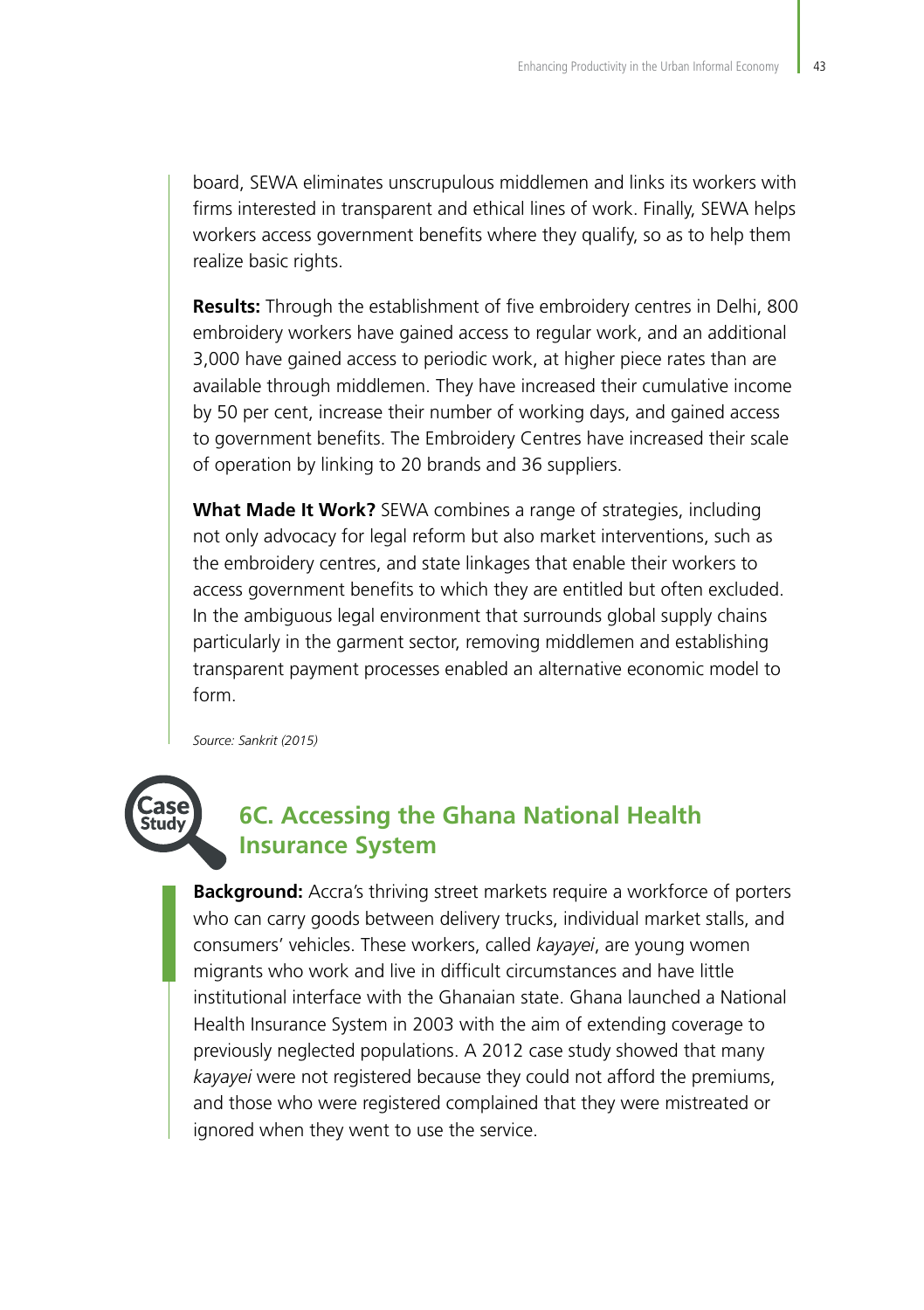**Intervention:** Representatives from the National Health Insurance Authority and the Ministry of Health joined *kayayei* organisations and other civil society representatives in a 2012 policy dialogue on the challenges they face with the health system. According to one observer, the *kayayei "amazed the officials present"* with their confidence and ability to pose critical questions. However, organisation takes work, and as the representative of the Informal Hawkers and Vendors' Association of Ghana at the Expert Group Meeting said, *"We went from market to market, informing workers about their rights, and stressing that we want to speak collectively, not individually. We need a strong voice".*

**Results:** The dialogue resulted in two commitments. First, the workers' organisations negotiated a significant reduction the annual premium for joining the health scheme, and the NHIS held a one-day special registration of 1000 *kayayei* and 500 others. Second, the Ministry of Health committed to addressing the poor quality of care, proposing that clinics and hospitals near where they work would have doctors and nurses charged specifically with looking after their needs.

**What Made It Work?** Although they still have a long fight ahead to have their health needs fully addressed, the *kayayei* surprised officials with their poise in articulating their problems accessing the health system even when they had saved to buy the NHIS card. The structure of the policy dialogue, which assumed that different interest groups would have different perspectives on the same problem, provided a space in which the power differences between groups could be recognized and the problem at hand could be discussed in a productive way.

*Source: Alfers (2012)*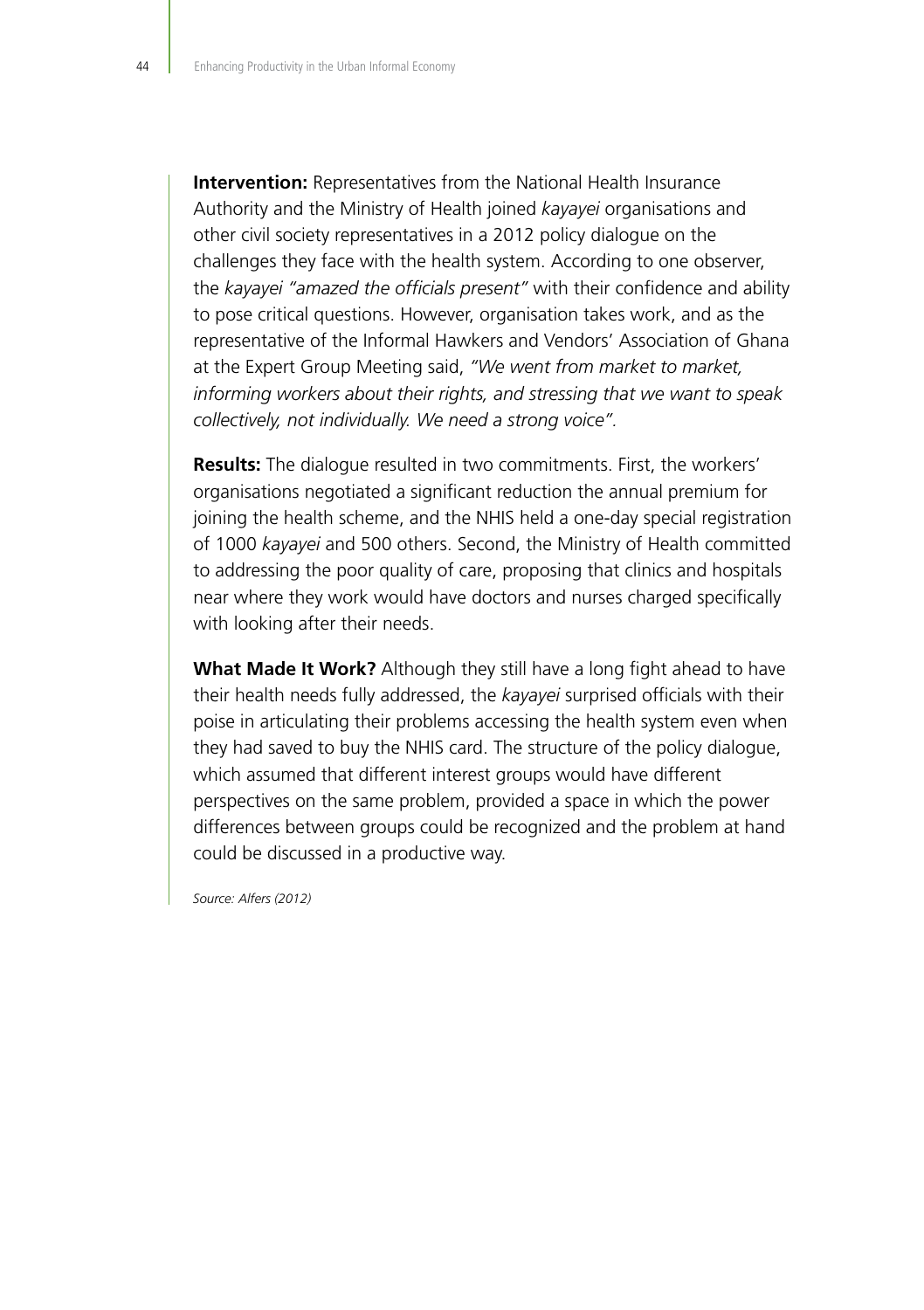## 7 **KEY MESSAGES**

In both the developing and developed world, the informal economy is large, and its contribution to city economies and poverty reduction can no longer be ignored. As vividly shown by the innovations represented in this report, city governments and informal economy actors can and do institutionalise inclusion and partnerships that transform the lives of informal workers, and substantially increase their economic output, while contributing positively to urban governance.

Meaningful inclusion requires a radical rethink of urban policy paradigms, to provide a platform for informal workers in urban dialogues, and include the informal economy in urban policies and strategies. Several key messages emerge from this report.

### **Governance and the Informal Economy**

- Information is key, and there is an urgent need for better data at city level on the size and economic contribution of the informal economy. There are gaps in city and sector statistics, and a need for well-designed, locally-based research on the informal economy.
- Local governments are central to enhancing livelihoods in the informal economy, through social dialogue, participatory budgeting, and locally based solutions. The challenge is to institutionalise meaningful participation, ensuring long-term sustainability across political terms.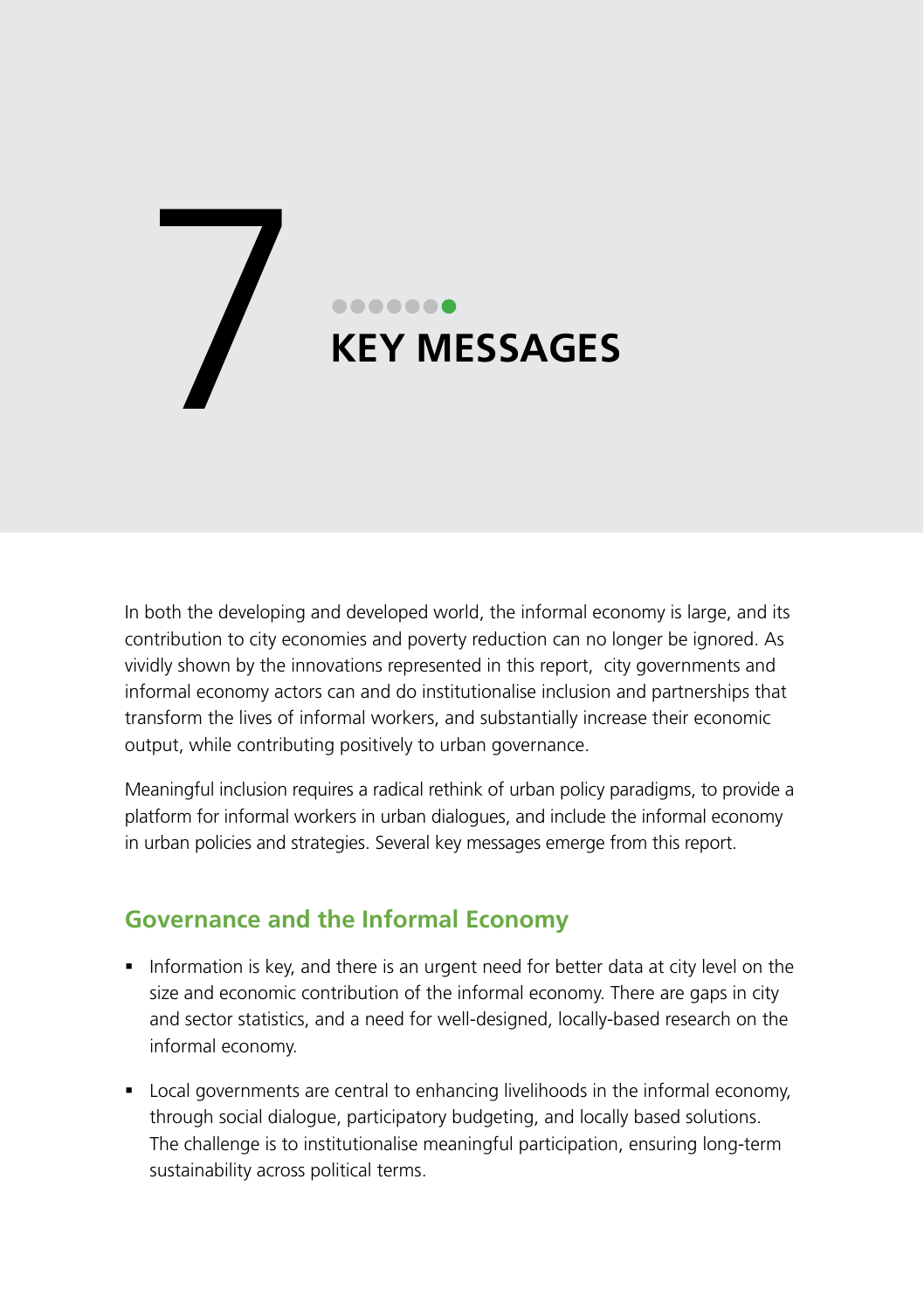- § Micro-innovations are crucial such as issuing ID cards, or negotiating working space. Although often specific to a sector or locality these can transform working lives and create significant 'urban practices' that are central to living and thriving in the city.
- § Rights-based approaches have proved an important framework for strengthening participation of informal workers. Both the *Right to the City* and *human rights cities* hold promise, but do not replace local action on the ground.
- § Formalising informal livelihood activities is important if focused on reducing vulnerability – e.g. giving workers ID cards to access health and social benefits – but is not sufficient. The informal economy is so large, fluid and prevalent that formalisation programmes alone will not tap its potential.

### **Urban Planning and Design**

- § Urban planning has a central role in making space for livelihoods, but at present takes no account of the informal economy. The dominant paradigm needs to change, to value existing homes and jobs above the current approach of maximising property values.
- Public space is a key place of work for street vendors, waste pickers and other informal workers. Participatory design can resolve conflicts, improve infrastructure and secure space for livelihoods, as experience in Durban has shown.
- The home is a place of work for many people, particularly women. Housing policy should recognise the intersection between housing and employment. Zoning regulations need to recognise home-based work as a form of mixed-use development. Apartment-style housing needs to accommodate home-based work.
- § Informal settlements are dynamic centres of economic activity, sometimes supporting specialised economies, but their economic role is rarely considered in upgrading plans. *In situ* upgrading is almost always better for livelihoods than relocation.
- Evictions of workers for major development proposals or planning objectives should always be avoided, or be a strategy of last resort. If relocations are necessary, those should be planned with the participation of those being relocated.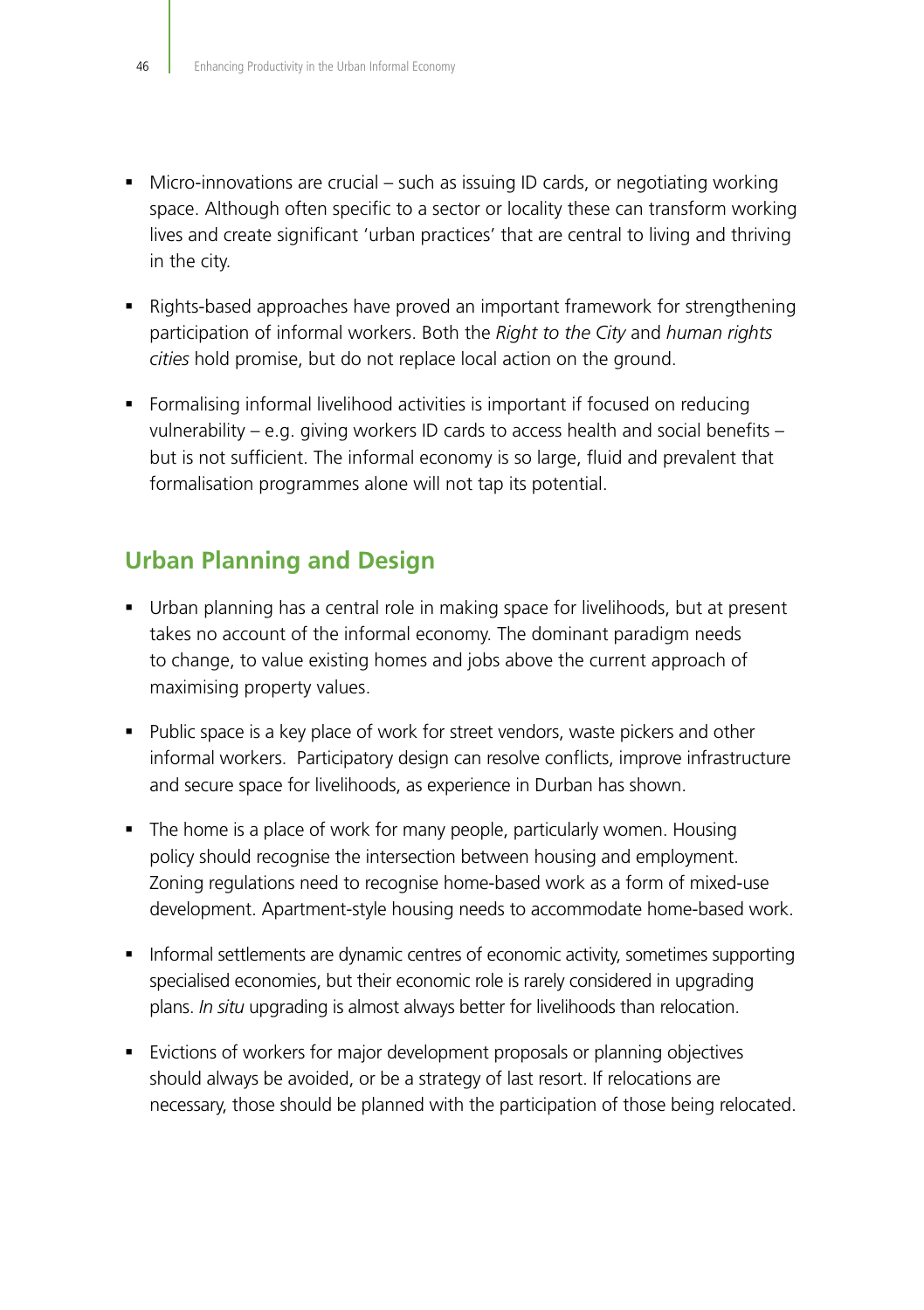### **Legal and Regulatory Framework**

- § The recognition of different informal occupations as legitimate professions, and sector-specific legislation and regulations designed to strengthen livelihoods, are key to reducing vulnerability.
- § The legal context affecting informal workers is usually complex and restrictive. Often constitutional rights to work are not carried through in other legislation, and many different and sometime conflicting bodies of law adversely affect informal workers.
- § Informal workers in their struggle for rights seek to challenge and change existing laws, and ensure the fair implementation of supportive regulations.
- Enabling legislation that seeks to support livelihoods and resolve the negative impacts of the informal economy are rare. One excellent example of enabling legislation is the national Street Vendors' Law in India.
- International conventions such as those of the ILO are important for raising awareness, advocacy and improving local practice.

### **Rights and Representation**

- Capacity building for workers' organisations is key, to strengthen their confidence and negotiating skills, and allow workers to present collective views. The most vulnerable (e.g. migrants or older women) may not join organisations but should not be left out of policy development.
- Partnerships between worker organisations and local governments are key in institutionalising platforms for dialogue.
- § Workers' organisations require support, time and resources to develop as credible partners with which local governments can collaborate.
- Local government officials need consultation and negotiation skills in dealing with those whose workplaces are informal.
- Workers have a key role in developing their organisations and overcoming difference between groups and sectors.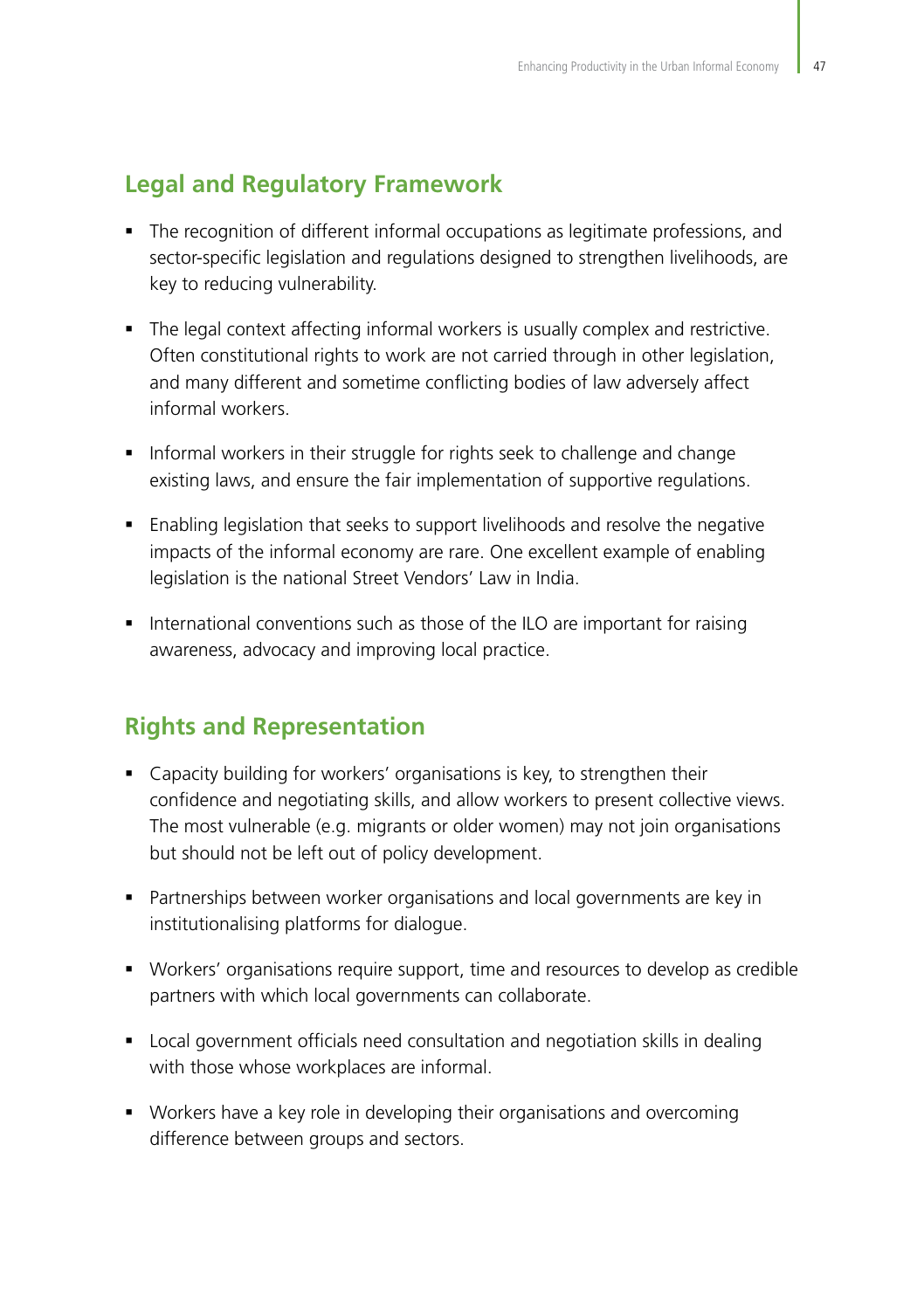### **Formal-informal Linkages**

- § Formal-informal linkages through improving value chains and formalising employer-worker relations can significantly improve the economic contribution of workers.
- Value chains can be enhanced by the provision of storage, or by setting up direct supplies of produce, as food vendors in Ahmedabad achieved.
- The inclusion of waste recyclers in municipal solid waste management strategies gives them better access to raw materials, improves links to recycling companies and provides opportunities for improving working conditions.
- § The formation of worker cooperatives can help improve contractual relations for homeworkers and other informal workers.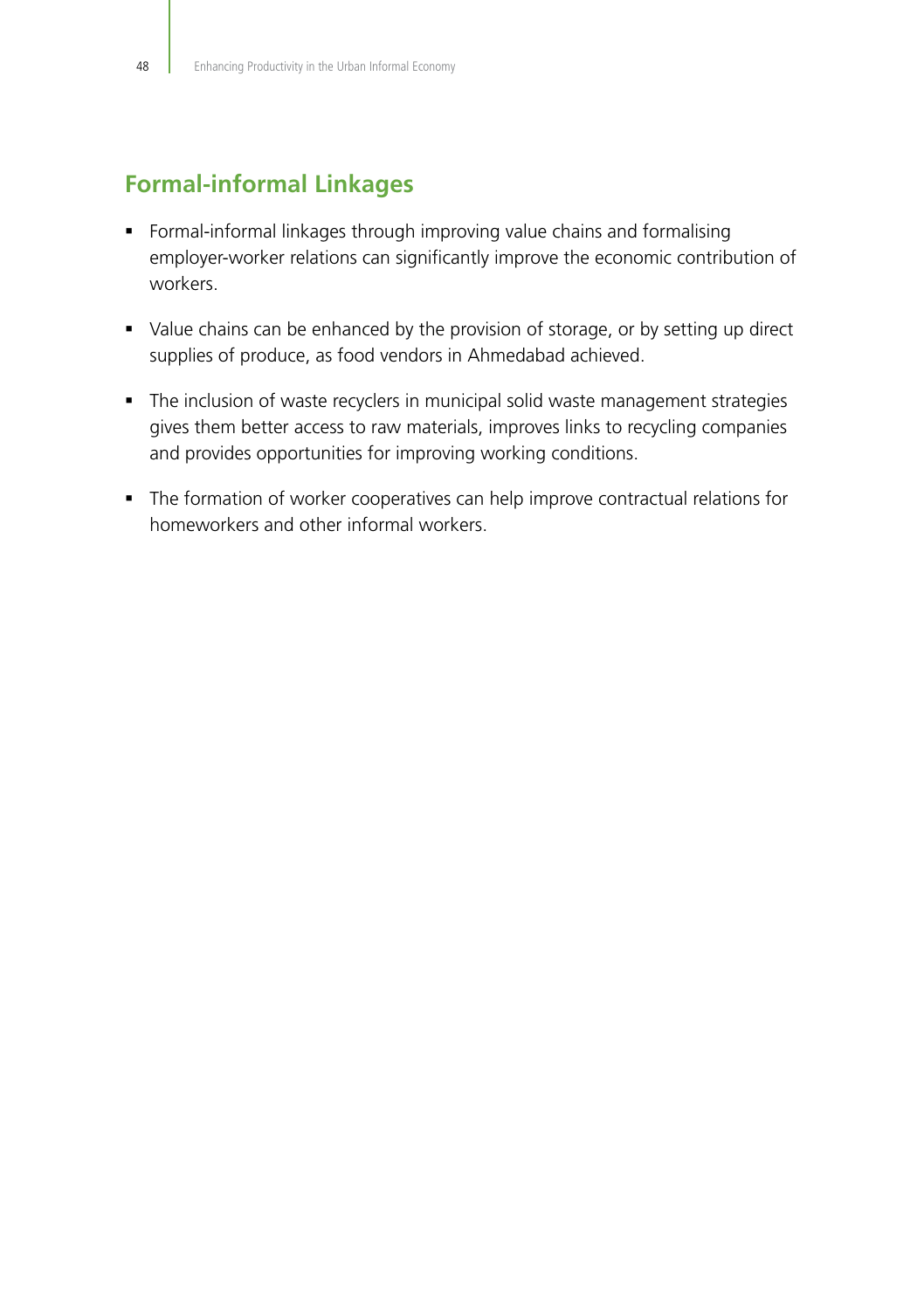### **REFERENCES**

- Abizaid, O. (2014) Un paso en sentido correcto para la venta ambulatoria en Lima, Inclusive Cities Blog, http://www.inclusivecities.org/blog/un-paso-en-sentido-correcto-para-la-venta-ambulatoriaen-lima/.
- Ackson, T. (2014/15) Legal hostility towards street vendors in Tanzania: a constitutional quandary, *SADC Law Journal,* 4(1): 144-164.
- Ahmed, S. (2016) Informal land controls: the case of Karachi, Pakistan, PhD thesis, Cardiff University, http://orca.cf.ac.uk/92021/, accessed June 2016.
- Alfers, L. (2012) The Ghana National Health Insurance Scheme: Assessing Access by Informal Workers, WIEGO Policy Brief No. 9, http://wiego.org/sites/wiego.org/files/publications/files/Alfers-Ghana-Natl-Health-Informal-Workers-WIEGO-PB9.pdf.
- Alfers, L., Bali, N., Bird, M., Castellanos, T., Chen, M., Dobson, R., Highes, K., Roever, S., and Rogan, M., (2015) Technology at the bottom of the pyramid: insights from Ahmedabad (India), Durban (South Africa), and Lima (Peru), Report of the WIEGO Network Component of the Technology and the Future of Work Project undertaken by Practical Action and WIEGO with support from the Rockefeller Foundation, http://wiego.org, accessed June 2016.

Bhowmik, S. (2010) *Street Vendors in the Global Urban Economy*, New Delhi: Routledge.

- Bonner, C. (2017) Law and the informal economy: the WIEGO Law Project, in Brown, A. (2017) *Rebel Streets and the Informal Economy: Street Trade and the Law,* London and New York: Routledge.
- Bromley, R. (2000) Street vending and public policy: A global review, *International Journal of Sociology and Social Policy* 20 (no. 1/2): 1-28.
- Brown, A. (2006) *Contested Space: Street Trading, Public Space and Livelihoods in Developing Cities,*  Rugby: ITDG Publishing (now Practical Action Publishing)
- Brown, A., (2015) Claiming the streets: property rights and legal empowerment in the urban informal economy, *World Development,* Vol. 76, pp. 238–248.
- Brown, A. (2015a) Planning sustainable and inclusive cities in the global south, Topic Guide, Evidence on Demand, Climate, Environment, Infrastructure, Livelihoods, http://www.evidenceondemand. info/topic-guides, accessed June 2016.
- Brown, A. (2017) *Rebel Streets and the Informal Economy: Street Trade and the Law,* London and New York: Routledge*.*
- Brown, A. and Smith, A. (2016) Livelihoods and Urbanization, Topic Guide, Evidence on Demand, Climate, Environment, Infrastructure, Livelihoods, http://www.evidenceondemand.info/topicguides, accessed June 2016.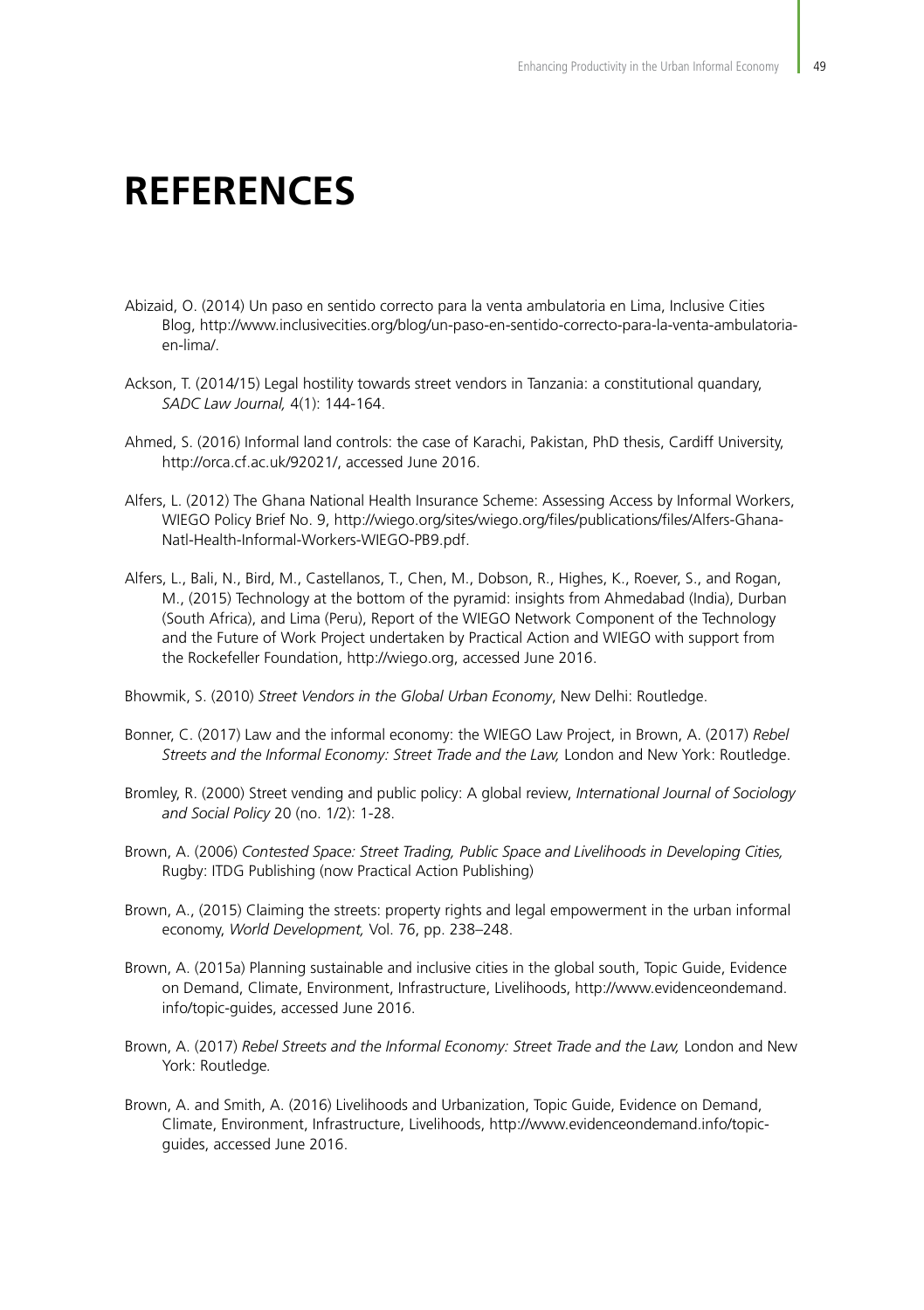- Chikarmane, P. (2012) Integrating waste pickers into municipal solid waste management in Pune, India, WIEGO Policy Brief No. 8.
- Dias, S. (2011) Recycling in Belo Horizonte, Brazil an overview of inclusive programming, WIEGO Policy Brief (Urban Policies) No. 3, http://wiego.org, accessed June 2016.
- Dias, S. (2011a) Overview of the legal framework for inclusion of informal recyclers in solid waste management in Brazil, WIEGO Policy Brief (Urban Policies) No. 6.
- Dias, S. and Ogando, A.C. (2016) From theory to action: gender and waste recycling − A toolkit for teachers, researchers and practitioners, http://wiego.org/sites/wiego.org/files/resources/files/Dias-Ogando-gender-and-waste-toolkit-book-one.pdf, accessed June 2016.
- Dias, S. and Samson, M. (2016) IEMS Sector Report: Waste Pickers, Cambridge, MA: WIEGO.
- Dobson, R., Skinner, C. and Nicholson, J. (2009) *Working in Warwick: Including Street Traders in Urban Plans,* WIEGO, http://wiego.org, accessed June 2016.
- Dzidzinyo Dogbe, T. and Annan, S. (2015) Addressing the occupational health and safety needs of informal workers: market traders and street vendors in Accra, Ghana, Inclusive Cities Brief, http://www.inclusivecities.org/wp-content/uploads/2015/09/IC-Accra-Case-Study.pdf.
- Global Platform for the Right to the City (GPR2C) (2016) What's the Right to the City? Inputs for the New Urban Agenda, http://www.righttothecityplatform.org.br/download/publicacoes/what-R2C\_digital-1.pdf
- Government of India (GoI) (2014) The Street Vendors (Protection of Livelihood and Regulation of Street Vending) Act, 2014, *The Gazette of India*, March 5.
- Harvey, D. (2012) *Rebel Cities: from the Right to the City to the Urban Revolution*, London, New York: Verso
- Harriss-White, B. (2010) 'Work and wellbeing in informal economies: The regulative roles of institutions of identity and the state', *World Development* vol. 30 no. 2: 170-183.
- Herrera, J, Kuépié, M., Nordman, C., Oudin, X. and Roubaud, F. (2012) 'Informal sector and informal employment: Overview of data for 11 Cities in 10 Developing Countries', *WIEGO Working Paper (Statistics)* No. 9.
- International Labour Organization (ILO) (2013) *Measuring informality: a statistical manual on the informal sector and informal employment,* Geneva, ILO.
- International Labour Organization (ILO) (2013a) *Global Employment Trends for Youth 2013: A Generation at Risk*, Geneva, ILO.
- International Labour Organization (ILO) (2013b) *Women and Men in the Informal Economy: A Statistical Picture* (2nd ed.), Geneva: ILO.
- Kamete, A. (2012) 'Missing the point? Urban planning and the normalisation of 'pathological' spaces in Southern Africa', *Transactions of the Institute of British Geographers.*
- Mahadevia, D., Vyas, S., Brown, A. and Lyons, M. (2012) Law, rights and regulation for street vending in globalizing Ahmedabad, Working Paper 1: Law, rights and regulation in the informal economy, ESRC-DFID Research Project.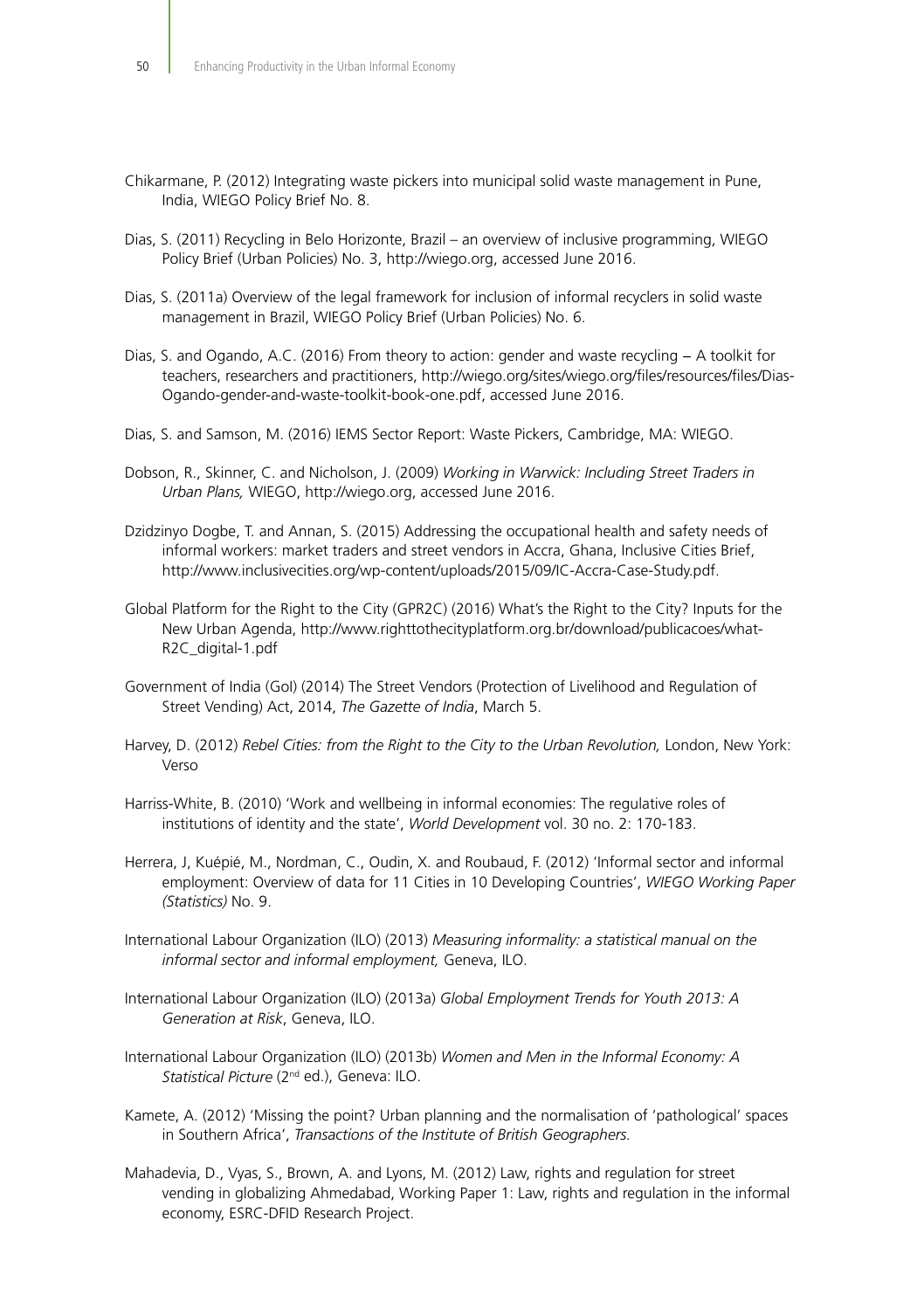- Meagher, K. (2013) A literature review on linkages between formal and informal economies in developing countries, WIEGO Working Paper (Urban Policies) No. 27, http://wiego.org/wiego/ wiego-working-paper-series, accessed June 2016.
- NCG (2016) Bylaws, NCG (Nairobi County Government) http://www.nairobi.go.ke/home/common-citylaws-and-regulations/by-laws.
- Nohn, M. and Bhatt, B. B. (2014) How to assess security of tenure and emulate mortgages for financing semi-formal homes: Lessons from Mahila Housing SEWA Trust, WIEGO Technical Brief No. 8, http://wiego.org/sites/wiego.org/files/publications/files/Nohn-Mortgages-SEWA-WIEGO-TB8.pdf.
- Patel, S., Carrie Baptist and Celine D'Cruz (2012) Knowledge is power—informal communities assert their right to the city through SDI and community-led enumerations, *Environment & Urbanization* Vol 24 (no. 1), 13-26.
- Robinson, J. (2002) Global and world cities: A view from off the map, *International Journal of Urban and Regional Research*, 26(3): 531-554.
- Roever, S. (2011) How to plan a street trader census, WIEGO Technical Brief (Urban Policies) No: 2, http://wiego.org, accessed June 2016.
- Roever, S. (2016) 'Informal trade meets informal governance: Street vendors and legal reform in India, South Africa and Peru', *Cityscape: A Journal of Policy Development and Research* vol. 18 (no. 1): 27-46.
- Roy, A. (2009) Why India cannot plan its cities: informality, insurgence and the idiom of urbanization, *Planning Theory*, 8(1): 76-87.
- Rusling, S. (2010) 'Approaches to basic service delivery for the working poor: Assessing the impact of the parivartan slum upgrading programme in Ahmedabad, India', *WIEGO Policy Brief (Urban Policies)* No. 1.
- Samson, M. (2010) 'Reclaiming reusable and recyclable materials in Africa a critical review of English language literature', *WIEGO Working Paper (Urban Policies)* No. 16.
- Sankrit, R. (2015) Increasing livelihoods for home-based embroidery workers in Delhi, India, Inclusive Cities Brief, http://www.inclusivecities.org/wp-content/uploads/2015/09/IC-Delhi-HBW-Case-Study1.pdf, accessed June 2016.
- Scheinberg, A. (2012) 'Informal sector integration and high performance recycling: Evidence from 20 cities', *WIEGO Working Paper (Urban Policies)* No. 23.
- Sinha, S. (2013) Housing and urban services needs of home-based workers: findings from a seven country study, *WIEGO Policy Brief (Urban Policies)* No. 15.
- Skinner, C. (2016) Law and litigation in street trader livelihoods: Durban, South Africa, in Brown, A. (2016) *Rebel Streets and the Informal Economy: Street Trade and the Law,* London and New York: Routledge.
- Sudarshan, Ratna M. and Sinha, S. (2011) 'Making home-based work visible: A review of evidence from South Asia', *WIEGO Working Paper (Urban Policies)* No. 19.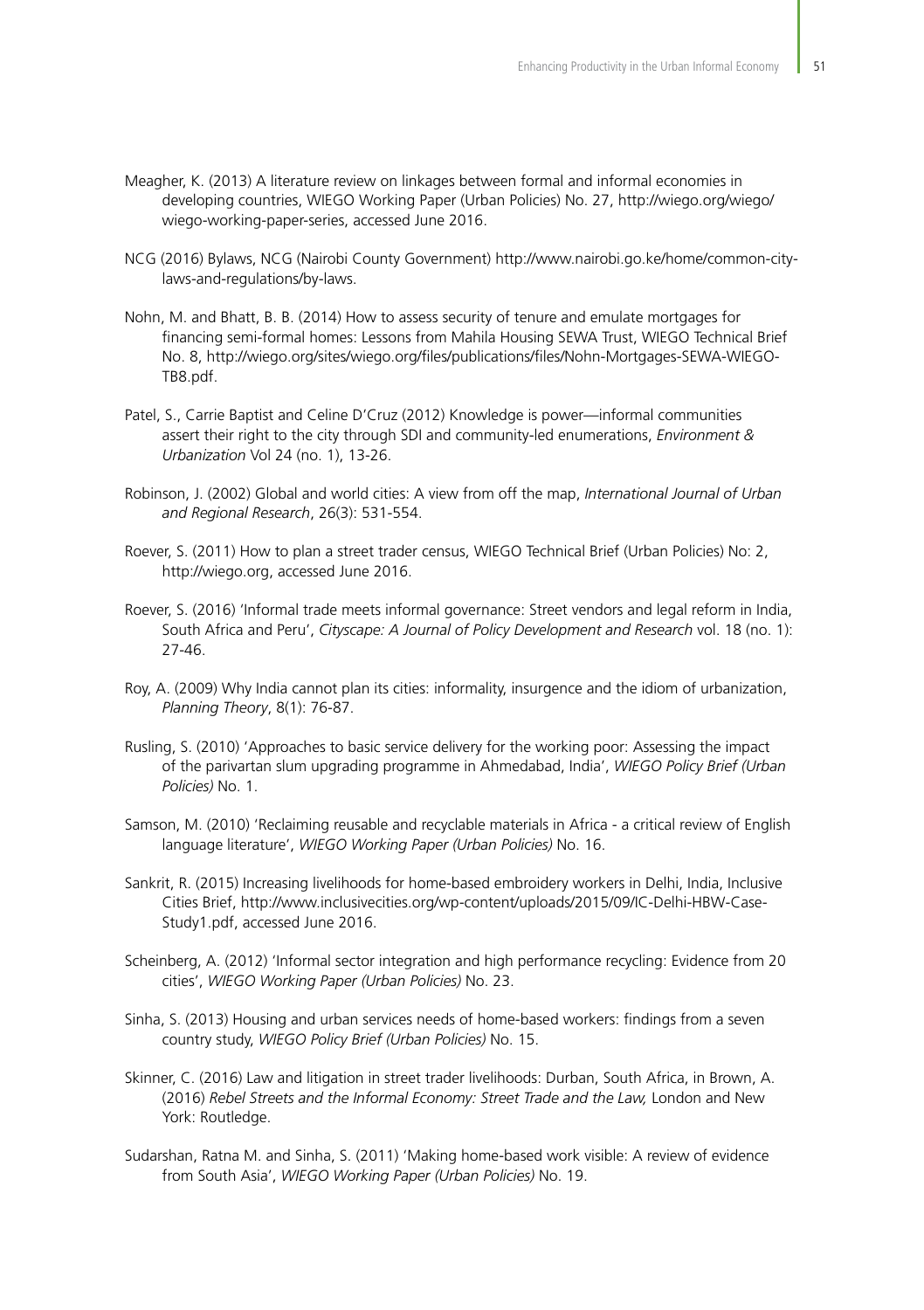- Supreme Court of India (2010) Gainda Ram & Ors vs M.C.D. & Ors on 8 October, 2010, https:// indiankanoon.org/doc/70378761/
- Tangworamongkon, C. (2015) Home-based workers create city dialogue in Bangkok, Inclusive Cities Brief, http://www.inclusivecities.org/wp-content/uploads/2015/09/IC-Bangkok-Case-Study-Final. pdf.
- UN-Habitat (2003) *The Challenge of Slums: Global report on human settlements*. London: Earthscan. http://mirror.unhabitat.org/pmss/listItemDetails.aspx?publicationID=1156, accessed June 2016.
- UN-Habitat (2016) Issue Paper 11: Public space, https://www.habitat3.org/the-new-urban-agenda/ issue-papers, accessed June 2016.
- UN-Habitat (2016a) Legislation, http://unhabitat.org/urban-themes/urban-legislation/
- Vanek, J., Martha Alter Chen, Françoise Carré, James Heintz and Ralf Hussmanns (2014) Statistics on the Informal Economy: Definitions, Regional Estimates & Challenges, WIEGO Working Paper No. 2., http://wiego.org/sites/wiego.org/files/publications/files/Vanek-Statistics-WIEGO-WP2.pdf, accessed June 2016.
- Watts, B. and Fitzpatrick, S. (2017) Rights-based approaches and social injustice: a critique, in Brown, A. (2017) *Rebel Streets and the Informal Economy: Street Trade and the Law, London and New* York: Routledge.
- WIEGO (2015) Street vendors in India, http://wiego.org/informal\_economy\_law/street-vendors-india, , accessed June 2016
- WIEGO (2016a) Home-based workers, http://wiego.org/informal-economy/occupational-groups/homebased-workers, accessed June 2016
- WIEGO (2016b) Law and Informality, http://wiego.org/law.